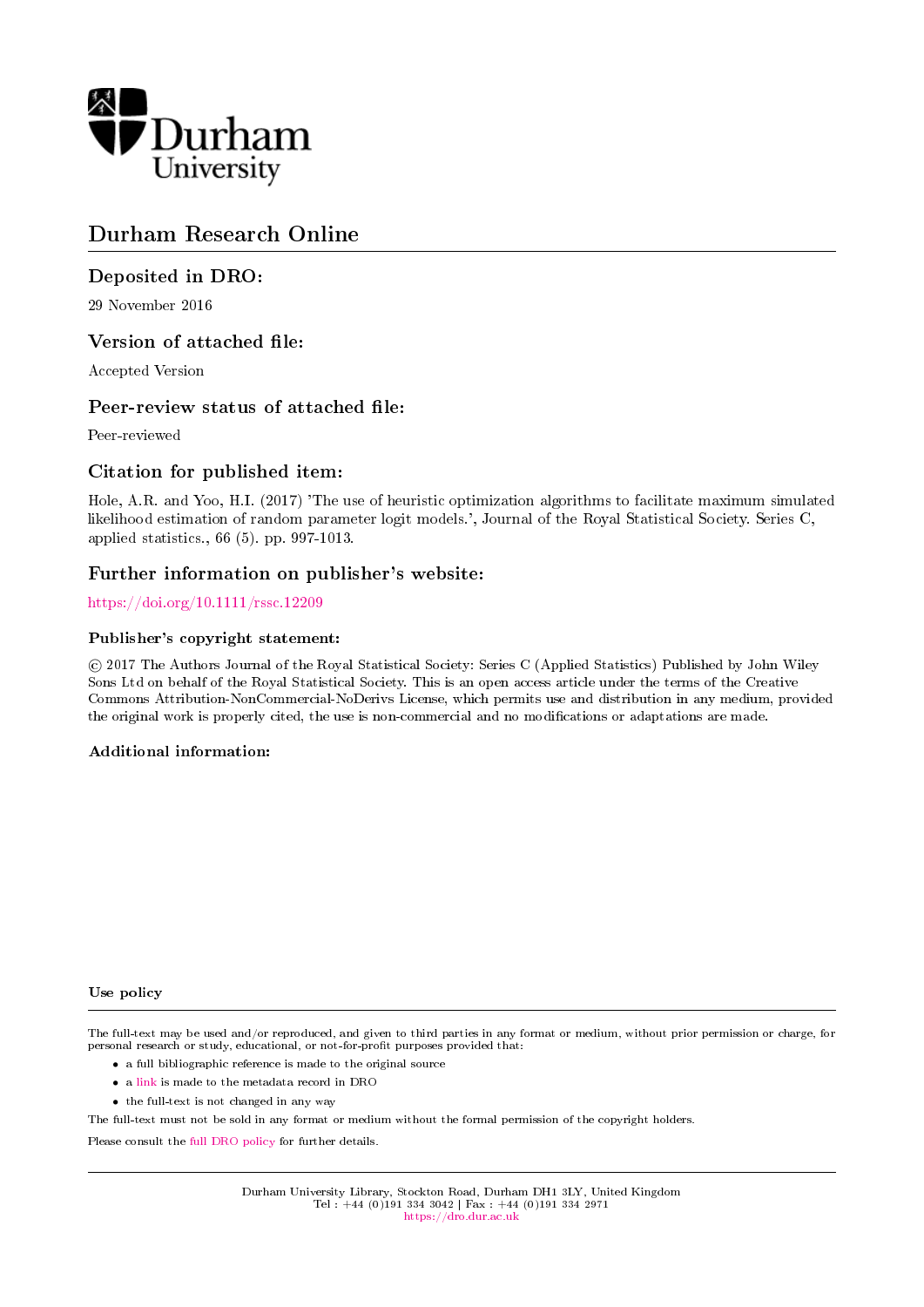# The use of heuristic optimization algorithms to facilitate maximum simulated likelihood estimation of random parameter logit models

Arne Risa Hole† and Hong Il Yoo‡

†Department of Economics, University of Sheffield a.r.hole@sheffield.ac.uk

‡Durham University Business School, Durham University h.i.yoo@durham.ac.uk

November, 2016

#### Abstract

Applications of random parameter logit models can be found in various disciplines. These models have non-concave simulated likelihood functions and the choice of starting values is therefore crucial to avoid convergence at an inferior optimum. Little guidance exists, however, on how to obtain good starting values. We apply an estimation strategy which makes joint use of heuristic global search routines and gradient-based algorithms. The central idea is to use heuristic routines to locate a starting point which is likely to be close to the global maximum, and then to use gradient-based algorithms to refine this point further. Using four different empirical data sets, as well as simulated data, we find that the proposed strategy locates higher maxima than more conventional estimation strategies.

Keywords: mixed logit, generalized multinomial logit, differential evolution, particle swarm optimization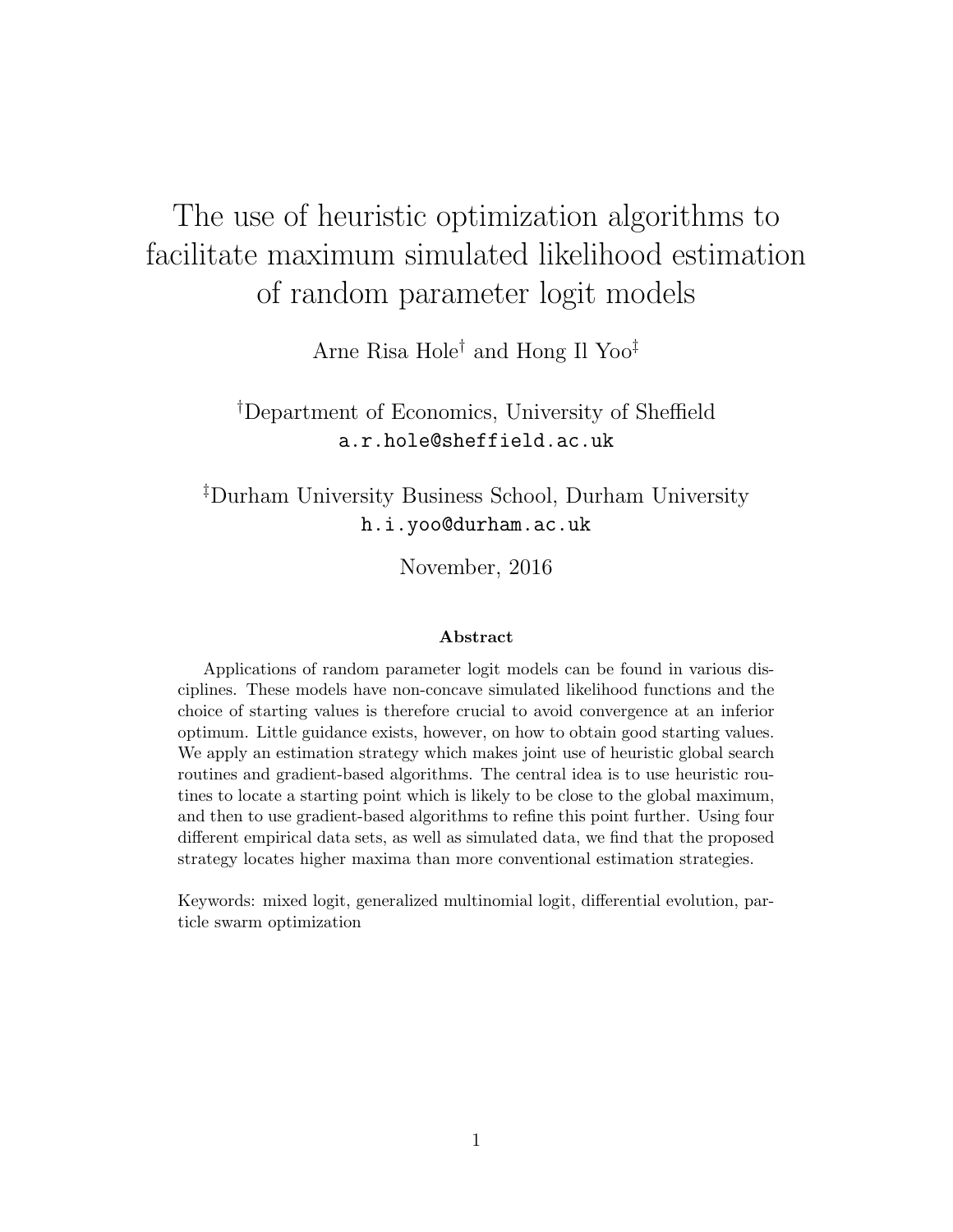## 1 Introduction

With an increase in desktop computing power, the random parameter logit model (RPL) has become increasingly common in empirical applications. Also known as mixed logit, RPL provides a flexible framework for modeling discrete choice data. RPL can approximate any random utility maximization model arbitrarily well subject to specifying a suitable joint distribution of parameters (McFadden and Train, 2000), and incorporate preference heterogeneity between different individuals alongside panel correlation across observations on the same individual (Revelt and Train, 1998). Applications of RPL can be found in a range of disciplines including economics, marketing science, transportation studies and health services research.

While RPL is specified by augmenting the parameters of the multinomial logit model (MNL) with random heterogeneity, RPL poses a number of estimation issues which MNL does not. Perhaps the best known one is that in most applications, the RPL likelihood is a multidimensional integral which has no closed-form expression and needs to be numerically approximated by using simulation. This issue has motivated several studies to explore how best to obtain a more accurate approximation from a given number of draws from the joint distribution of random parameters (Train, 2009, pp.205- 236), and their findings have popularized the use of Halton sequences to generate draws. While progress has also been made on developing estimation methods which are more computationally attractive than the classical method of maximum simulated likelihood (MSL) in certain aspects (Huber and Train, 2001; Harding and Hausman, 2007; Train, 2008), MSL still remains the most commonly used method as it can be readily applied in conjunction with almost any joint distribution of random parameters.

This paper applies an estimation strategy to address another well-known estimation issue, on which limited practical guidance exists. Specifically, in contrast to its MNL counterpart, the RPL likelihood is not globally concave and may feature several local maxima. As in other similar contexts of non-linear estimation, the selection of "good" starting values for estimated parameters is crucial to avoiding an inferior local maximum. In the RPL literature, nevertheless, empirical studies rarely provide an explicit discussion of starting values used, and the question of how to obtain "good" starting values has not been the subject of inquiry as far as we know.

Our proposed estimation strategy makes joint use of heuristic optimization algorithms and usual gradient-based algorithms to obtain the MSL estimates of RPL. Following Dorsey and Mayer (1995), the central idea is to use the heuristic algorithms to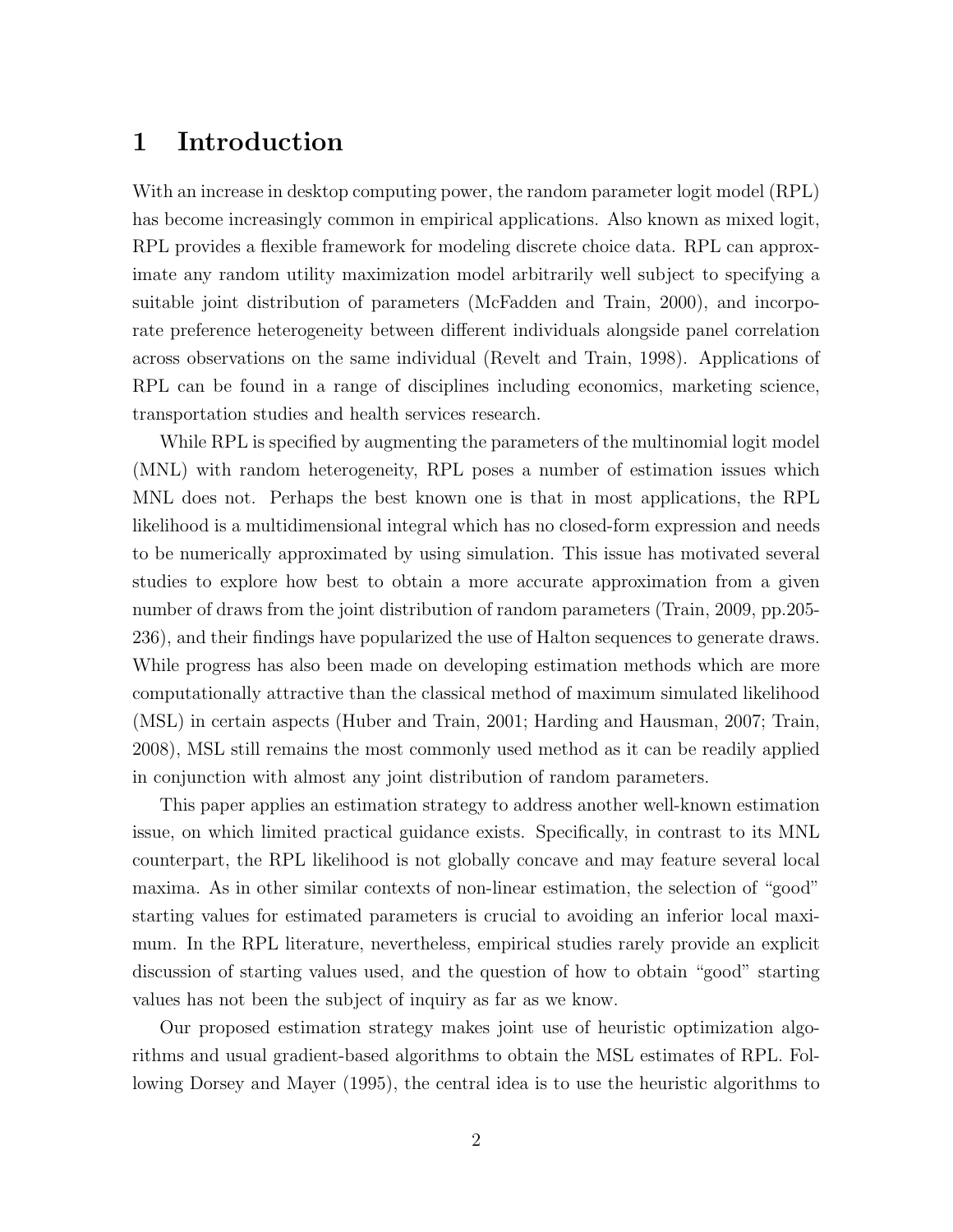locate a starting point which is likely to be close to the global maximum, and then to use gradient-based algorithms to refine this point further. For the heuristic search step, we consider two parsimonious but effective algorithms which can be easily implemented by non-specialists in heuristic optimization: the differential evolution (DE) algorithm (Storn and Price, 1997) and the particle swarm optimization (PSO) algorithm (Eberhart and Kennedy, 1995). These population-based algorithms are well-suited to the task of locating candidate solutions away from inferior maxima, as they search comprehensively over the parametric space in looking for the directions of improvement (Gilli and Winker, 2009). As other gradient-free algorithms, however, they tend to be much slower than gradient-based algorithms in refining a candidate solution to a nearby maximum. Our estimation strategy exploits the global search efficiency of the population-based heuristics and the local search efficiency of gradient-based algorithms, in the sense of Dorsey and Mayer (1995).

We provide computational evidence on the performance of the DE- and PSO-assisted estimation strategies in four different empirical data sets of varied sizes, as well as in simulated data sets. While these strategies can be applied to the estimation of any RPL specification, the case studies primarily focus on the generalized multinomial logit model (GMNL) of Fiebig et al. (2010). The results suggest that the DE-assisted strategy is a very effective tool to diagnose whether a solution obtained by following the conventional practice is a global maximum. In all four empirical data sets, the DEassisted strategy locates solutions which improve on the best conventionally obtained solutions in terms of maximized log-likelihood. Under most computational settings improved solutions are found with high enough empirical frequencies to suggest that a small number of DE-assisted estimation runs would be sufficient for detecting whether a preferred conventional solution is at an inferior maximum. While the PSO-assisted strategy also locates solutions improving on the best conventional solutions in all four empirical data sets, it does so with much lower empirical frequencies. Moreover, in each data set, the best solution that attains the highest likelihood we have found comes from the DE-assisted strategy. The findings from simulated data sets support these results.

The remainder of this paper is organized as follows. Section 2 reviews the specification and MSL estimation of GMNL. Section 3 presents the DE and PSO algorithms. Section 4 presents the main case studies based on two smaller empirical data sets. Section 5 briefly introduces the further case studies reported in the Online Appendix, which explore the applicability of the findings to two larger empirical data sets, simulated data sets and other computational settings. Section 6 concludes.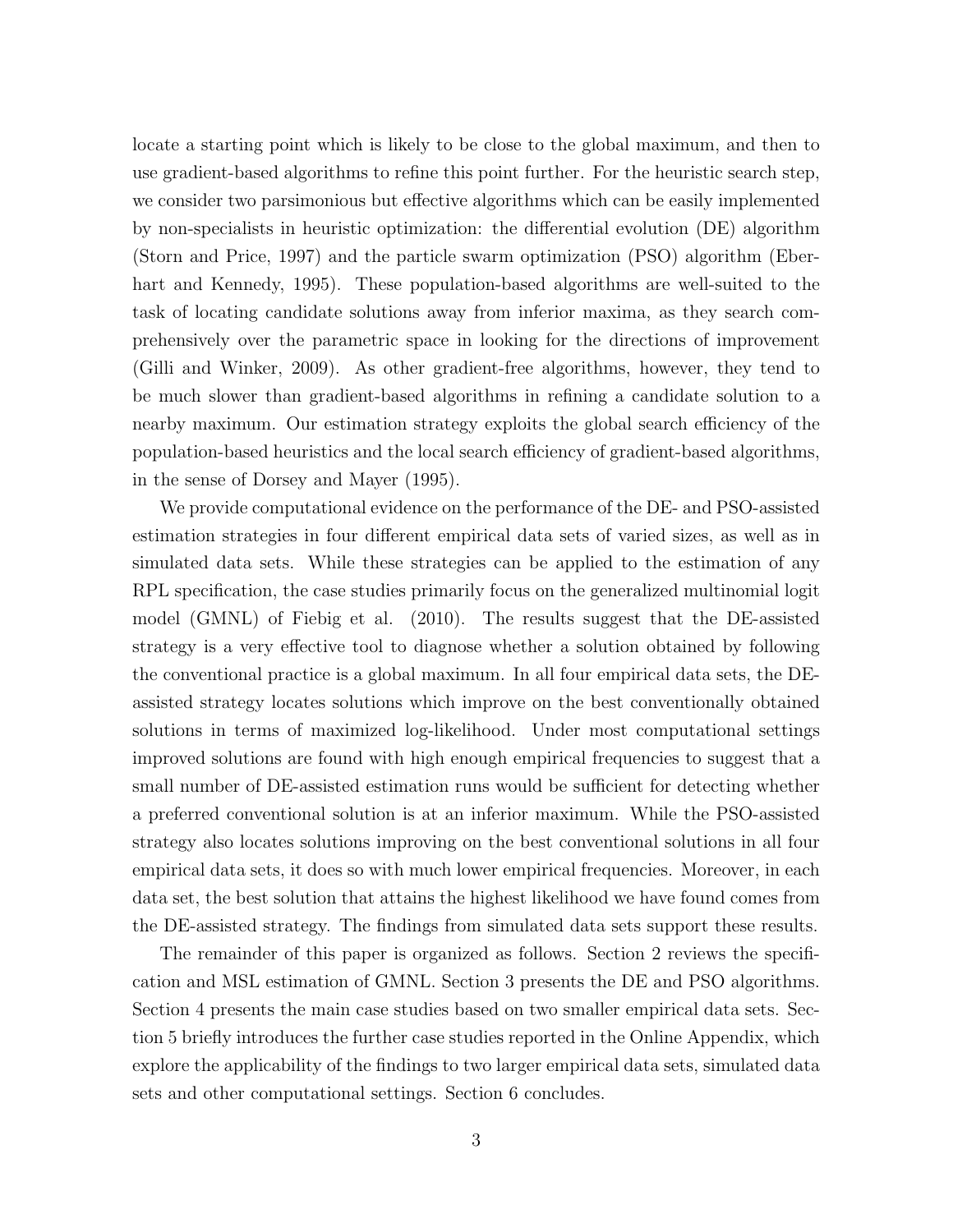## 2 The generalized multinomial logit model

We assume a sample of  $N$  individuals who make a choice from  $J$  alternatives in each of T choice situations. The utility person n derives from choosing alternative j in choice situation  $t$  is specified as

$$
U_{njt} = \boldsymbol{x}_{njt}'\boldsymbol{\beta}_n + \varepsilon_{njt} \tag{1}
$$

where  $x_{njt}$  is an L-vector of alternative attributes,  $\beta_n$  is a conformable vector of utility coefficients, and  $\varepsilon_{njk}$  is an idiosyncratic error term which is independent and identically distributed as type 1 extreme value. Specifying a non-degenerate density of  $\beta_n$  leads to a random parameter logit model (RPL), which allows for interpersonal heterogeneity in preferences for variations in different attributes (Revelt and Train, 1998; McFadden and Train, 2000).

In the generalized multinomial logit model (GMNL) of Fiebig et al. (2010),  $\beta_n$  is specified as

$$
\beta_n = \mu_n \beta + \{ \gamma + \mu_n (1 - \gamma) \} \eta_n \tag{2}
$$

where scalar  $\gamma$  and vector  $\beta$  are deterministic, and random vector  $\eta_n$  is distributed  $MVN(0, \Sigma)$ . Using  $z_n$  to denote an M-vector of individual n's characteristics, the random scale factor  $\mu_n$  is further specified as

$$
\mu_n = \exp(\overline{\mu} + \mathbf{z}_n' \boldsymbol{\theta} + \tau v_n) \tag{3}
$$

where scalar  $\tau$  and vector  $\theta$  are deterministic, and random scalar  $v_n$  is distributed  $N(0, 1)$ . Scalar  $\overline{\mu}$  is a normalizing constant which is calibrated to set the mean of  $\mu_n$  to 1 when  $\theta = 0$ . This model can be interpreted as one that accommodates both canonical "coefficient heterogeneity" through individual-specific deviations  $\eta_n$  around population mean coefficients  $\beta$ , and "scale heterogeneity" through the individual-specific scale factor  $\mu_n$ . Its flexibility is enhanced by the  $\gamma$  parameter which lets scale heterogeneity affect  $\beta$  and  $\eta_n$  differently.

Conceptually, allowing the scale factor  $\mu_n$  to vary by n can be motivated by the possibility that some individuals make choices which are "noisier", or less aligned with variations in the observed attributes, than others. Then, the idiosyncratic unobservables  $\varepsilon_{nji}$  would have a larger variance for those individuals, making the scale factor smaller.<sup>1</sup> As can be seen from equation  $(2)$ , however, scale heterogeneity is equivalent

<sup>&</sup>lt;sup>1</sup>This directly follows from the usual identification result for discrete choice models that when  $\varepsilon_{nit}$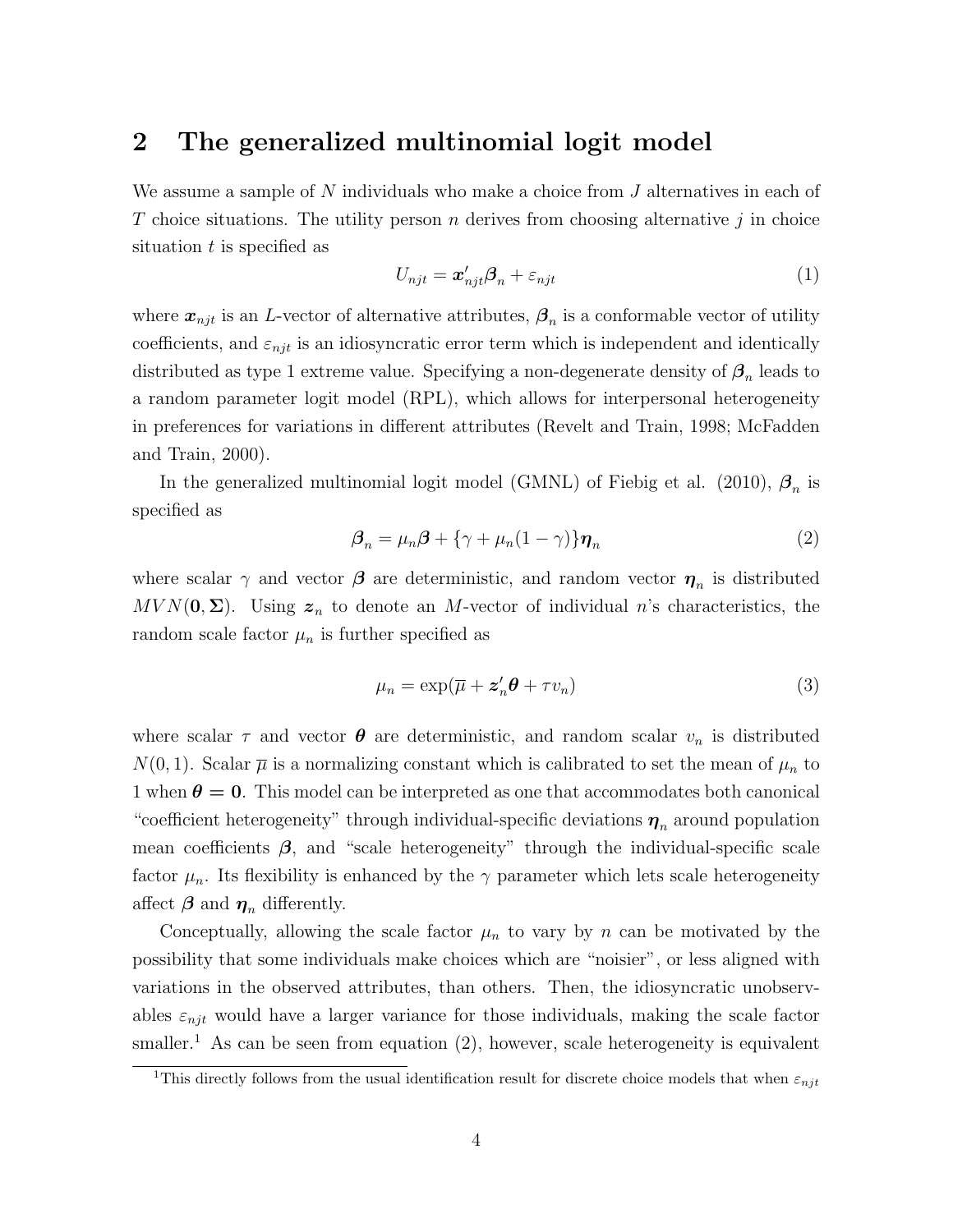to a particular type of coefficient heterogeneity, so the two cannot be sharply distinguished from each other (Fiebig et al., 2010, p.398). The main empirical attraction of GMNL is that the random parameter specification in (2) can approximate a wide range of preference patterns, some of which would otherwise call for the use of much less tractable specifications (Keane and Wasi, 2013).

Several other discrete choice models can be derived as special cases of GMNL. The GMNL-I and GMNL-II models (Fiebig et al., 2010) are obtained by setting  $\gamma$  to 1 and 0, respectively. The GMNL model reduces to the standard mixed logit model when the scale factor is assumed to be constant  $(\mu_n = 1)$ , while the MNL model with scale heterogeneity (SMNL) is obtained by constraining the covariance matrix of  $\eta_n$ ,  $\Sigma$ , to 0. If both of these constraints are imposed simultaneously, the standard multinomial logit model is obtained. The various special cases of GMNL are summarized below:

- GMNL-I:  $\beta_n = \mu_n \beta + \eta_n$  ( $\gamma = 1$ )
- GMNL-II:  $\beta_n = \mu_n(\boldsymbol{\beta} + \boldsymbol{\eta}_n)$   $(\gamma = 0)$
- SMNL:  $\beta_n = \mu_n \beta$  ( $\Sigma = 0$ )
- Standard mixed logit (MIXL):  $\beta_n = \beta + \eta_n$  ( $\mu_n = 1$ )
- Standard multinomial logit (MNL):  $\beta_n = \beta (\mu_n = 1 \text{ and } \Sigma = 0)$

The probability that individual n makes a particular sequence of choices is given by:

$$
S_n = \int \prod_{t=1}^T \prod_{j=1}^J \left[ \frac{\exp(\mathbf{x}_{njt}' \boldsymbol{\beta}_n)}{\sum_{j=1}^J \exp(\mathbf{x}_{njt}' \boldsymbol{\beta}_n)} \right]^{y_{njt}} f(\boldsymbol{\beta}_n | \boldsymbol{\beta}, \gamma, \tau, \boldsymbol{\theta}, \boldsymbol{\Sigma}) d\boldsymbol{\beta}_n \tag{4}
$$

where  $y_{njt} = 1$  if the individual chose alternative j in choice situation t and 0 otherwise and density  $f(\mathcal{B}_n|\mathcal{B}, \gamma, \tau, \mathcal{B}, \Sigma)$  is implied by equation (2). The parameters  $\omega = (\beta, \gamma, \tau, \theta, \Sigma)$  can be estimated by maximizing the simulated log-likelihood function

$$
SLL(\boldsymbol{\omega}) = \sum_{n=1}^{N} \ln \left\{ \frac{1}{R} \sum_{r=1}^{R} \prod_{t=1}^{T} \prod_{j=1}^{J} \left[ \frac{\exp(\boldsymbol{x}_{njt}' \boldsymbol{\beta}_{n}^{[r]})}{\sum_{j=1}^{J} \exp(\boldsymbol{x}_{njt}' \boldsymbol{\beta}_{n}^{[r]})} \right]^{y_{njt}} \right\}
$$
(5)

where  $\boldsymbol{\beta}_n^{[r]}$  $\binom{[r]}{n}$  is the r-th draw from the density of  $\beta_n$  and R is the total number of draws.

is normalized as an iid variable, the overall scale of utility is inversely related to the true idiosyncratic variance.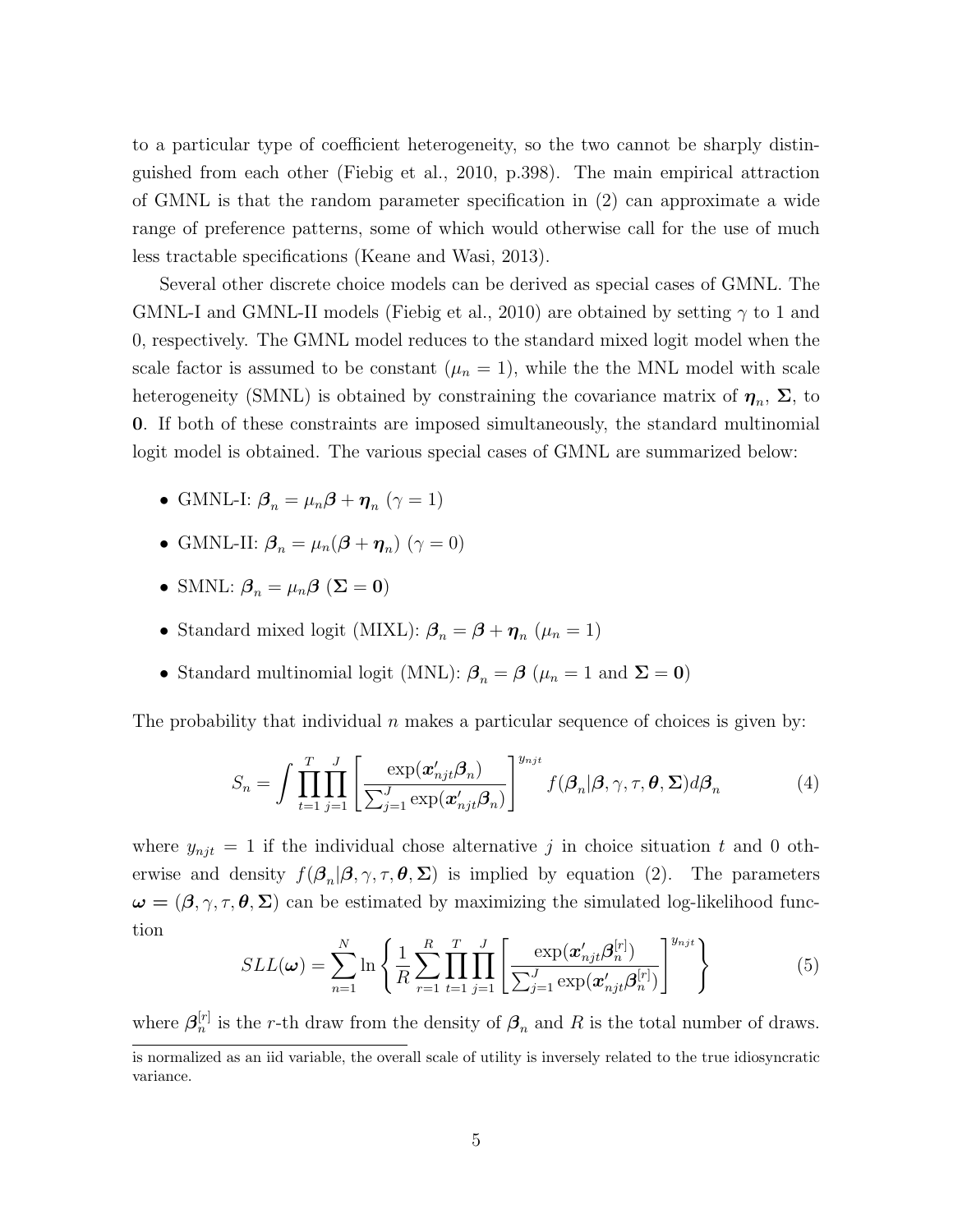The standard approach to maximizing the simulated log-likelihood function is to use a gradient-based method such as the Newton-Raphson or Broyden–Fletcher–Goldfarb– Shanno (BFGS) algorithms. See Train (2009, pp.185-204) among others for a description of these methods. The researcher starts with an initial guess of the solution the starting values - which are then improved upon by the algorithm until a specified stopping criterion is reached. As is well-known, gradient-based methods cannot distinguish between local and global maxima, and will declare convergence if either type of maximum is reached. Thus, unless the function to be optimized is globally concave, it is not guaranteed that the solution is the global maximum. This issue is of practical importance since the simulated log-likelihood function of the GMNL model and its special cases (with the exception of the MNL model) is not globally concave, much as that of other RPL models. In particular, different starting values may lead to different solutions, which suggests that applied researchers should try different sets of starting values to investigate how sensitive the results are to the particular values used. The choice of starting values is rarely discussed in applications of GMNL and other RPL models, however. We present some of the strategies that researchers may employ in the following section.

## 3 Population-based optimization heuristics

This section describes alternative estimation strategies which use population-based heuristic optimization algorithms to obtain starting values for the gradient-based methods. We focus on two population-based optimization heuristics, namely the differential evolution (DE) algorithm (Storn and Price, 1997) and the particle swarm optimization (PSO) algorithm (Eberhart and Kennedy, 1995), which have been found to outperform many other heuristic algorithms in a wide range of applications (Gilli and Winker, 2009; Das and Suganthan, 2011).

The main operational aspects of these algorithms are as follows. Suppose that there are a total of K parameters in  $(\beta, \gamma, \tau, \theta, \Sigma)$  and let a candidate solution be the Kvector of guesses about those parameters. Each algorithm is initialized by generating P different random starting points forming the initial "population" of candidate solutions, where P is a large number. Then, every one of these candidate solutions is updated over G iterations, or "generations", where G is another large number. Within each generation, the rule for updating each solution takes into consideration the population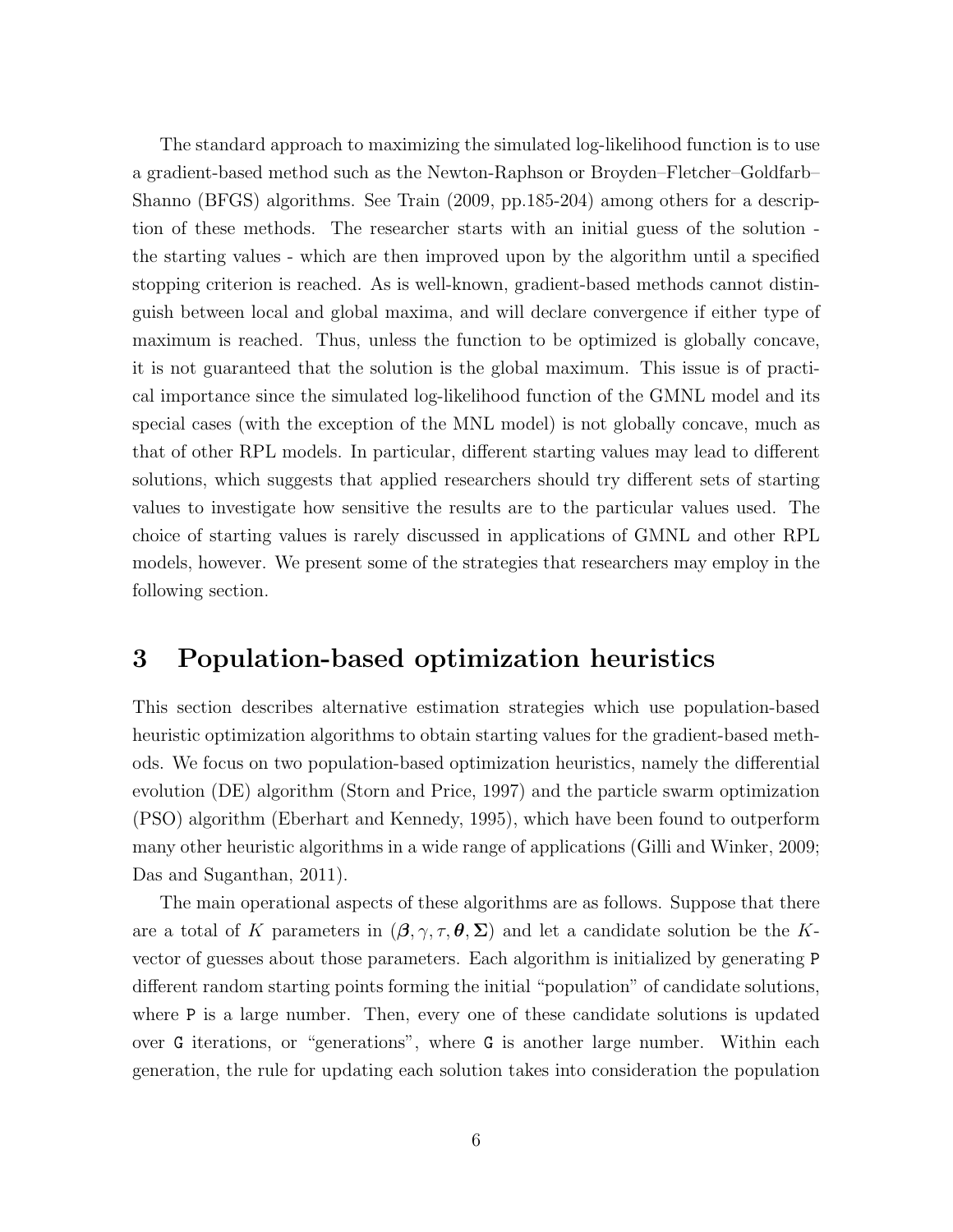of solutions at the end of the preceding generation. The rule also features random elements influencing the direction and extent to which each solution gets updated. In the end, the terminal population of P candidate solutions are obtained, and the best candidate solution in the sense of giving the highest simulated log-likelihood value is selected as the fully iterated solution.

For further discussion, let  $\omega^{g,p} = (\beta^{g,p}, \gamma^{g,p}, \tau^{g,p}, \theta^{g,p}, \Sigma^{g,p})$  denote a K-vector of possible values of model parameters. Superscripts  $p = 1, 2, \cdots, P-1, P$  and  $g = 0, 1, \cdots, G-1$ 1, G identify the pth candidate solution at generation g. Let  $\Omega^g = (\omega^{g,1}, \omega^{g,2}, \cdots, \omega^{g,P-1},$  $(\omega^{g,P})$  be the collection of P up-to-date candidate solutions as at g. For later use, we define  $g' \equiv g - 1$ .

Once the initial population  $\Omega^0$  has been generated, each algorithm can be implemented by setting up a simple loop as follows:

for g = 1 to G  
\nfor p = 1 to P  
\n
$$
DE^{g,p}(F, Cr)
$$
 or  $PSO^{g,p}(C,D)$   
\n}  
\n $\}$ 

 $DE^{g,p}(\mathbf{F}, \mathbf{Cr})$  and  $PSO^{g,p}(\mathbf{C}, \mathbf{D})$  are the rules that the respective algorithms apply to compute the updated candidate solution  $\omega^{g,p}$ . Each rule depends on two "tuning parameters"  $(F, Cr)$  or  $(C, D)$ , which are user-specified scalar inputs much as the population size P and the number of generations G. We now turn to a more specific description of each rule.

#### 3.1 Updating process under differential evolution (DE)

The updating rule  $DE^{g,p}(\mathbf{F}, \mathbf{Cr})$  consists of three main stages: mutation, recombination and selection. The first two stages produce a K-vector of trial values  $t^{g,p}$ . This is competed against  $\omega^{g',p}$  in the last stage, which selects the better of the two vectors as  $\boldsymbol{\omega}^{g,p}.$ 

The mutation stage uses the amplification factor F and constructs a linear combination of three existing candidate solutions other than  $\omega^{g',p}$ . To this end, three vectors are randomly drawn from  $\Omega^{g'}\backslash {\{\omega^{g',p}\}}$  with equal probabilities and without replacement: let these draws be  $\omega^{g',z_1}, \omega^{g',z_2}$  and  $\omega^{g',z_3}$ . Their linear combination  $d^{g,p}$  is specified as

$$
\boldsymbol{d}^{g,p} = \boldsymbol{\omega}^{g',z_1} + \mathrm{F}(\boldsymbol{\omega}^{g',z_2} - \boldsymbol{\omega}^{g',z_3}). \tag{6}
$$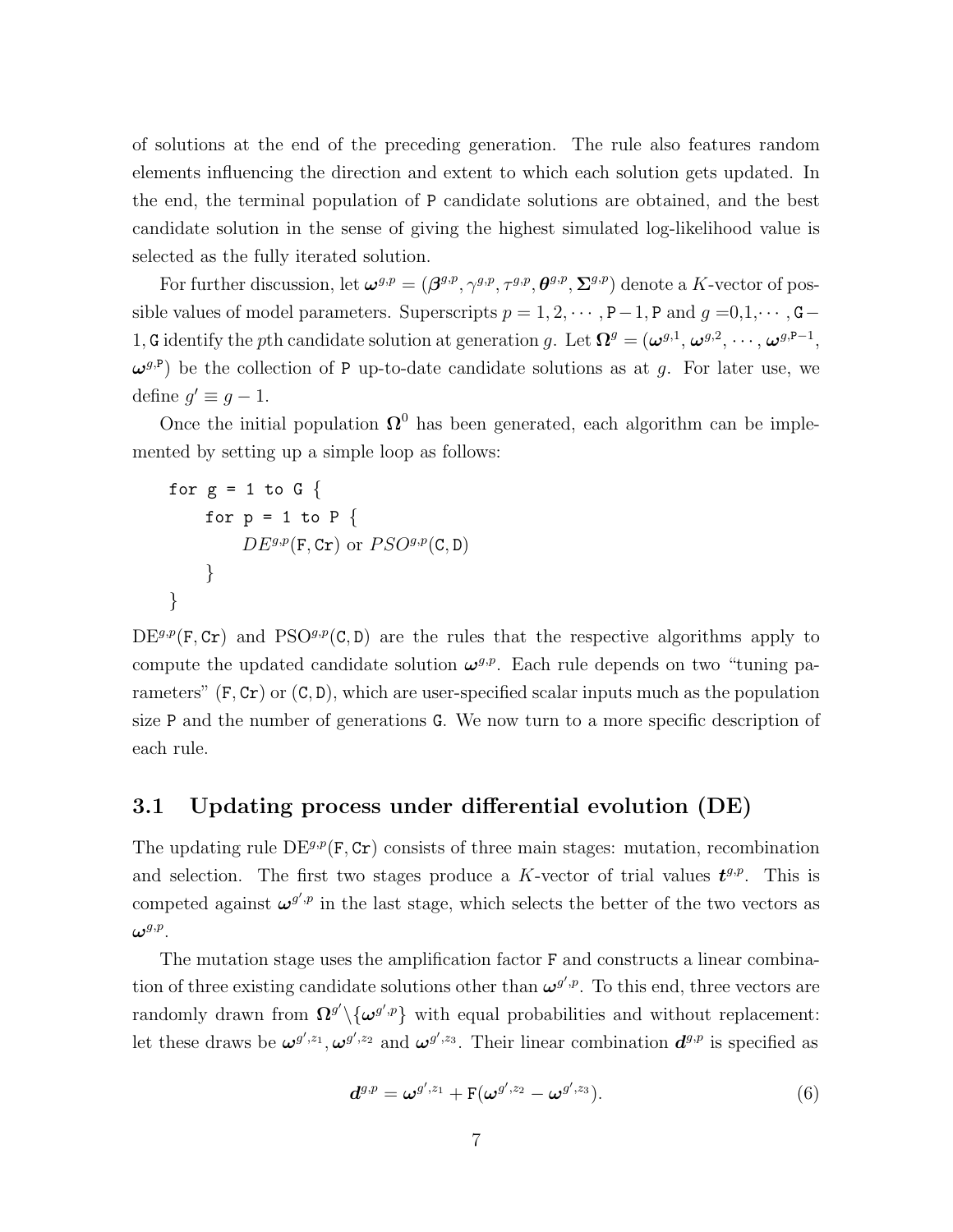The recombination stage uses the cross-over probability Cr to construct the K-vector  $t^{g,p}$  by combining elements of  $\omega^{g',p}$  and  $d^{g,p}$ . This step also involves making  $K+1$ different random draws: a positive integer  $i^{g,p}$  is drawn from  $\{1, 2, \dots, K - 1, K\}$ , while K scalars  $u_k^{g,p}$  $k_k^{g,p}$  for  $k = 1, 2, \dots, K - 1, K$  are drawn from the standard uniform distribution. Now, let  $\omega_k^{g',p}$  $_{k}^{g^{\prime },p},d_{k}^{g,p}$  $_k^{g,p}$  and  $t_k^{g,p}$  $k^{\mathcal{G},p}$  denote the *k*th elements of  $\boldsymbol{\omega}^{\mathcal{G}',p}, \boldsymbol{d}^{\mathcal{G},p}$ , and  $\boldsymbol{t}^{\mathcal{G},p}$ respectively. Each element of  $t^{g,p}$  is chosen according to the following criteria:

$$
t_k^{g,p} = d_k^{g,p} \text{ if } u_k^{g,p} \le \text{Cr or } k = i^{g,p}
$$
  
\n
$$
t_k^{g,p} = \omega_k^{g',p} \text{ otherwise}
$$
\n(7)

Due to the role of integer  $i^{g,p}$ ,  $t^{g,p}$  is always different from  $\omega^{g',p}$  in at least one element.

The selection stage evaluates the simulated log-likelihood (5) at the updating target  $\omega^{g',p}$  and at the trial vector  $t^{g,p}$ . The updated solution  $\omega^{g,p}$  equals  $t^{g,p}$  if  $SLL(t^{g,p}) >$  $SLL(\omega^{g',p})$ , and  $\omega^{g',p}$  otherwise. The terminal population  $\Omega^G$  consists of P candidate solutions which have thus been updated G times. It is the best solution in  $\Omega^G$ , in the sense of giving the highest simulated log-likelihood, that is passed to a gradient-based algorithm for further improvement.

The role of the amplification factor F can be likened to that of the step size in gradient-based optimization. In the above updating rule, F is the only component that can be systematically increased by the user to induce a large extent of parametric changes between generations. The cross-over probability Cr, on the other hand, influences how often the parametric changes are finalized. Storn and Price (1997) find in a range of applications that while F is not a probability, the DE algorithm tends to perform the best when it is chosen from the  $(0, 1)$  interval much as  $Cr$ .

### 3.2 Updating process under particle-swarm optimization (PSO)

The updating rule PSO<sup>g,p</sup>(C, D) deviates from DE<sup>g,p</sup>(F, Cr) in that now  $\omega^{g,p}$  always changes from  $\omega^{g',p}$  even when doing so worsens the simulated log-likelihood. Two additional concepts are needed for a further exposition. First, define  $s^{g,p}$  as the best pth candidate solution that has been obtained up to generation g: that is,  $s^{g,p}$  is the best one out of  $\omega^{0,p}, \omega^{1,p}, \cdots, \omega^{g-1,p}, \omega^{g,p}$ . Likewise, define  $q^g$  as the best candidate solution that has been obtained up to generation g: that is, the best one of out  $\bm{s}^{g,1}, \bm{s}^{g,2}, \cdots, \bm{s}^{g,p-1}, \bm{s}^{g,p}.$ 

PSO<sup>g,p</sup>(C, D) uses the acceleration constant C and the inertia weight D to "fly"  $\omega^{g',p}$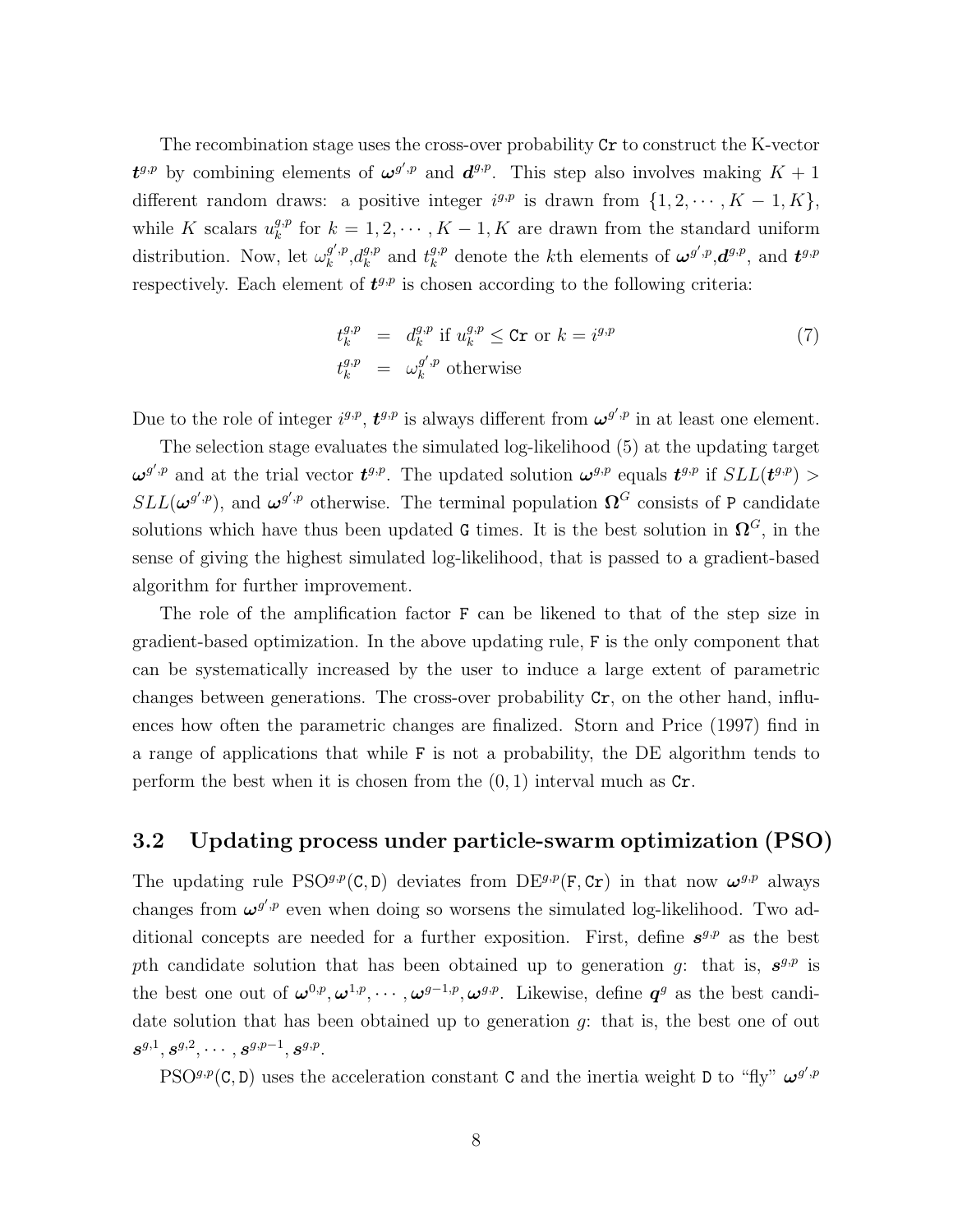towards the best-so-far positions at  $s^{g',p}$  and  $q^{g'}$ , thereby obtaining the updated solution  $\omega^{g,p}$ . The extent of the involved changes, or "velocity of the flight"  $v^{g,p}$ , depends also on two scalars  $r_1^{g,p}$  $_1^{g,p}$  and  $r_2^{g,p}$  $2^{g,p}$ , each of which is drawn from the standard uniform distribution.

$$
\boldsymbol{v}^{g,p} = D\boldsymbol{v}^{g',p} + C[r_1^{g,p}(s^{g',p} - \boldsymbol{\omega}^{g',p}) + r_2^{g,p}(\boldsymbol{q}^{g'} - \boldsymbol{\omega}^{g',p})]
$$
(8)

$$
\boldsymbol{\omega}^{g,p} = \boldsymbol{\omega}^{g',p} + \boldsymbol{v}^{g,p} \tag{9}
$$

The initial velocity  $v^{0,p}$  is set to the K-vector of zeros so that  $v^{1,p}$  equals a randomly weighted sum of the updating target's  $(\omega^{g',p})$  deviations from the two types of best-sofar candidate solutions.

Once the updated solution  $\omega^{g,p}$  has been thus computed,  $s^{g,p}$  is re-evaluated for use in the next generation:  $s^{g,p}$  equals  $\omega^{g,p}$  if  $SLL(\omega^{g,p}) > SLL(s^{g',p})$  and  $s^{g',p}$  otherwise. Then,  $q^g$  is also re-evaluated and set to  $s^{g,p}$  when  $SLL(s^{g,p}) > SLL(s^{g,p'})$  for all  $p' \neq p$ . In the PSO context, the terminal population of P candidate solutions refers to the collection of  $s^{G,p}$  for  $p = 1, 2, \dots, P-1, P$ , instead of  $\Omega^G$  per se. It is the best solution in that collection, which by definition is  $q^G$ , that is passed to a gradient-based algorithm for further improvement.

The acceleration constant C can be viewed as a step size parameter, much as the amplification factor F in the DE updating rule. The inertia weight D controls the tendency to continue flying in the existing direction of parametric changes. C is often set to 2 or less, as in the seminal study of Eberhart and Kennedy (1995). Gilli and Schumman (2010) suggest that setting D to a number less than 1 tends to result in better performance than setting it to 1 as in the seminal study.

## 4 Main case studies

This section explores the use of the DE- and PSO-assisted strategies to estimate GMNL. Each strategy passes a fully iterated DE or PSO solution as a starting point to a gradient-based algorithm to obtain the final solution. The DE- and PSO-assisted strategies are tools to improve the chance of finding the global maximum. Like any other estimation strategy, they are not guaranteed to find the global maximum. From a practitioner's standpoint, two empirical performance issues may thus be of primary interest.

The first issue is how frequently these estimation strategies can find a solution which is at least as good as the best that can be obtained using a conventional strategy. This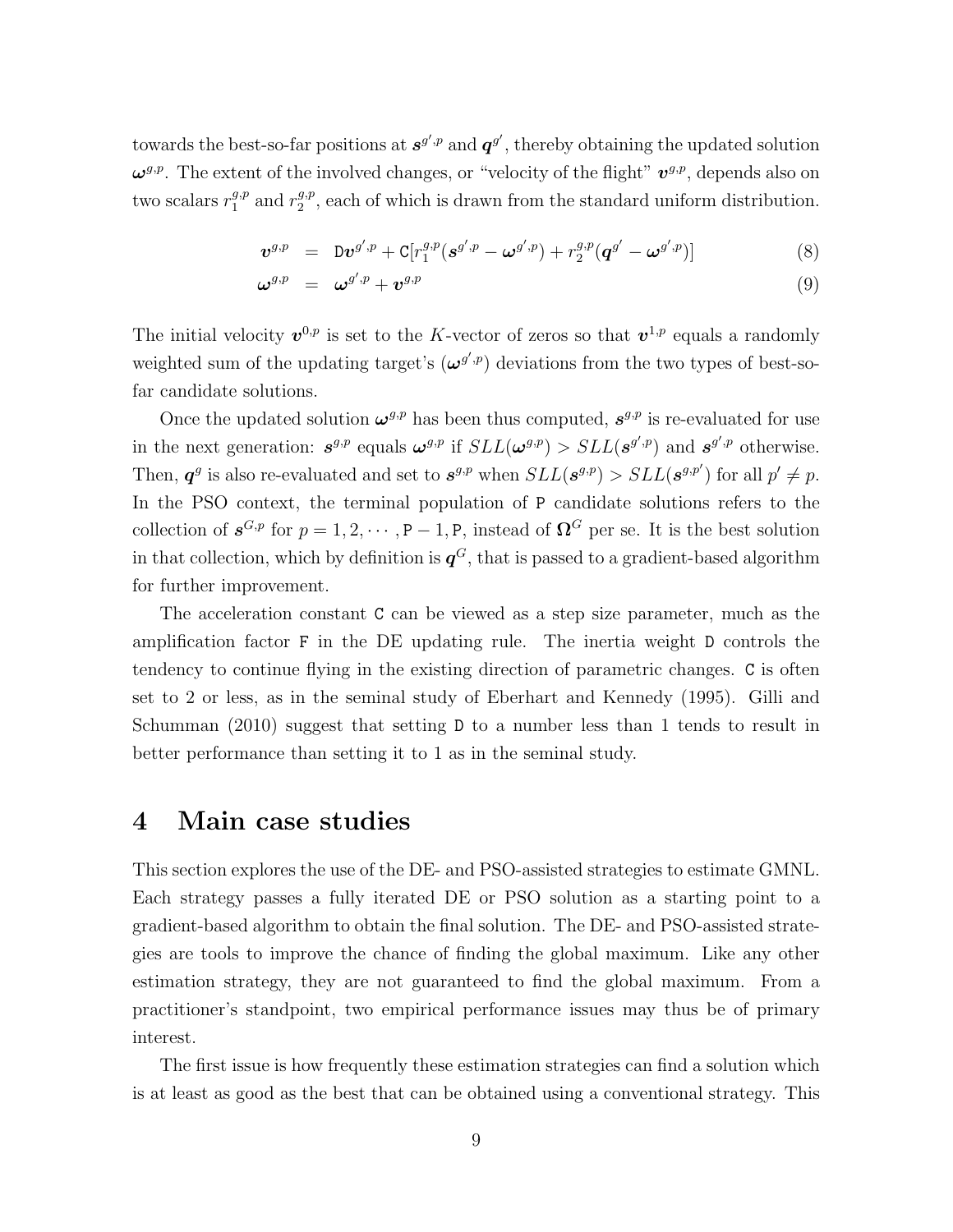directly relates to whether the DE- and PSO-assisted strategies are a useful addition to the practitioner's toolkit. Starting value search strategies are not part of the common reporting practice. Our own experience and conversation with colleagues, however, suggest that most practitioners would follow a similar approach as Greene and Hensher (2010, p.418) and Knox et al. (2013, p.74): the conventional strategy is to start from the estimated special cases of GMNL.

The second issue is whether some configurations of DE and PSO algorithms are conducive to finding such a solution repeatedly. This pertains to how easily the DEand PSO-assisted strategies can be implemented in practice. As discussed earlier, each algorithm involves tuning parameters affecting how candidate solutions get updated over generations. Without knowing what these parameters need be set to, the DE- and PSO-assisted strategies would be only slightly less ambiguous than the generic advice to "try a range of starting values."

Two empirical case studies are presented below to illustrate the performance issues in detail. The data come from Pap Smear test and Pizza A choice experiments analyzed by the developers of GMNL (Fiebig et al., 2010; Keane and Wasi, 2013), and are available for download from the Journal of Applied Econometrics Data Archive page for Keane and Wasi (2013). Further information on these data sets is given in Fiebig et al. (2010, p.404). All estimation results have been obtained using Stata 12.1. Our Online Appendix provides a further summary of the computational settings, and can be accessed at: https://goo.gl/Bwws7h.

#### 4.1 Conventional estimation strategy

Implementing the conventional estimation strategy is seemingly straightforward. It entails estimating initially a model which is nested within GMNL, and then using the results to start the GMNL estimation run. This process is to be repeated for different nested models, and the best out of several resulting GMNL solutions is picked as the preferred solution.

In practice, the conventional estimation strategy is only slightly more, if at all, straightforward than implementing the DE- and PSO-assisted strategies. Since nested models include fewer parameters, they provide estimated starting values for only some GMNL parameters; the practitioner needs to select custom starting values for the rest, and this selection may affect the final GMNL solution. The practitioner also needs to decide how the intermediate solutions are to be computed. All nested models but MNL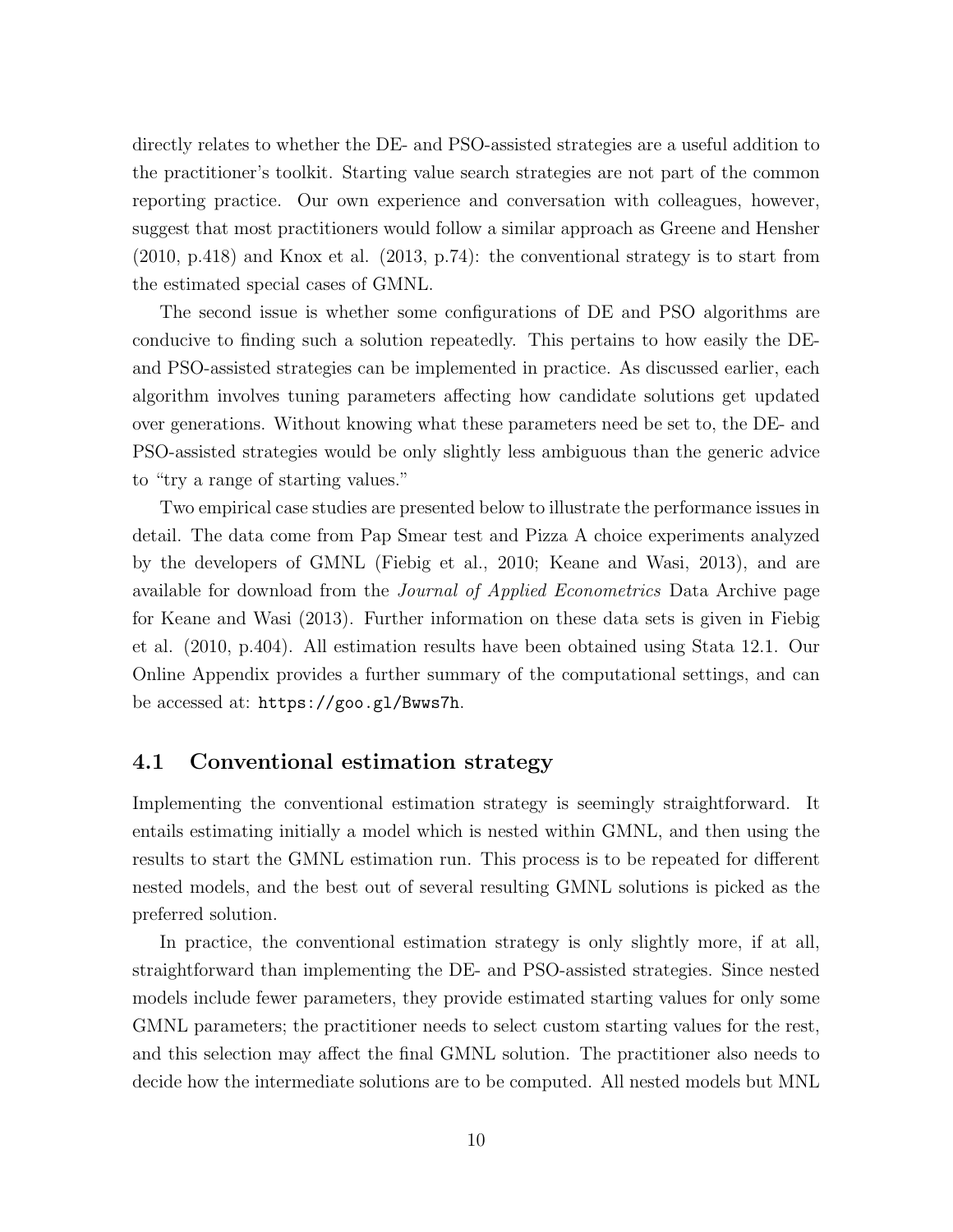|          | MNL  | MIXL | SMNL | GMNL-I | GMNL-II |
|----------|------|------|------|--------|---------|
| Ø        | Est. | Est. | Est. | Est.   | Est.    |
| $\sigma$ | 0.10 | Est. | 0.10 | Est.   | Est.    |
| $\tau$   | 0.25 | 0.25 | Est. | Est.   | Est.    |
| $\sim$   |      |      |      | ш      |         |

Table 1: Starting values based on special cases of GMNL

Est. indicates that the restricted model produces the relevant parameter estimates that can be directly used as starting values for GMNL.

have non-concave simulated likelihoods with potentially many maxima. Moreover, both GMNL-I and GMNL-II nest MIXL and SMNL, both of which in turn nest MNL.

Table 1 summarizes the custom values we combined with each nested model's estimates to construct a starting point for GMNL. The MNL starting point draws on the default setting of Stata's gmnl command (Gu et al., 2013) and provides a basis for specifying other starting points. MIXL and SMNL were estimated from the same MNL starting point, ignoring irrelevant parameters. GMNL-I (GMNL-II) was estimated three times, once from each of the MNL, MIXL and SMNL starting points, again ignoring irrelevant parameters; GMNL, in turn, was then estimated once from each of the three potential GMNL-I (GMNL-II) starting points, though only the best of the three resulting GMNL solutions is reported below.

#### 4.2 DE- and PSO-assisted estimation strategies

The DE and PSO algorithms require, as user inputs, the population size P and the number of generations G. In addition, both algorithms require an initial population of P candidate solutions that they can improve over G generations.

Following the common practice, we set  $P=10K$  where K is the number of estimated parameters. We also set  $G=10K$ , as preliminary experimentation with simulated data sets suggested that both algorithms tended to slow down substantially around the  $10K^{th}$ generation. To illustrate this slowdown in an empirical context, Figure 1 plots how a selection of DE and PSO starting points used in the first case study (Pap Smear) would have varied had G been set to 420 (or 30K) instead of 140 (or 10K). It should be emphasised that the DE and PSO solutions at the  $10K^{th}$  generation are used as starting points for further optimization, not as the final solutions. All of the final solutions are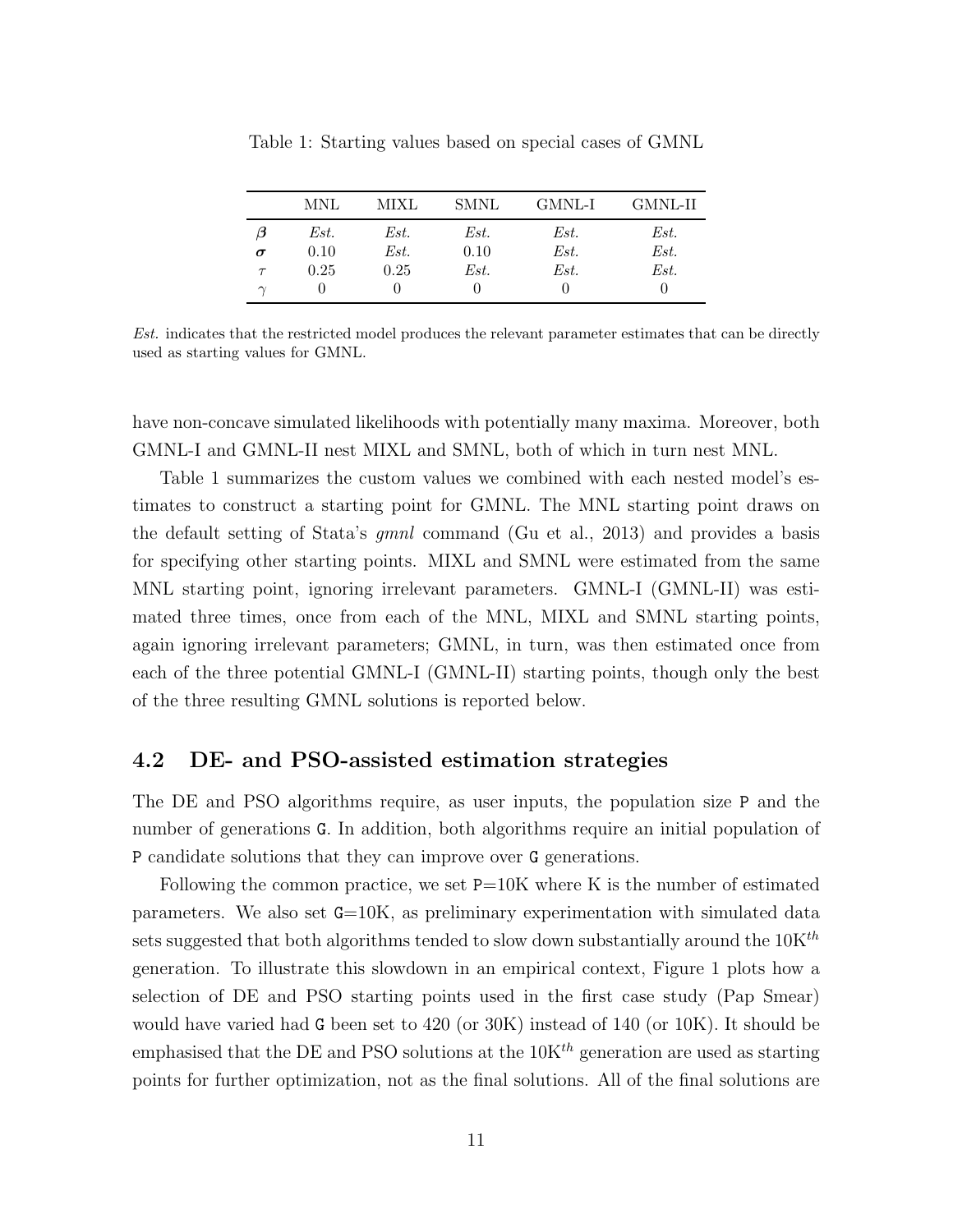

Figure 1: Pap Smear: selected update paths over generations

Best DE (PSO) and Worst DE (PSO) refer to the DE (PSO) starting points that led to the best and worst final solutions in the Pap Smear case study in Section 4.3. The figure plots how these starting points had been updated until the 140th generation, at the end of which they were passed to the gradient-based algorithm for further optimization to obtain the final estimation results. The figure also plots what these starting points would have become if the algorithm continued without termination until the 420th generation.

obtained by executing the gradient-based algorithm from the DE and PSO starting points.

The initial population of P solutions is generated as follows. For the GMNL parameters to be estimated  $\boldsymbol{\omega} = \{\boldsymbol{\beta}, \tau, \gamma, \boldsymbol{\sigma}\}\)$ , consider the bounds given by  $\boldsymbol{l} = \{\boldsymbol{b}_{MNL}, 0, 0, 0\}$ and  $u = \{3 \times b_{MNL}, 2, 1, 1.5 \times b_{MNL}\}$ , where  $b_{MNL}$  is the vector of the MNL estimates and 0 is the K-vector of zeros. For each initial solution, each element of  $\omega$  is independently drawn from a uniform variable lying between the corresponding elements of l and  $\boldsymbol{u}$ .

The updating process of each algorithm requires two tuning parameters as additional user inputs: amplification factor F and cross-over probability Cr in case of DE, or the acceleration constant C and the inertia weight D in case of PSO. We follow Gilli and Schumann (2010) in experimenting with 16 pairs, or configurations, of those tuning parameters per algorithm: a DE configuration is in  $F = \{0.2, 0.4, 0.6, 0.8\} \times$  $Cr = \{0.2, 0.4, 0.6, 0.8\}$ , while a PSO configuration is in  $C = \{0.5, 1.0, 1.5, 2.0\} \times D =$ {0.5, 0.75, 0.9, 1.0}. The resulting configurations are spaced broadly enough to provide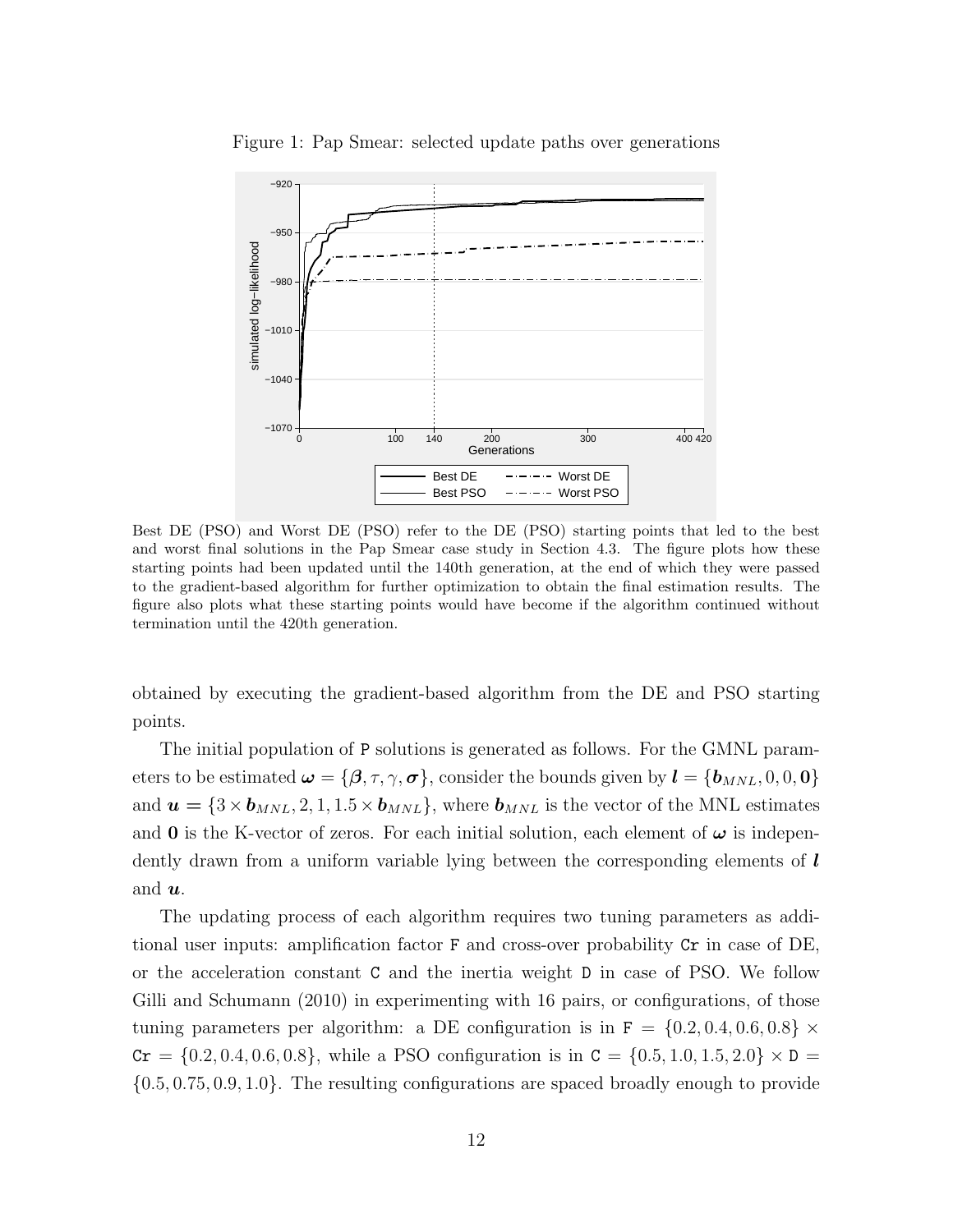indicative evidence for future applications on what tuning parameter values could be narrowly searched over for further fine-tuning of each algorithm.

Since the updating process is partly random, different DE or PSO starting points would result from the same configuration when different random number seeds are specified for initialization. We have obtained 48 DE starting points and 48 PSO starting points, by restarting each configuration three times from the same set of three seeds. In other words, the same set of three different initial populations has been used to obtain the three starting points associated with each configuration of each algorithm.

#### 4.3 Results: Pap Smear

In this data set, each of 79 individuals faced 32 choice scenarios consisting of two options, namely get a Pap Smear test or not. These options are described by 6 different attributes, including the alternative-specific constant (ASC) for the get-test option. Estimating the mean  $(\beta)$  and standard deviation  $(\sigma)$  of the canonical random coefficient on each attribute results in 14 GMNL parameters.

Table 2 reports in descending order the simulated log-likelihood values (logL hereafter) of the solutions obtained by applying the conventional strategy, along with the usual diagnostics for checking convergence to a local optimum. Stata classifies all solutions as "converged", implying that the Hessian  $(H)$  is negative definite and the weighted gradient norm  $(g'H^{-1}g)$  is smaller than -1E-5 in magnitude. Further inspection suggests that only the MNL-based solution gives warning signs: the inf-norm of the gradient ( $||g||_{\infty}$ ) deviates far way from zero and the Hessian condition number  $(\kappa(H))$ exceeds one over the square root of Stata's machine precision. But this is the worst solution which is unlikely to be reported by a practitioner who tries alternative starting points.

The best conventional solution results in logL of -931.065. It is also a type of local maximum which practitioners may find particularly convincing as a candidate for the global maximum, because it can be reached from two different starting points, namely MIXL and GMNL-II. The negligible difference between their convergence diagnostics arises because the MIXL-based estimates differ marginally from the GMNL-II-based estimates, in or after the fifth decimal place.

The DE- and PSO-assisted estimation strategies find several solutions which improve on the best conventional solution. The best solution is a DE-assisted one, resulting in logL of -925.378. Table OA1 in the Online Appendix reports the logL results from all 3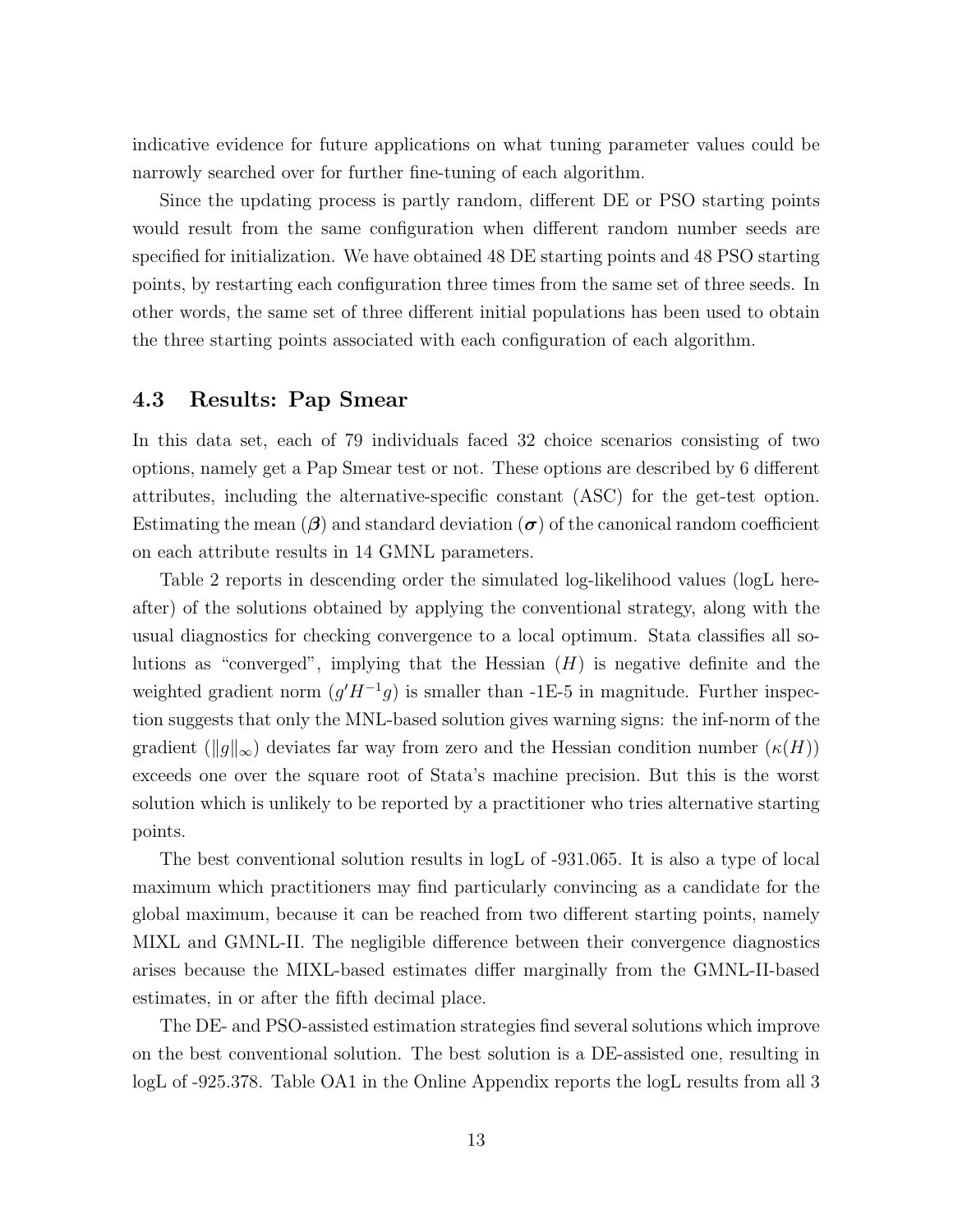| Starting point                           | logL                                                 | $  g  _{\infty}$                                    | $q'H^{-1}q$                                              | $\kappa(H)$                                  |
|------------------------------------------|------------------------------------------------------|-----------------------------------------------------|----------------------------------------------------------|----------------------------------------------|
| MIXL<br>GMNL-II<br><b>SMNL</b><br>GMNL-I | $-931.065$<br>$-931.065$<br>$-932.133$<br>$-934.091$ | $8.64E-07$<br>$2.92E-0.5$<br>5.46E-08<br>$1.95E-07$ | $-2.06E-14$<br>$-4.29E-11$<br>$-5.30E-16$<br>$-2.12E-14$ | 998.8549<br>998.9412<br>606.9426<br>4732.774 |
| MNL                                      | $-960.317$                                           | 13.04914                                            | $-9.22E-06$                                              | $1.72E+18^a$                                 |

Table 2: Pap Smear: conventional solutions

 $logL$ , g and H refer to the simulated log-likelihood, its gradient (as a column vector) and Hessian respectively. The infinity norm of g,  $||g||_{\infty}$ , is the largest element of g in absolute value.  $\kappa(H)$  is the 2-norm condition number of H, defined as  $\lambda_{max}/\lambda_{min}$  where  $\lambda_{max}$  and  $\lambda_{min}$  are the largest and smallest eigenvalues of -H. Superscript a indicates that H is ill-conditioned (i.e.  $\kappa(H) > 6.7E+07$ ).

starts of 16 configurations of each algorithm. The main features of those results may be summarized as follows. 16 of 48 DE-assisted solutions (35%) result in logL greater than -931.065, ranging from -928.034 to -925.378. Considering that some of the 48 solutions include those resulting from configurations not well-suited to the present application, a prima facie case exists that the DE-assisted strategy is a practically useful complement to the conventional strategy. In contrast, only 3 out of 48 PSO-assisted estimation runs  $(6\%)$  result in an improved solution, ranging from  $-926.671$  to  $-926.308$ .

Another practically attractive feature of the DE-assisted solutions is clearer indicative evidence on which configurations are likely to work well. Table 3 reports the top ten logL values found with the aid of each algorithm. A qualitative direction for finetuning the DE configuration to the present application would be "try a big change to the parameter estimates, but accept the resulting change only occasionally." No similar direction emerges in case of PSO, as the top ten solutions are associated with a wider range of configurations. To be specific, the top ten DE-assisted solutions are overly represented by configurations specifying a large amplification factor F (0.6 and 0.8) and a small cross-over probability Cr (0.2 and 0.4). When restricting attention to the four implied configurations, 9 out of 12 DE-assisted estimation runs (75%) find an improved solution, and 4 of those 9 runs reach the highest logL of -925.378. In contrast, a small F (0.2 and 0.4) appears not well suited, regardless of the accompanying Cr: only 2 of such 28 DE-assisted runs find an improved solution, none of them reaching the highest logL.

The highest logL has been reached from 6 different DE starting points and displays appropriate convergence diagnostics. Of course, as in the case of the best conventional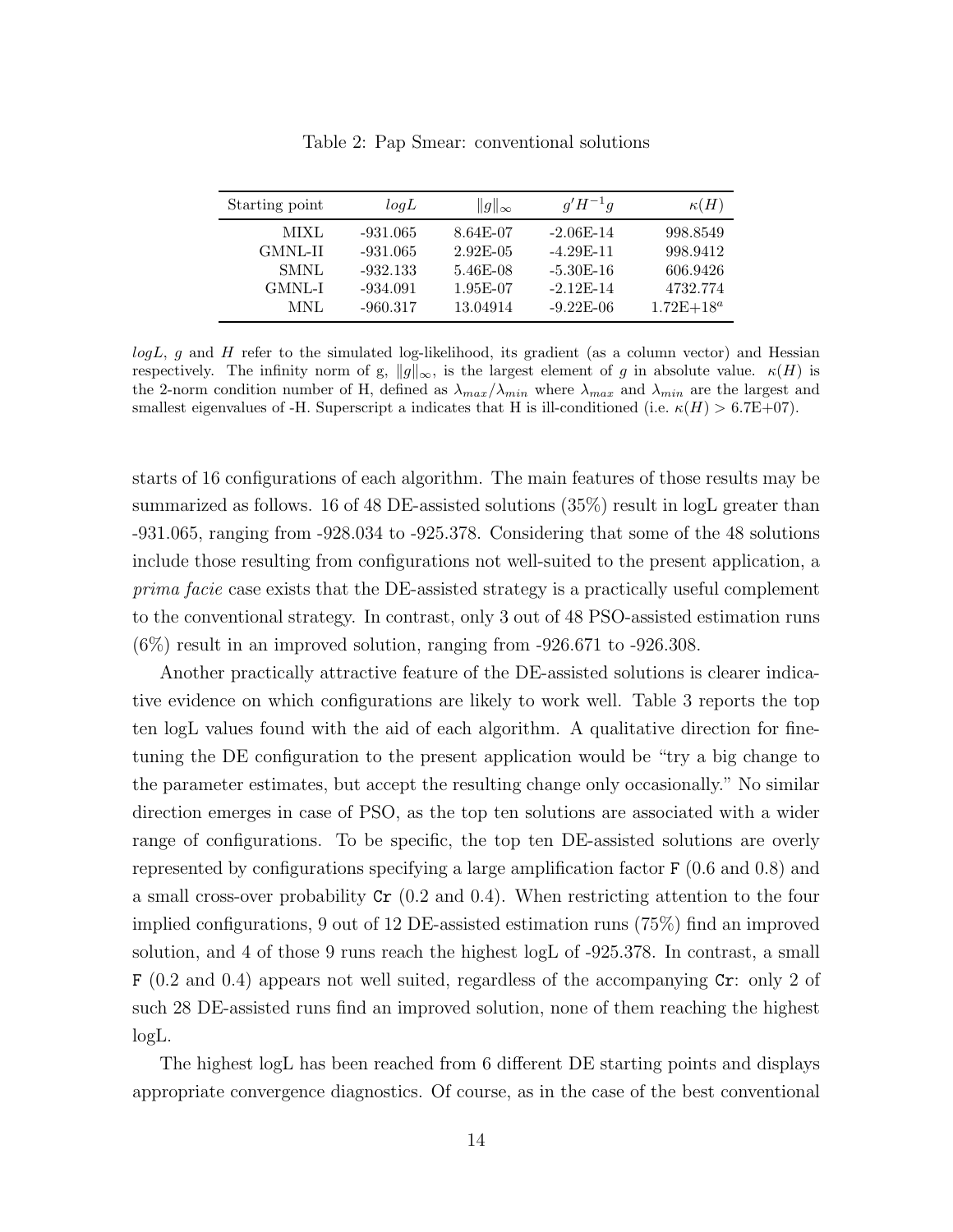| Table 3: Pap Smear: 10-best DE- and PSO-assisted solutions |  |  |  |
|------------------------------------------------------------|--|--|--|
|------------------------------------------------------------|--|--|--|

|                           |      |            | л. DE-иззізіси зонинонз |             |             |  |
|---------------------------|------|------------|-------------------------|-------------|-------------|--|
| $\mathbf{F}$              | Cr   | logL       | $  g  _{\infty}$        | $g'H^{-1}g$ | $\kappa(H)$ |  |
| 0.8                       | 0.6  | $-925.378$ | 1.44E-07                | $-1.78E-15$ | 2033.113    |  |
| 0.8                       | 0.2  | $-925.378$ | 9.77E-07                | $-1.22E-14$ | 2033.185    |  |
| 0.8                       | 0.2  | $-925.378$ | $6.64E-05$              | $-3.18E-11$ | 2033.347    |  |
| 0.6                       | 0.6  | $-925.378$ | 8.07E-05                | $-1.35E-10$ | 2033.3      |  |
| 0.6                       | 0.4  | $-925.378$ | 0.0001                  | $-2.21E-10$ | 2033.109    |  |
| 0.8                       | 0.2  | $-925.378$ | 0.000438                | $-3.75E-09$ | 2033.296    |  |
| 0.8                       | 0.4  | -925.409   | 3.92E-07                | $-3.02E-15$ | 3018.498    |  |
| 0.8                       | 0.4  | $-925.409$ | $9.32E - 05$            | $-2.26E-10$ | 3018.577    |  |
| 0.6                       | 0.2  | $-926.308$ | 5.84E-06                | $-1.37E-11$ | 936.3411    |  |
| 0.6                       | 0.2  | $-926.308$ | 0.00062                 | $-4.03E-08$ | 936.369     |  |
| B. PSO-assisted solutions |      |            |                         |             |             |  |
|                           |      |            |                         |             |             |  |
| C                         | D    | logL       | $  g  _{\infty}$        | $q'H^{-1}q$ | $\kappa(H)$ |  |
| 1.5                       | 0.90 | $-926.308$ | 4.74E-06                | $-9.87E-13$ | 936.3309    |  |
| 1.5                       | 1.00 | -926.308   | 0.000377                | $-4.39E-08$ | 936.2917    |  |
| $\overline{2}$            | 0.90 | $-926.671$ | 5.08E-08                | $-3.56E-17$ | 1240.651    |  |
| 1.5                       | 0.75 | $-932.176$ | 5.49E-05                | $-6.57E-12$ | 4973.183    |  |
| 0.5                       | 0.90 | $-932.176$ | 0.000197                | $-1.04E-10$ | 4969.639    |  |
| 1                         | 0.75 | $-932.376$ | 7.26E-09                | $-6.85E-18$ | 2174.327    |  |
| $\overline{2}$            | 0.50 | $-932.376$ | 5.33E-08                | $-9.91E-16$ | 2174.169    |  |
| 0.5                       | 1.00 | $-932.376$ | $4.00E-07$              | $-1.64E-14$ | 2173.287    |  |
| 1                         | 0.90 | $-934.091$ | 1.90E-08                | $-2.92E-16$ | 512.7021    |  |

A. DE-assisted solutions

F, Cr, C and D indicate tuning parameter values leading to relevant starting points.  $logL$  is in bold if it is greater than the highest  $logL$  (MIXL starting point) in Table 2. See notes to Table 2 for other information.

solution, such repeatability does not imply that the underlying solution is the global maximum. Verifying that a particular solution is the global maximum is considered to be beyond the scope of our study because, as far as we are aware, no definitive guideline exists on how such verification is to be performed. We have, however, verified that the best conventional solution is not the global maximum. Our present and subsequent analysis focuses on the consequences of basing an empirical analysis on the best conventional solution when a DE- or PSO-assisted solution is capable of achieving a higher logL.

Table 4 reports parameter estimates at the second-worst and best conventional solutions, and at the best DE-assisted solution. The second-worst conventional solution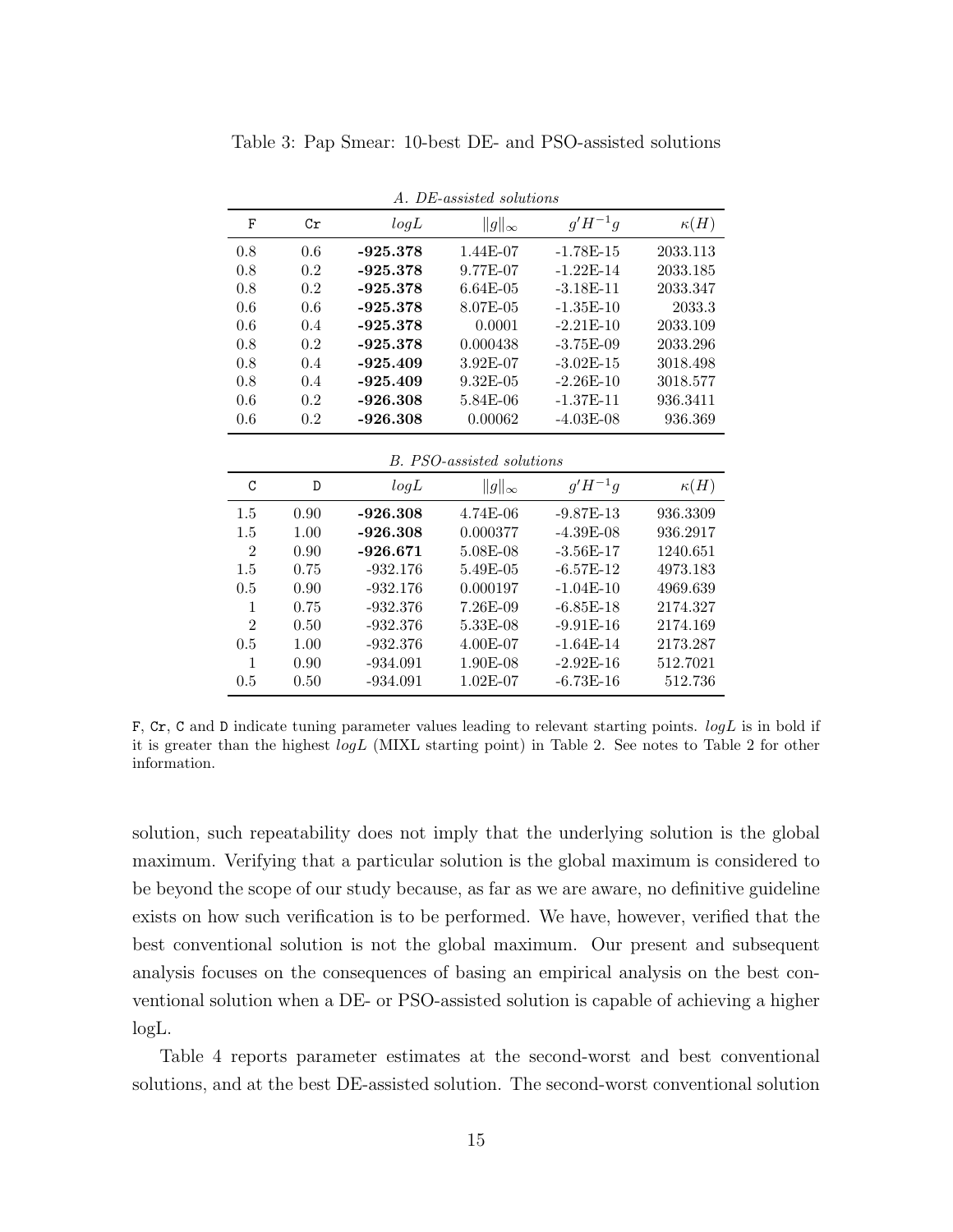|                      | A. 2nd worst conv.<br>Estimate | Std. Err. | <b>B.</b> Best conventional<br>Estimate | Std. Err. | C. Best DE-assisted<br>Estimate | Std. Err. |
|----------------------|--------------------------------|-----------|-----------------------------------------|-----------|---------------------------------|-----------|
| If know doctor       | $1.367***$                     | (0.290)   | $1.202***$                              | (0.240)   | $1.329***$                      | (0.286)   |
|                      | $[2.764***]$                   | (0.515)   | $[1.803***]$                            | (0.246)   | $[2.340***]$                    | (0.377)   |
| If doctor is male    | $-3.595***$                    | (0.657)   | $-2.196***$                             | (0.339)   | $-2.775***$                     | (0.556)   |
|                      | $[3.828***]$                   | (0.642)   | $[2.760***]$                            | (0.405)   | $[3.472***]$                    | (0.479)   |
| If test is due       | $5.565***$                     | (1.211)   | $4.763***$                              | (0.650)   | $4.969***$                      | (0.824)   |
|                      | $[4.691***]$                   | (0.911)   | $[3.530***]$                            | (0.451)   | $[3.478***]$                    | (0.553)   |
| If doctor recommends | $3.090***$                     | (0.689)   | $1.835***$                              | (0.293)   | $2.226***$                      | (0.422)   |
|                      | $[2.943***]$                   | (0.559)   | $[1.681***]$                            | (0.254)   | $[1.201***]$                    | (0.238)   |
| Test cost            | $-0.339***$                    | (0.101)   | $-0.327***$                             | (0.094)   | $-0.245**$                      | (0.096)   |
|                      | $[0.602***]$                   | (0.165)   | [0.022]                                 | (0.054)   | $[0.180**]$                     | (0.076)   |
| ASC for test         | $-3.852***$                    | (1.056)   | $-1.507***$                             | (0.346)   | $-2.281***$                     | (0.512)   |
|                      | $[4.140***]$                   | (0.747)   | $[4.447***]$                            | (0.517)   | $[4.099***]$                    | (0.607)   |
| $\gamma$             | $0.102**$                      | (0.045)   | 0.081                                   | (0.054)   | $0.152***$                      | (0.055)   |
| $\tau$               | $1.304***$                     | (0.230)   | $0.940***$                              | (0.144)   | $0.962***$                      | (0.158)   |
| logL                 | $-934.091$                     |           | $-931.064$                              |           | $-925.378$                      |           |

Table 4: Pap Smear: GMNL parameter estimates

For each named attribute, the corresponding elements of  $\beta$  and  $\sigma$  (in [.]) are reported. "The 2nd worst conv." and "Best conventional" respectively refer to GMNL-I and MIXL/GMNL-II starting point solutions in Table 2. "Best DE-assisted" refers to the first 6 solutions in Table 3. \*, \*\*, \*\*\* indicate statistical significance at the 10%, 5% and 1% levels, respectively.

(Solution A) results from the GMNL-I starting point, and is the worst one out of conventional solution with acceptable convergence diagnostics. In terms of logL, the best conventional solution (Solution B) gains over Solution A by some 3 points, and there are marked differences between the coefficient estimates: the mean of "ASC test", in particular, is about 2.5 times larger in Solution A than in Solution B (-3.85 vs. -1.51) and many other estimates disagree even on the first significance figures.

There are less pronounced differences between the best DE-assisted solution (Solution C) and the best conventional solution (Solution B), despite that C improves on B by 6 logL points, or twice as much as B improves on A. The main difference between the solutions is that while solution B supports simplifying the model to a more parsimonious GMNL-II model with a non-random test cost coefficient, solution C does not support such a simplification as both the estimate of  $\gamma$  and the standard deviation of the cost coefficient are significant and non-trivial. The remaining differences are not such that it becomes immediately obvious from simple inspection whether policy-relevant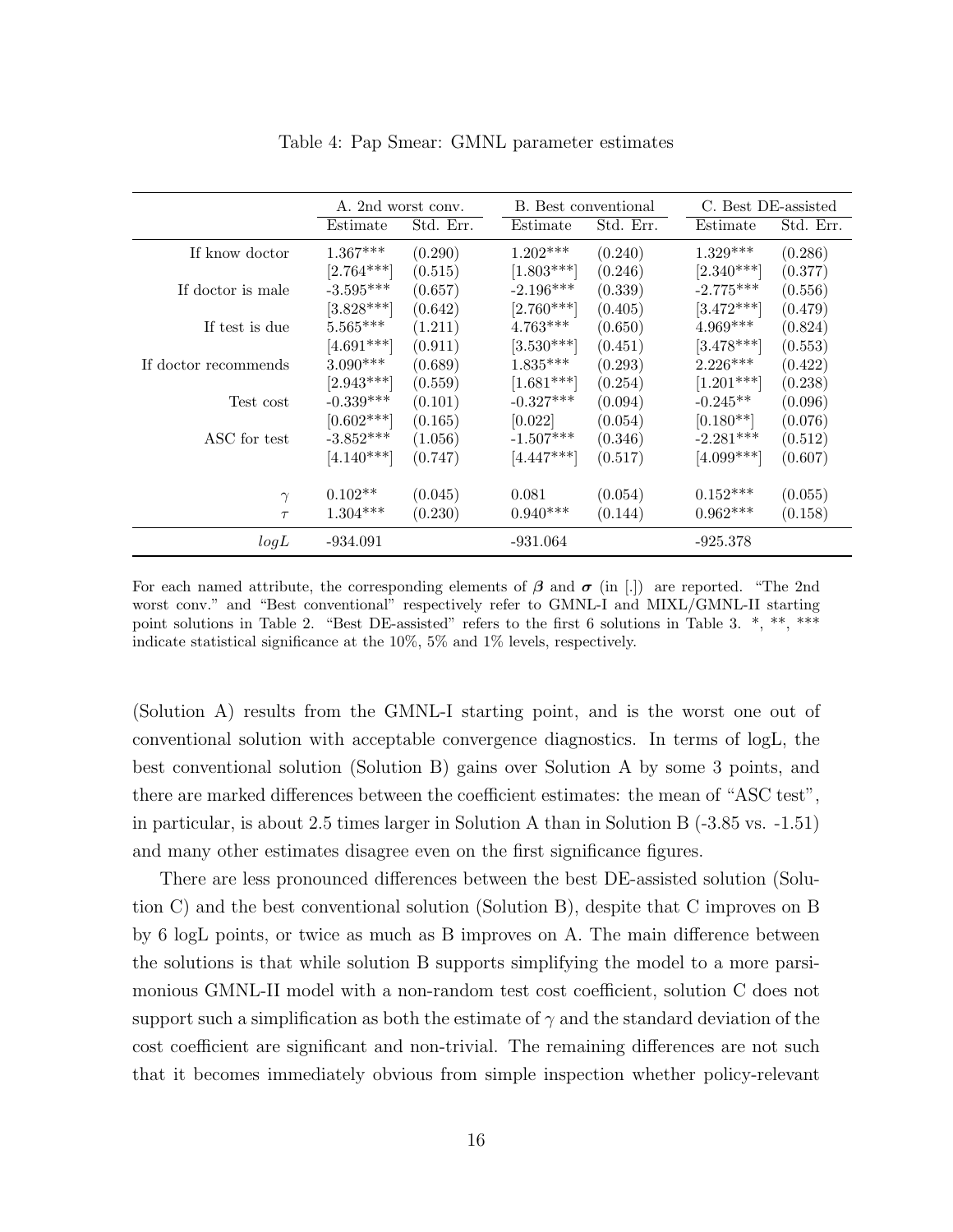| Willingness-to-pay for | p(10)  | p(25)  | p(50) | p(75) | p(90) |
|------------------------|--------|--------|-------|-------|-------|
| If know doctor:        |        |        |       |       |       |
| 2nd worst conv.        | $-121$ | $-35$  | 8     | 51    | 145   |
| Best conventional      | $-39$  | $-2$   | 36    | 76    | 114   |
| Best DE-assisted       | $-156$ | $-32$  | 41    | 122   | 284   |
| If doctor is male:     |        |        |       |       |       |
| 2nd worst conv.        | -244   | -96    | -27   | 45    | 206   |
| Best conventional      | $-182$ | $-128$ | -67   | -8    | 48    |
| Best DE-assisted       | $-455$ | $-212$ | -83   | 21    | 207   |
| If test is due:        |        |        |       |       |       |
| 2nd worst conv.        | -292   | -64    | 41    | 135   | 340   |
| Best conventional      | -5     | 65     | 144   | 222   | 293   |
| Best DE-assisted       | -184   | 45     | 156   | 321   | 682   |
| If doctor recommends:  |        |        |       |       |       |
| 2nd worst conv.        | -162   | -35    | 21    | 79    | 205   |
| Best conventional      | $-14$  | 19     | 57    | 94    | 129   |
| Best DE-assisted       | -73    | 28     | 69    | 135   | 287   |

Table 5: Pap Smear: simulated WTP distributions

Figures are in \$s. Each willingness-to-pay (WTP) distribution has been simulated by making 100,000 draws from the joint density of utility coefficients according to the solutions in Table 4.  $p(Q)$  denotes the  $Q^{th}$  percentile of the simulated distribution.

statistics derived from these solutions, such as the median willingness-to-pay (WTP) and the predicted choice probability, would be substantively different.<sup>2</sup>

To facilitate further comparisons, Table 5 reports selected percentiles of WTP distributions simulated from solutions A, B and C. As expected from the earlier comparison of A with B, these two solutions imply quite different median WTP, the primary statistic on which practitioners are likely to focus (e.g. Small et al., 2005). The implied WTP distributions of B and C, on the other hand, are only slightly different at the median. The main difference between those two solutions is that due to heterogeneity in the cost coefficient which is only picked up by C, the interpercentile ranges of WTP are much more pronounced for C than B. As a result, conclusions regarding the dispersion of the WTP distribution implied by B may require reconsideration.

Table 6 compares the three solutions in terms of the predicted changes in the probability of choosing the Pap Smear test in response to attribute level variations. The

<sup>&</sup>lt;sup>2</sup>The WTP for a specific attribute is the utility coefficient on that attribute divided by the absolute value of the utility coefficient on the price or cost attribute. The WTP distribution can be simulated first by making simulated draws for all utility coefficients according to equation (2), and then computing relevant ratios of those simulated coefficients.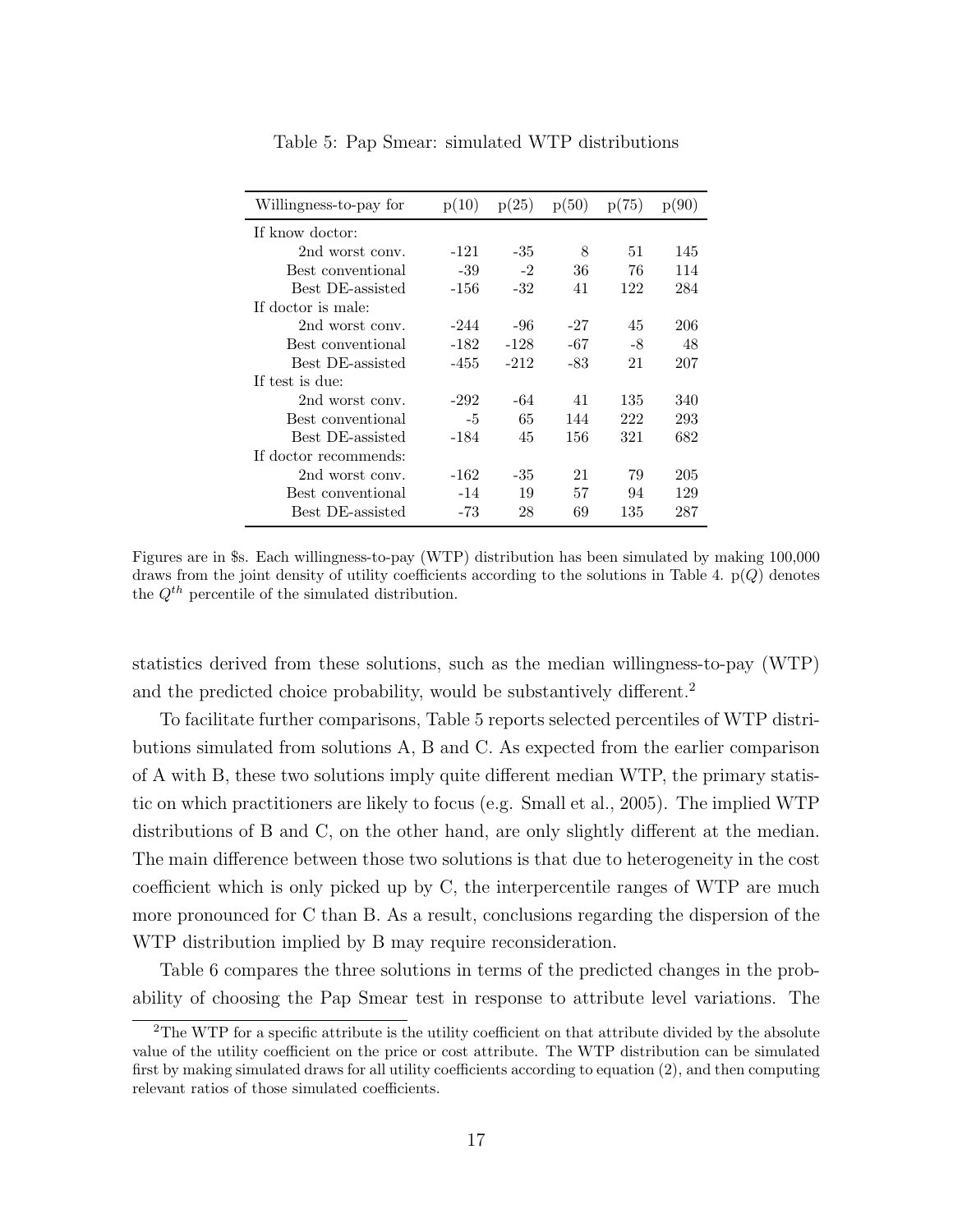| Base choice probability                                                                                                                                        | 0.45                                                | 0.57                                                | 0.53                                                |
|----------------------------------------------------------------------------------------------------------------------------------------------------------------|-----------------------------------------------------|-----------------------------------------------------|-----------------------------------------------------|
| Change when test is not due<br>Change when don't know doctor<br>Change when doctor is female<br>Change when doctor recommends<br>Change when test cost is zero | $-0.24$<br>$-0.06$<br>$+0.15$<br>$+0.12$<br>$+0.04$ | $-0.27$<br>$-0.06$<br>$+0.12$<br>$+0.09$<br>$+0.05$ | $-0.26$<br>$-0.07$<br>$+0.15$<br>$+0.11$<br>$+0.04$ |

Table 6: Pap Smear: predicted choice probabilities

A, B and C are respectively based on 100,000 draws from the joint density of utility coefficients according to "2nd worst conv.", "Best conventional" and "Best DE-assisted" solutions in Table 4. The base choice probability is the probability of choosing a test (over no test) when the test is due, the patient knows the doctor, the doctor is male, the doctor makes no recommendation, and the cost is \$30. Each row reports how this probability changes when each attribute changes from its base level.

baseline specification of the attribute levels has been motivated by what Johar et al. (2013, p.1853) find plausible in the Australian context. As in the case of the median WTP, solutions B and C agree on the substantive conclusions, predicting changes of similar magnitudes and indicating that under the baseline scenario, the test is more likely to be chosen than not. In this case, however, solution A also yields almost the same results as the others, apart from that in line with its large and negative ASC, it predicts a smaller baseline probability of the test  $(0.45)$  than B  $(0.57)$  and C  $(0.53)$ . This robustness may stem from the same source as the difficulties of finding the global maximum, namely that different combinations of parametric values lead to similar probabilities or likelihoods.

### 4.4 Results: Pizza A data

In this data set, each of 178 individuals faced 16 choice scenarios consisting of two hypothetical pizza delivery services. These services are described by 8 different attributes. Estimating the mean and standard deviation of the canonical random coefficient on each attribute results in 18 GMNL parameters.

Table 7 reports logL values attained by the conventional solutions. The MIXL and GMNL-II starting points again turn out to be two best conventional starting points. But this time, only GMNL-II leads to the highest logL of -1361.84. All conventional solutions, including the worst one, display acceptable convergence diagnostics.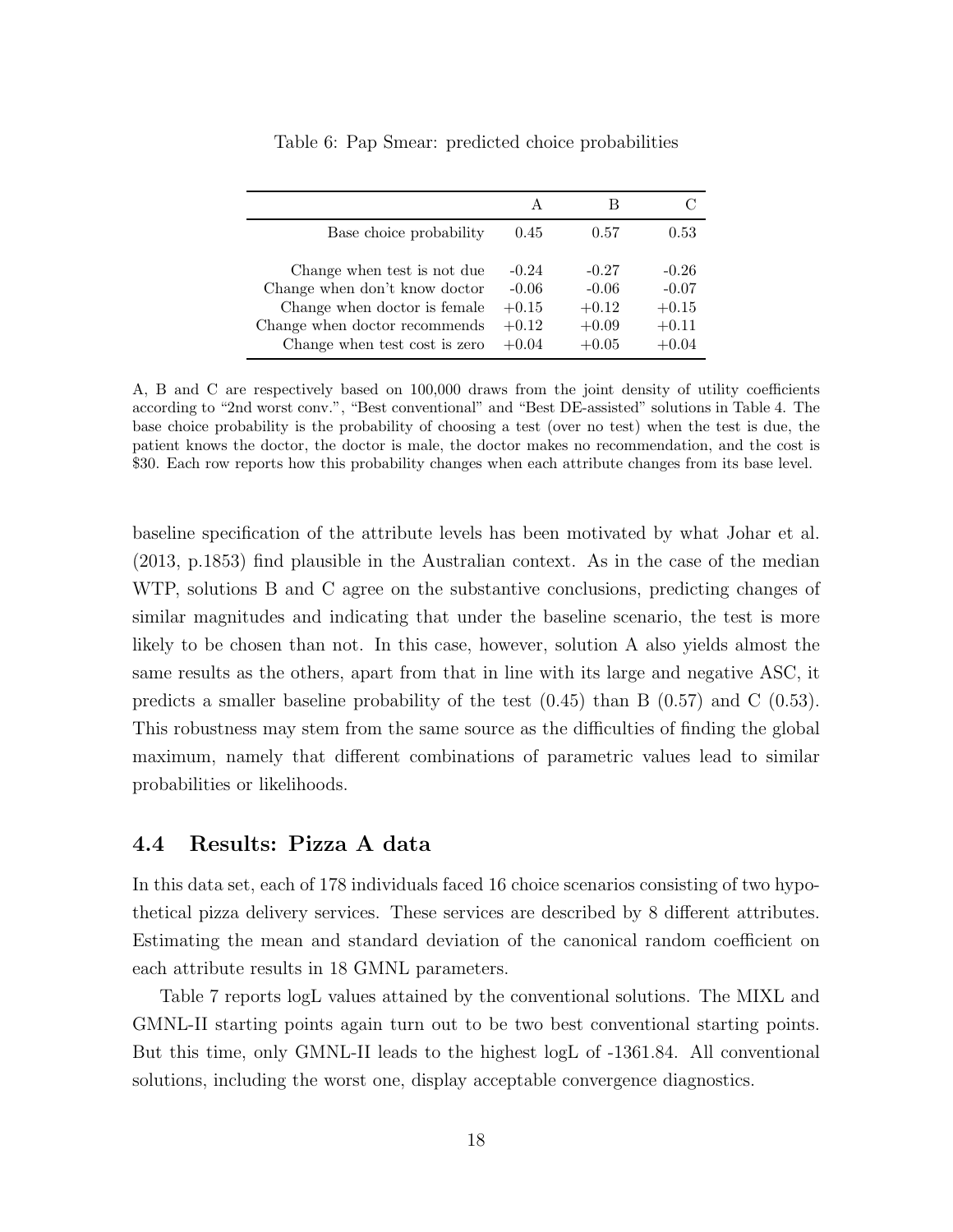| Starting point | logL       | $  g  _{\infty}$ | $q'H^{-1}q$  | $\kappa(H)$ |
|----------------|------------|------------------|--------------|-------------|
| GMNL-II        | $-1361.84$ | $1.45E-05$       | $-4.88E-12$  | 173280.2    |
| MIXL           | $-1365.17$ | $1.30E-06$       | $-1.58E-12$  | 20000.77    |
| MNL            | $-1368.44$ | 3.98E-05         | $-1.51E-0.9$ | 182428.5    |
| GMNL-I         | $-1374.45$ | 0.003018         | $-1.71E-08$  | 3409.606    |
| SMNL           | $-1395.5$  | $4.60E-06$       | $-8.35E-13$  | 442.66      |

Table 7: Pizza A: conventional solutions

| See notes to Table 2. |  |  |  |
|-----------------------|--|--|--|
|-----------------------|--|--|--|

Table 8 reports the top ten logL values attained by the DE- and PSO-assisted solutions. The full set of the DE- and PSO-assisted estimation runs are available in Table OA2 of the Online Appendix. The results agree with the Pap Smear results on two broad conclusions. First, the best solution  $(log L = -1356.80)$  is obtained by the DE-assisted strategy. Second, the DE-assisted strategy outperforms the PSO-assisted strategy in terms of finding a solution improving on the best conventional solution: 42% or 20 out of 48 DE-assisted solutions, and 23% or 11 out of 48 PSO-assisted solutions, improve on the best conventional solution.

The current results, however, are quite different from the previous results in one important dimension. 11 DE-assisted solutions (23%) and 4 PSO-assisted solutions (8%) have been declared "not converged" by Stata, because the associated Hessian is not negative definite and/or  $g'H^{-1}g$  exceeds the tolerance level. Importantly, as the upper panel of Table 8 shows, the clear sign of non-convergence is present in the four best solutions that we have obtained.

Since these are symptoms of an empirically underidentified model, we followed the advice of Chiou and Walker (2007) and re-estimated the model with a higher number of simulation draws (10,000), using as starting point the best conventional solution. As Chiou and Walker point out, using a larger number of draws unmasks empirical underidentification: while the best conventional solution displays acceptable convergence diagnostics at 500 draws, the new estimation run failed to attain convergence. Thus, in the present application, the use of the DE- and PSO-assisted strategies leads to a practically different implication from the conventional strategy: namely, that the model needs to be simplified before the parameter estimates can be readily interpreted.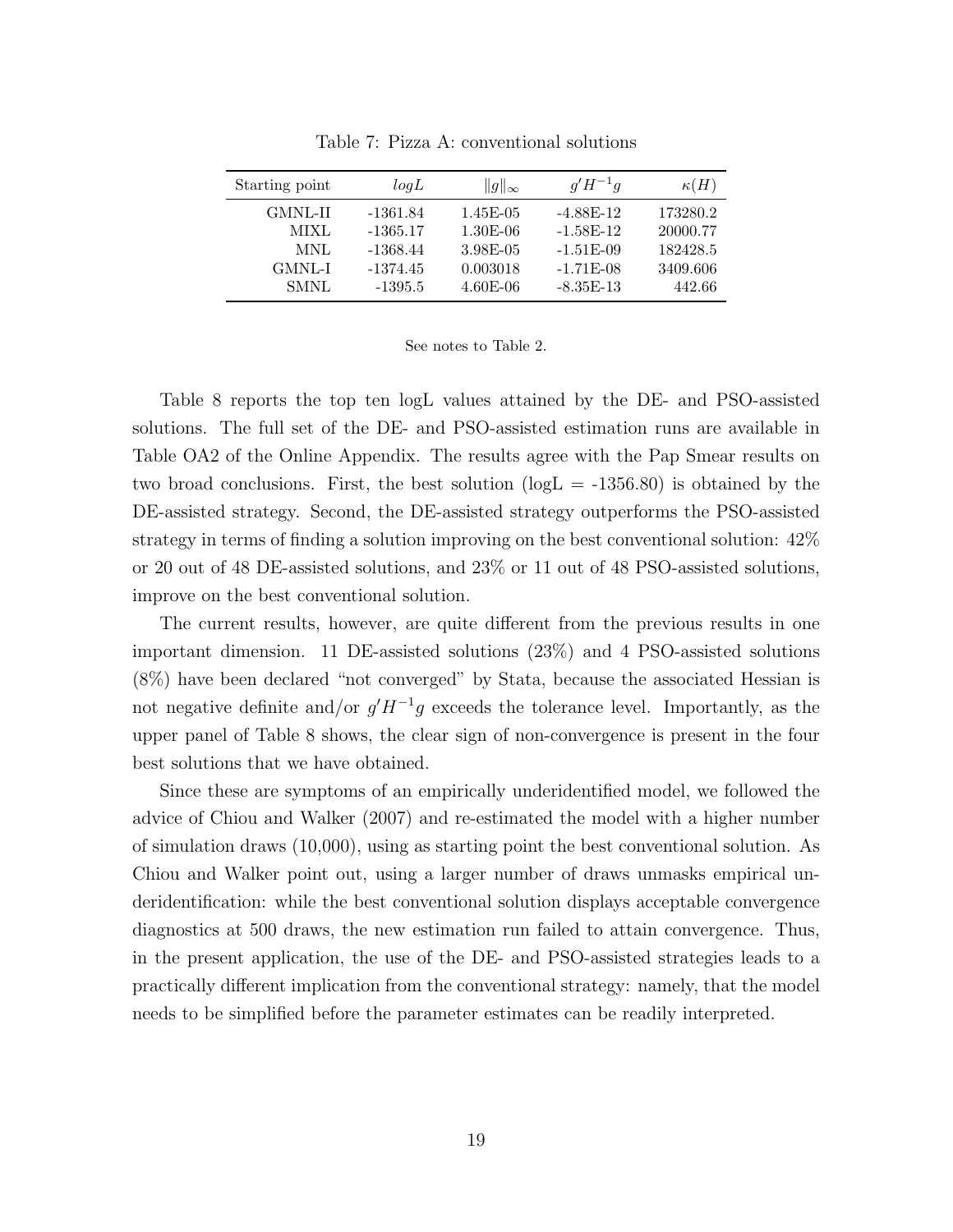| A. DE-assisted solutions  |              |            |                  |              |               |  |  |
|---------------------------|--------------|------------|------------------|--------------|---------------|--|--|
| F                         | Cr           | logL       | $  g  _{\infty}$ | $g'H^{-1}g$  | $\kappa(H)$   |  |  |
| 0.6                       | 0.8          | $-1356.8$  | 18479.79         | $-51.2587^n$ | $-1.42E+19$   |  |  |
| 0.8                       | 0.4          | $-1357.17$ | 1665.752         | $-0.16408^n$ | $-3.35E + 20$ |  |  |
| 0.6                       | 0.2          | $-1357.17$ | 1887.993         | $-0.16469^n$ | $-5.19E + 20$ |  |  |
| 0.6                       | 0.4          | $-1357.17$ | 298.4716         | $-0.16521^n$ | 6360351       |  |  |
| 0.6                       | 0.2          | $-1357.53$ | 0.002223         | $-2.33E-06$  | 4232703       |  |  |
| 0.6                       | 0.4          | $-1357.64$ | 0.000897         | $-4.58E-07$  | 2195944       |  |  |
| 0.8                       | 0.8          | $-1357.64$ | 0.002647         | $-1.12E-06$  | 2567936       |  |  |
| 0.4                       | 0.8          | $-1359.03$ | 0.000146         | $-4.24E-10$  | 41664.38      |  |  |
| 0.8                       | 0.8          | $-1359.11$ | $4.60E-06$       | $-5.65E-11$  | 175508.2      |  |  |
| 0.4                       | 0.2          | $-1359.11$ | 0.001924         | $-4.17E-09$  | 171543.3      |  |  |
| B. PSO-assisted solutions |              |            |                  |              |               |  |  |
|                           |              |            |                  |              |               |  |  |
| C                         | D            | logL       | $  g  _{\infty}$ | $q'H^{-1}q$  | $\kappa(H)$   |  |  |
| 1.5                       | 0.5          | $-1359.3$  | 0.002958         | $-1.89E-07$  | 177189.4      |  |  |
| 1.5                       | 0.75         | $-1360$    | 0.001075         | $-2.63E-06$  | 184407.5      |  |  |
| 1                         | 0.9          | $-1360.09$ | 0.000029         | $-2.40E-08$  | 219779.6      |  |  |
| $\overline{2}$            | 0.5          | $-1360.29$ | 6.21E-05         | $-1.26E-10$  | 32379.59      |  |  |
| $\overline{2}$            | 1            | $-1360.29$ | 0.000188         | $-4.50E-10$  | 32251.78      |  |  |
| $\overline{2}$            | $\mathbf{1}$ | $-1360.29$ | 0.000264         | $-9.16E-10$  | 32340.78      |  |  |
| 0.5                       | $\mathbf{1}$ | $-1360.71$ | 0.00854          | $-9.80E-09$  | 218317.4      |  |  |
| $\mathbf{1}$              | 0.9          | $-1360.76$ | $1.71E + 12$     | $-0.02901^n$ |               |  |  |
| $\mathbf{1}$              | 0.5          | $-1360.79$ | 0.000654         | $-1.94E-08$  | 448585.6      |  |  |

Table 8: Pizza A: 10-best DE- and PSO-assisted solutions

 $log L$  is in bold if it is greater than the highest  $log L$  (GMNL-II starting point) in Table 7. Superscript n indicates that Stata has declared convergence failure since  $|g'H^{-1}g|$  exceeds the tolerance criterion (1E-5). See notes to Table 2 for other informaiton.

## 5 Further analysis

The results described in the previous section suggest that the DE- and PSO-assisted estimation strategies can be a useful tool for improving the chance of finding the global maximum in empirical applications. Between the two strategies, the DE-assisted strategy appears to be the better choice since it improves on the conventional solution more frequently and is more consistent in terms of which configurations are likely to perform well. The best conventional and DE-assisted solutions have led to somewhat (Pap Smear) and quite (Pizza A) different substantive conclusions based on the estimated GMNL models.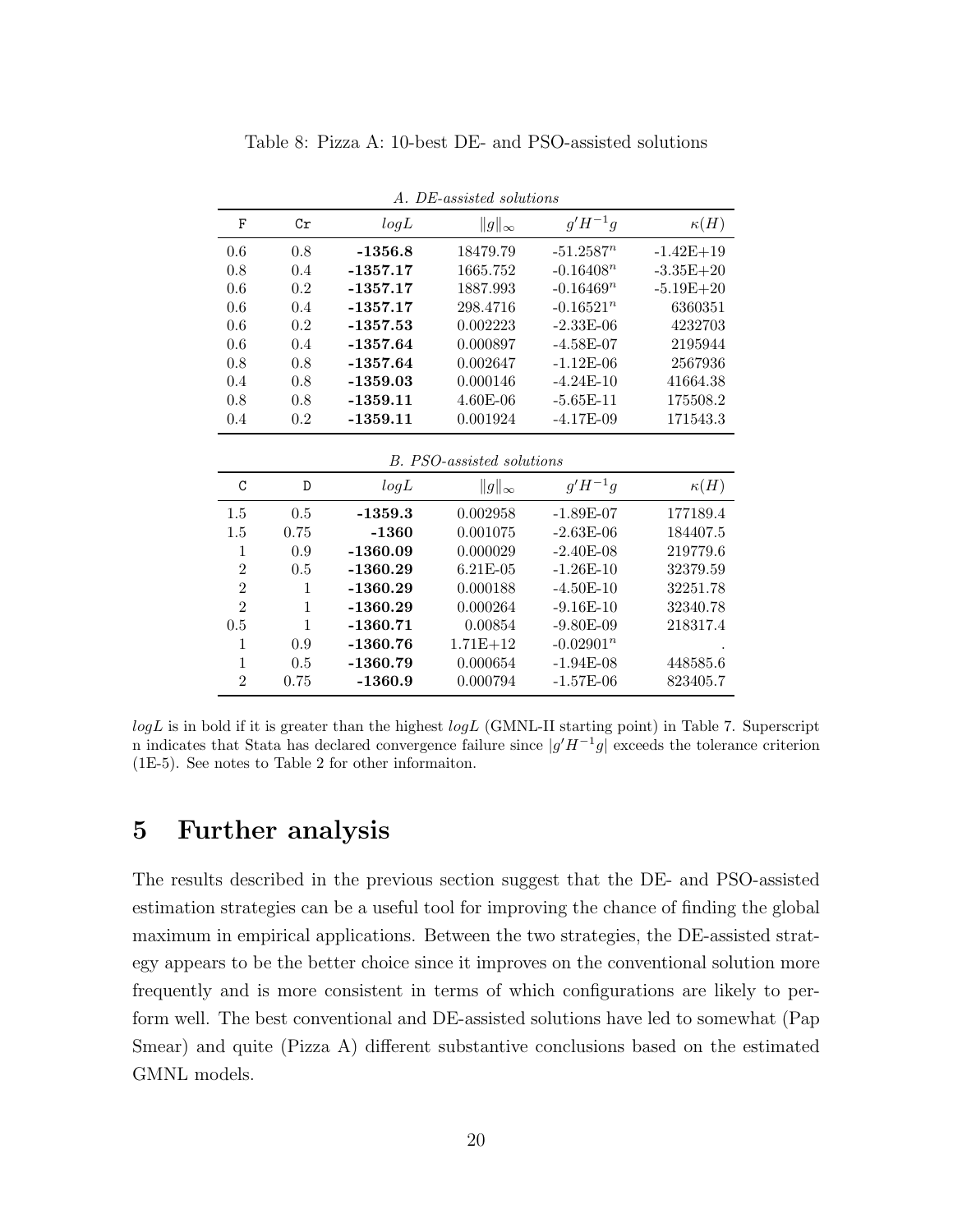The Online Appendix reports an extensive set of results from further case studies, which echo the relatively superior performance of the DE-assisted strategy. The additional case studies include applications of the DE- and PSO-assisted strategies to two larger empirical datasets (Holiday A and Mobile Phone) of Fiebig et al. (2010), as well as to simulated data sets. We also re-analyze the Pap Smear and Pizza A data sets, using alternative hybrid estimation strategies which exploit the DE and PSO algorithms jointly with the Nelder-Mead algorithm.<sup>3</sup> Finally, we repeat all of our four empirical case studies in the new context of estimation of the mixed logit (MIXL) model, instead of the GMNL model. The Online Appendix can be accessed at: https://goo.gl/Bwws7h.

## 6 Conclusion

In this paper, we have proposed an estimation strategy which uses the differential evolution (DE) and particle swarm optimization (PSO) algorithms to obtain starting values for random parameter logit models. Our findings suggest that the DE-assisted strategy can be a very effective tool to diagnose the adequacy of the modeling results obtained using the conventional strategy. The DE configuration ( $F = 0.8$ ,  $Cr = 0.2$ ) performs particularly well, and may serve as a baseline configuration in similar applications.

Our results clearly suggest that repeatedly finding a particular maximum from several starting points is not reliable evidence that it is the global maximum. Given the difficulties of verifying the global maximum in empirical work, it appears prudent to embrace the recommendation that Knittel and Metaxoglou (2014) make in a different context of non-linear optimization: namely, to report the main differences across several optima found during the estimation process.

We conclude with a few remarks on the estimation run time of the DE-assisted strategy relative to that of the conventional strategy. Comparing the run time is inherently difficult because the estimation issue of interest is not to locate a unique maximum in the fastest time but to locate the best of several possible maxima. The sensitivity of a gradient-based optimizer's run time to starting points poses another source of complication: in the Pap Smear case study, for example, conventionally estimating the GMNL model took as little as 17 minutes (from the MIXL starting point) to 11 hours (from the MNL starting point). With these caveats in mind, we note that in all of our empirical case studies, two DE-assisted estimation runs using  $(F = 0.8, Cr = 0.2)$  required a com-

<sup>3</sup>We thank an anonymous reviewer for this suggestion.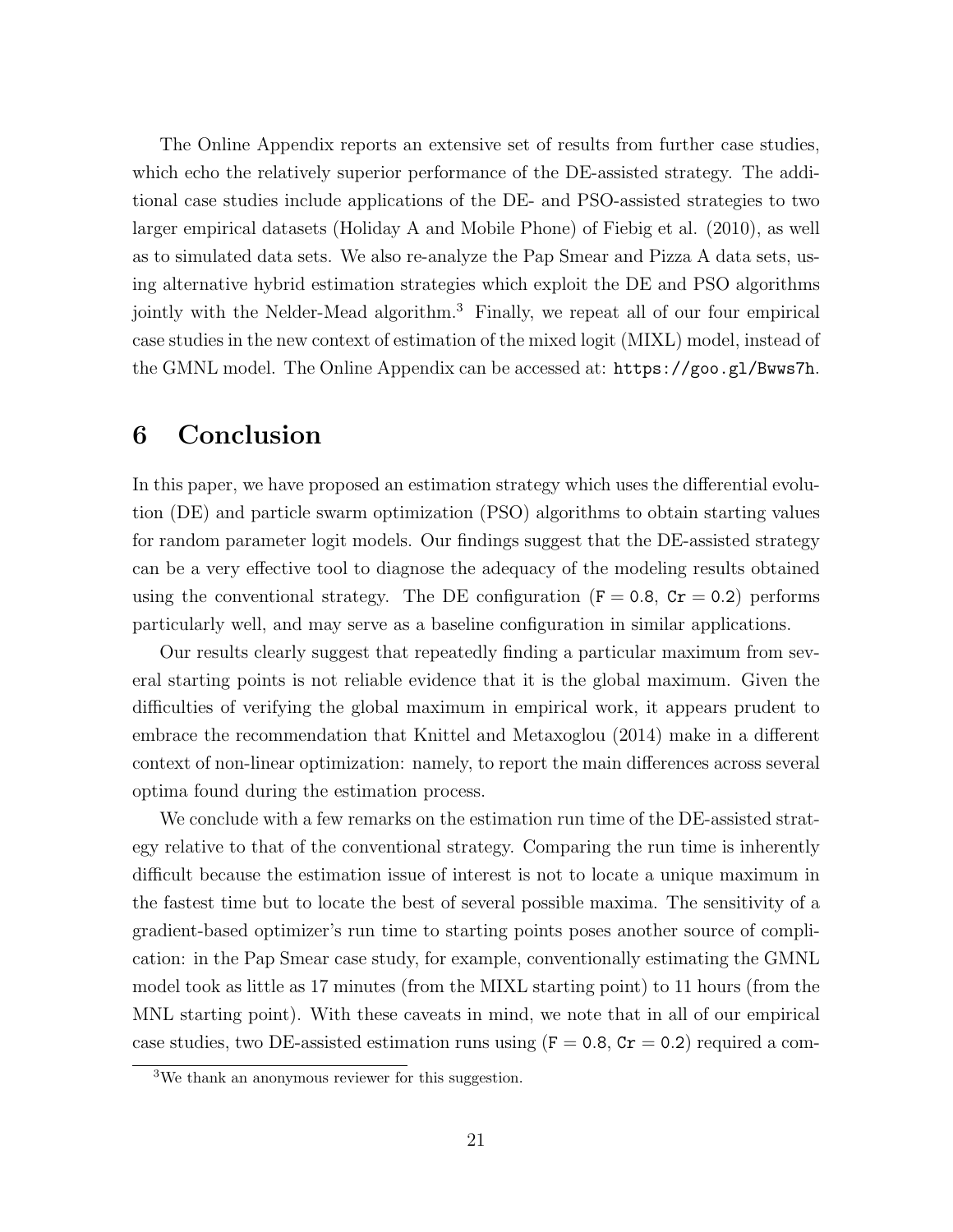parable amount of time as the conventional strategy of searching over major special cases of the final model: continuing with the Pap Smear example, each DE-assisted run using this configuration took 1.5 hours whereas the conventional strategy took a combined total of 3.5 hours even when we overlook the exceptional 11-hour run from the MNL starting point. In every empirical case study and given the same configuration, at least two out of three restarts of the DE-assisted strategy located a higher maximum than the conventional strategy. These findings suggest that running two or three restarts of the DE-assisted strategy would make an effective and computationally feasible addition to the empirical practitioner's toolkit.

## References

- [1] Chiou, L., Walker, J. 2007. Masking identification of discrete choice models under simulation methods. Journal of Econometrics 141: 683-703.
- [2] Das, S., Suganthan, P. 2011. Differential evolution: a survey of the state-of-the-art. IEEE Transactions on Evolutionary Computation 15: 4-31.
- [3] Dorsey, R., Mayer, W. 1995. Genetic Algorithms for estimation problems with multiple optima, nondifferentiability, and other irregular features. Journal of Business and Economic Statistics 13: 53-66.
- [4] Eberhart, R., Kennedy, J. 1995. A new optimizer using particle swarm theory. Proceedings of the Sixth International Symposium on Micromachine and Human Science: pp. 39-43.
- [5] Fiebig, D., Keane, M., Louviere, J., Wasi, N. 2010. The generalized multinomial logit model: Accounting for scale and coefficient heterogeneity. *Marketing Science* 29: 393-421.
- [6] Gilli, M., Schumann, E. 2010. Robust regression with optimisation heuristics. In: Brabazon A, O'Neill M (Eds.), Natural Computing in Computational Finance Volume 3. Springer, pp.9-30.
- [7] Gilli, M., Winker, P. 2009. Heuristic optimization methods in econometrics. In: Besley D, Kontoghiorghes E (Eds.), Handbook of Computational Econometrics. Wiley, pp.81-120.
- [8] Greene, W., Hensher, D. 2010. Does scale heterogeneity across individuals matter? An empirical assessment of alternative logit models. Transportation 37: 413-428.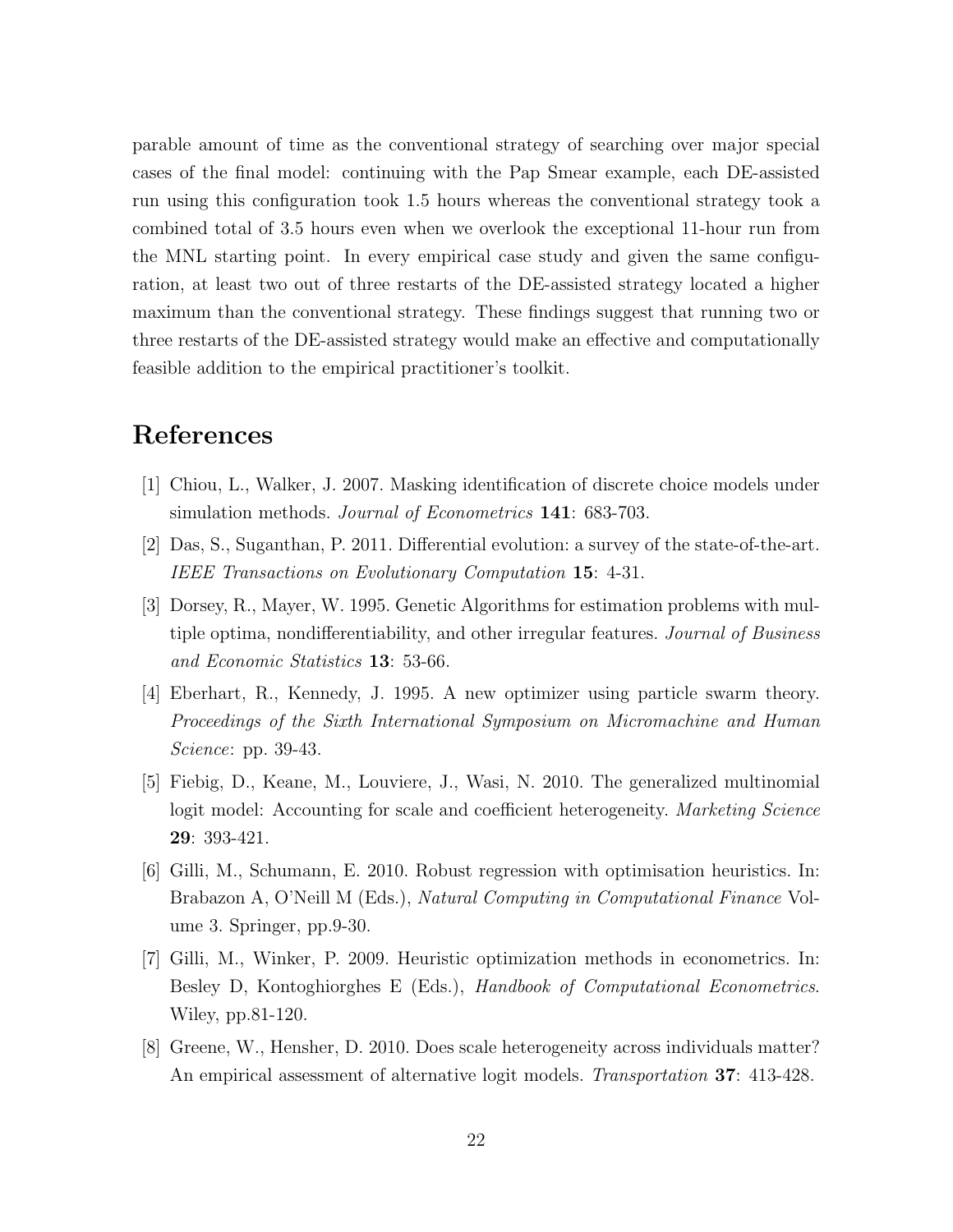- [9] Gu, Y., Hole, A., Knox, S. 2013. Fitting the generalized multinomial logit model in Stata. Stata Journal 13: 382-397.
- [10] Harding, M., Hausman, J. 2007. Using a Laplace approximation to estimate the random coefficients logit model by nonlinear least squares. International Economic Review 48: 1311-1328.
- [11] Huber, J., Train, K. 2001. On the similarity of Classical and Bayesian estimates of individual mean partworths. Marketing Letters 12: 259-269.
- [12] Johar, M., Fiebig, D., Haas, M., Viney, R. 2013. Using repeated choice experiments to evaluate the impact of policy changes on cervical screening Applied Economics 45: 1845-1855.
- [13] Keane, M., Wasi, N. 2013. Comparing alternative models of heterogeneity in consumer choice behavior. Journal of Applied Econometrics 28: 1018-1045.
- [14] Knittel, C., Metaxoglou, K. 2014. Estimation of random-coefficient demand models: two empiricists' perspective. Review of Economics and Statistics 96: 34-59.
- [15] Knox, S., Viney, R., Gu, Y., Hole, A., Fiebig, D., Street, D., Haas, M., Weisberg, E., Bateson, D. 2013. The effect of adverse information and positive promotion on women's preferences for prescribed contraceptive products. Social Sciences and Medicine 83: 70-80.
- [16] McFadden, D., Train, K. 2000. Mixed MNL models for discrete response. Journal of Applied Econometrics 15: 447-470.
- [17] Revelt, D., Train, K. 1998. Mixed logit with repeated choices: households' choices of appliance efficiency level. Review of Economics and Statistics 80: 647-657.
- [18] Storn, R., Price, K. 1997. Differential evolution a simple and efficient heuristic for global optimization over continuous spaces. Journal of Global Optimization 11: 341-359.
- [19] Train, K. 2008. EM algorithms for nonparametric estimation of mixing distributions. Journal of Choice Modelling 1: 40-69.
- [20] Train, K. 2009. Discrete choice methods with simulation (2nd ed.). Cambridge University Press: New York.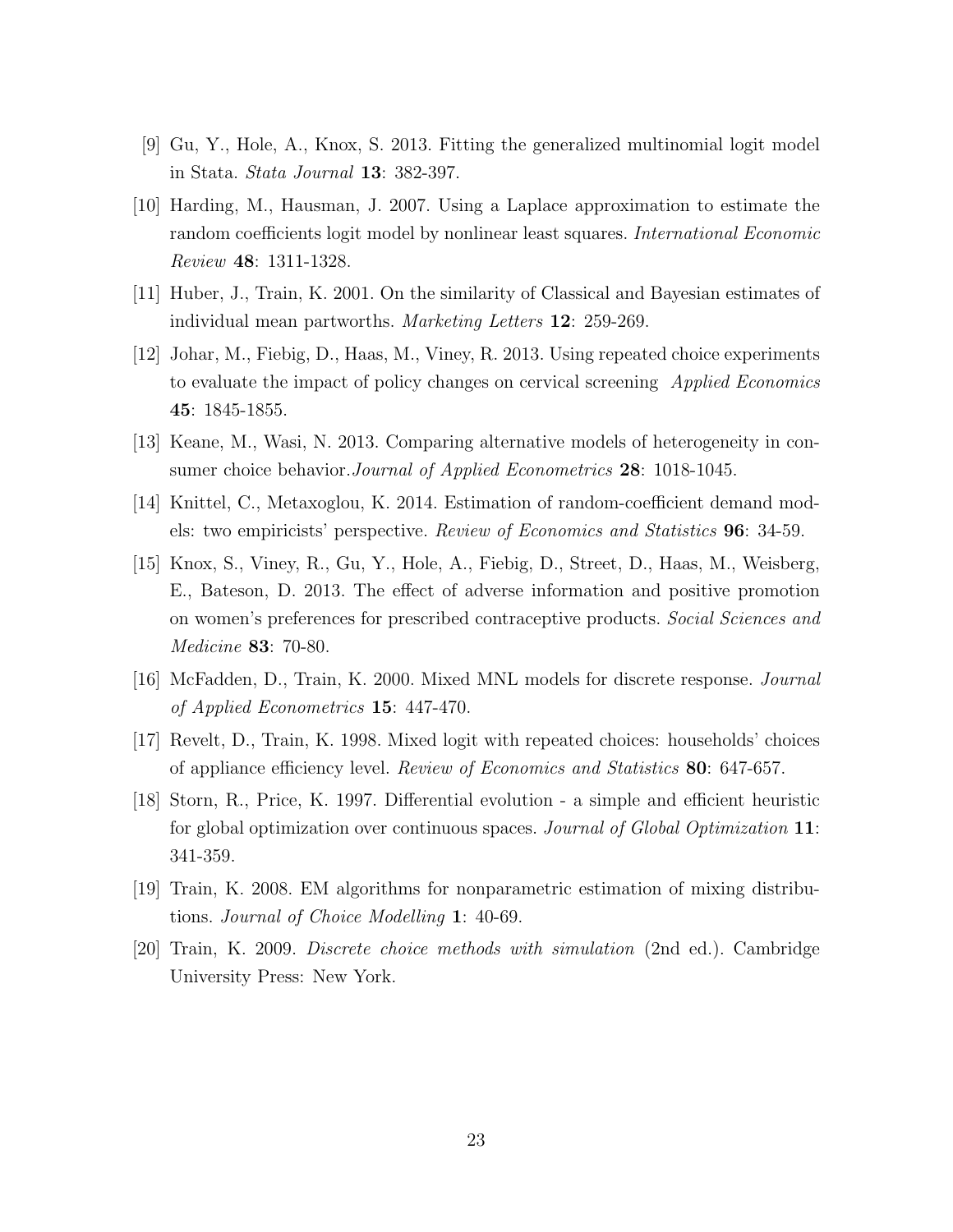# Online Appendix for:

# The use of heuristic optimization algorithms to facilitate maximum simulated likelihood estimation of random parameter logit models

Arne Risa Hole† and Hong Il Yoo‡

†Department of Economics, University of Sheffield a.r.hole@sheffield.ac.uk

‡Durham University Business School, Durham University h.i.yoo@durham.ac.uk

November, 2016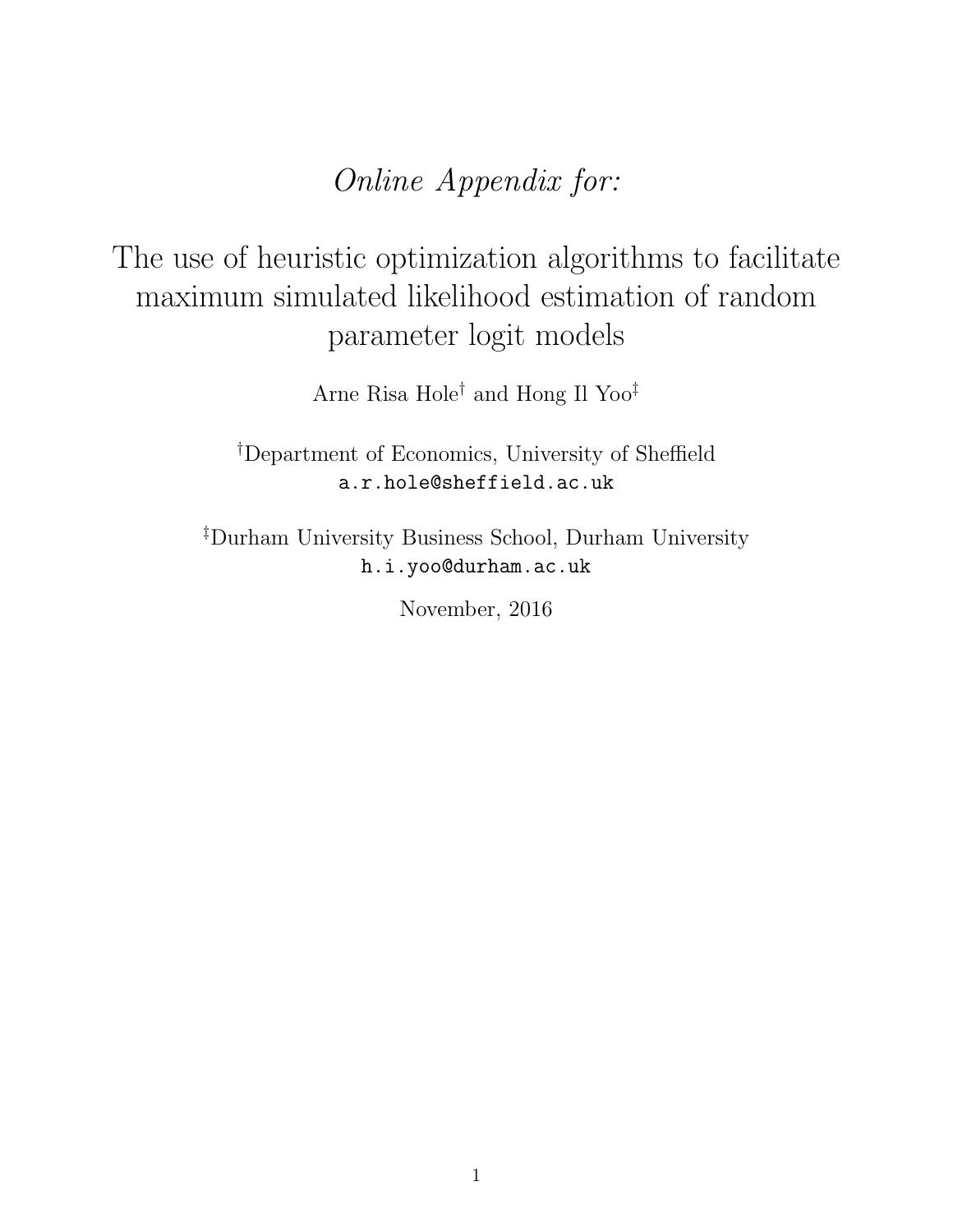## Online Appendix

This online appendix reports computational results that support the discussion presented in Section 4 and Section 5 of the main manuscript. All subsequent references to sections, and to tables without the OA prefix, correspond to the main manuscript.

## 4. Main case studies

The case studies take as given the preferred GMNL specifications of Fiebig et al. (2010) and Keane and Wasi (2013), and aim at estimating parameters  $\beta$ ,  $\tau$ ,  $\gamma$  and  $\sigma$ . Section 2 of the main manuscript provides further information on the model specification and parameters.  $\sigma$ denotes the square-root of the diagonal elements of  $\Sigma$ ; the off-diagonal elements are assumed to be zero. There is no observed scale heterogeneity (i.e.  $z_n = 0$ ), which means that  $\mu_n$  simplifies to  $\exp(\overline{\mu} + \tau v_n)$ . The support of  $\gamma$  is the entire real line as in Keane and Wasi (2013), instead of  $(0, 1)$  as in Fiebig et al. (2010). All estimation strategies have been implemented in Stata 12.1, and differ only by which starting points are supplied to the final gradient-based estimation of GMNL. Following Fiebig et al. (2010), the likelihood functions are simulated by taking 500 draws from each random parameter's postulated distribution.<sup>1</sup> The same 500 draws of each parameter are used for all estimation strategies to obviate the interference of simulation noise.

Gradient-based optimization tasks use the *clogit, mixlogit* (Hole, 2007) and *gmnl* (Gu et al., 2013) Stata commands as appropriate, following the default settings of each command unless explained otherwise; these settings include the use of Stata's implementation of the Newton-Raphson algorithm. For the DE and PSO algorithms, we coded our own programs in Stata, using the same simulated likelihood evaluator as *gmnl*.

Our conventional strategy finds solutions which are different from what Keane and Wasi (2013) report. Some of our solutions result in higher, and others worse, simulated log-likelihoods than the corresponding figures in that study. In addition to variations in the process of constructing starting points, such discrepancy may be attributed to different computing environments (Stata and Matlab), for example in terms of pseudo-random number generation. We do not pursue the exact source of the discrepancy because our case studies are not intended as replication exercises. Moreover, even within the Stata computing environment, we find a range of different solutions from different starting points.

<sup>&</sup>lt;sup>1</sup>Keane and Wasi (2013) do not report the number of simulated draws used, but comparisons of their MIXL and SMNL results with Fiebig et al. (2010) suggest that it is also 500.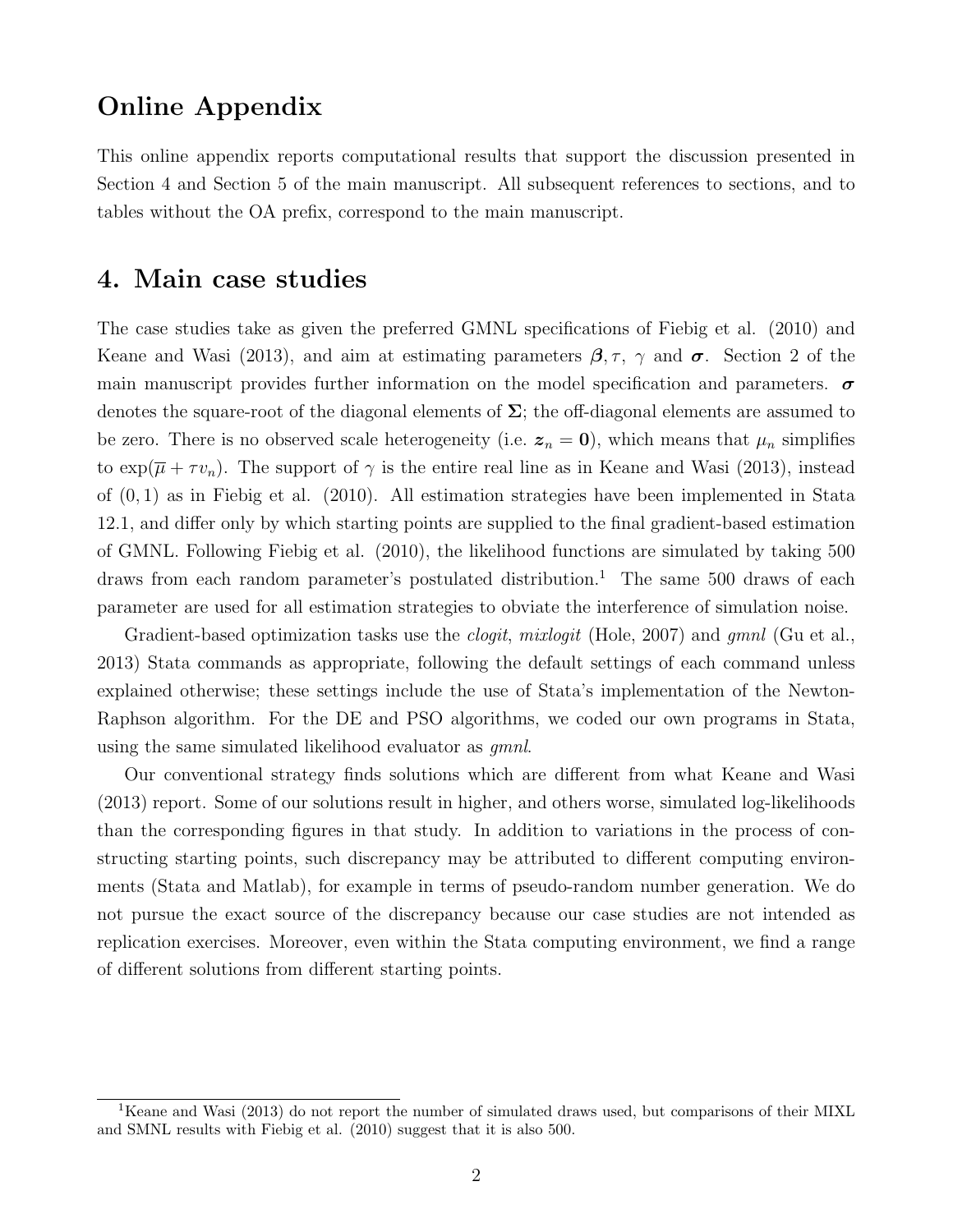|  |  |  | Table OA1. Pap Smear: all DE- and PSO-assisted solutions in Section 4 |  |  |  |
|--|--|--|-----------------------------------------------------------------------|--|--|--|
|--|--|--|-----------------------------------------------------------------------|--|--|--|

|                           |         | А. DE-аззізіса зоғанонз |            |            |  |
|---------------------------|---------|-------------------------|------------|------------|--|
| F                         | Cr      | Start 1                 | Start 2    | Start 3    |  |
| 0.2                       | $0.2\,$ | -937.763                | $-940.832$ | $-934.466$ |  |
| 0.2                       | 0.4     | -934.466                | -934.466   | -935.134   |  |
| 0.2                       | 0.6     | $-934.091$              | $-934.6$   | -934.091   |  |
| 0.2                       | 0.8     | -926.384                | $-934.091$ | $-940.832$ |  |
| 0.4                       | $0.2\,$ | -934.603                | -934.091   | $-934.091$ |  |
| 0.4                       | 0.4     | $-934.091$              | -934.091   | -934.814   |  |
| 0.4                       | 0.6     | $-934.091$              | -934.091   | $-934.091$ |  |
| 0.4                       | 0.8     | $-926.384$              | $-934.091$ | $-932.376$ |  |
| 0.6                       | 0.2     | -926.308                | $-934.091$ | -926.308   |  |
| 0.6                       | 0.4     | -926.384                | $-934.814$ | $-925.378$ |  |
| 0.6                       | 0.6     | -926.384                | $-925.378$ | -926.384   |  |
| 0.6                       | 0.8     | -926.384                | $-931.783$ | $-936.769$ |  |
| 0.8                       | 0.2     | $-925.378$              | -925.378   | -925.378   |  |
| 0.8                       | 0.4     | $-935.455$              | -925.409   | -925.409   |  |
| 0.8                       | 0.6     | $-928.034$              | $-925.378$ | $-937.897$ |  |
| 0.8                       | 0.8     | $-949.114$              | $-934.091$ | $-937.826$ |  |
| B. PSO-assisted solutions |         |                         |            |            |  |
| C                         | D       | Start 1                 | Start 2    | Start 3    |  |

A. DE-assisted solutions

| B. PSO-assisted solutions |      |            |            |            |  |  |  |  |  |
|---------------------------|------|------------|------------|------------|--|--|--|--|--|
| C                         | D    | Start 1    | Start 2    | Start 3    |  |  |  |  |  |
| 0.5                       | 0.5  | $-936.018$ | $-934.091$ | $-936.018$ |  |  |  |  |  |
| 0.5                       | 0.75 | -934.603   | $-937.763$ | $-936.153$ |  |  |  |  |  |
| 0.5                       | 0.9  | $-934.091$ | $-932.176$ | $-936.043$ |  |  |  |  |  |
| 0.5                       | 1    | $-934.091$ | $-936.559$ | $-932.376$ |  |  |  |  |  |
| 1                         | 0.5  | $-934.091$ | $-946.345$ | $-934.091$ |  |  |  |  |  |
| 1                         | 0.75 | $-932.376$ | $-936.518$ | $-934.49$  |  |  |  |  |  |
| 1                         | 0.9  | $-934.091$ | $-934.091$ | $-936.018$ |  |  |  |  |  |
| $\mathbf{1}$              | 1    | $-934.091$ | $-934.091$ | $-936.043$ |  |  |  |  |  |
| 1.5                       | 0.5  | $-936.018$ | $-971.979$ | $-934.091$ |  |  |  |  |  |
| 1.5                       | 0.75 | $-932.176$ | $-957.961$ | $-942.731$ |  |  |  |  |  |
| 1.5                       | 0.9  | -934.603   | -934.129   | $-926.308$ |  |  |  |  |  |
| 1.5                       | 1    | $-938.321$ | -934.603   | $-926.308$ |  |  |  |  |  |
| $\overline{2}$            | 0.5  | $-932.376$ | -955.963   | $-935.977$ |  |  |  |  |  |
| $\mathfrak{D}$            | 0.75 | $-936.018$ | -971.979   | $-959.567$ |  |  |  |  |  |
| $\overline{2}$            | 0.9  | $-934.603$ | $-954.306$ | $-926.671$ |  |  |  |  |  |
| $\overline{2}$            | 1    | -938.276   | $-957.961$ | -938.898   |  |  |  |  |  |

F, Cr, C and D indicate tuning parameter values leading to relevant starting points. The simulated log-likelihood at each solution is reported, and is in boldface if it exceeds the highest logL (MIXL starting point) in Table 2.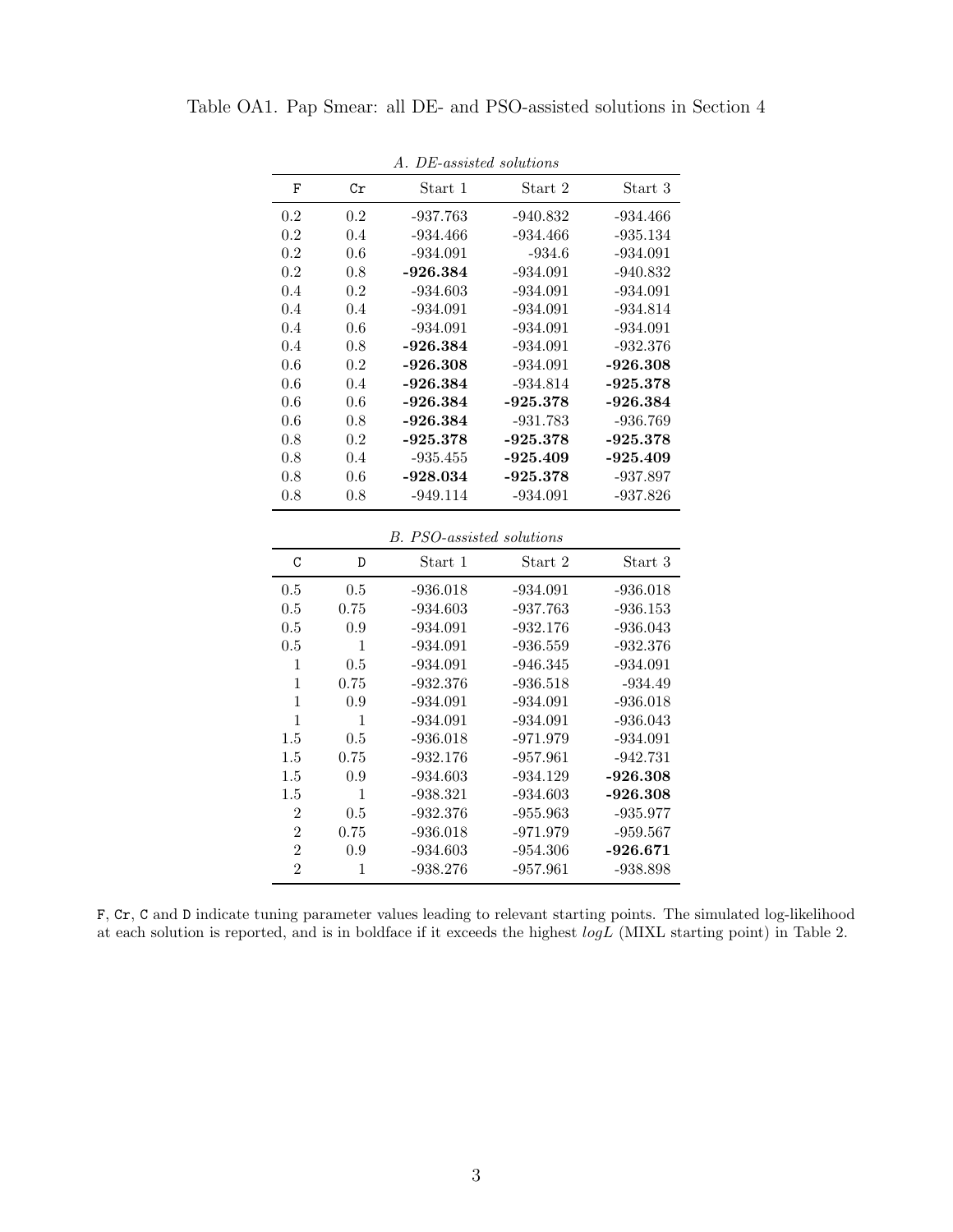|  |  |  |  |  |  |  |  | Table OA2. Pizza A: all DE- and PSO-assisted solutions in Section 4 |  |  |  |
|--|--|--|--|--|--|--|--|---------------------------------------------------------------------|--|--|--|
|--|--|--|--|--|--|--|--|---------------------------------------------------------------------|--|--|--|

| л. ос-измыси мнинты |              |              |                           |              |  |  |  |
|---------------------|--------------|--------------|---------------------------|--------------|--|--|--|
| F                   | $C_{r}$      | Start 1      | Start 2                   | Start 3      |  |  |  |
| 0.2                 | 0.2          | $-1363.69$   | $-1375.04$                | $-1368.93$   |  |  |  |
| 0.2                 | 0.4          | $-1375.04$   | $-1371.05$                | $-1368.93$   |  |  |  |
| 0.2                 | 0.6          | $-1366.91$   | $-1374.07$                | $-1361.37$   |  |  |  |
| 0.2                 | 0.8          | $-1377.3$    | $-1377.17$                | $-1379.4$    |  |  |  |
| 0.4                 | 0.2          | $-1360.9^n$  | $-1366.91$                | $-1359.11$   |  |  |  |
| 0.4                 | 0.4          | $-1364.58$   | $-1368.29^n$              | $-1363.42^n$ |  |  |  |
| 0.4                 | 0.6          | $-1365.68$   | $-1360.9^n$               | $-1360.9^n$  |  |  |  |
| 0.4                 | 0.8          | $-1364.76$   | $-1359.03$                | $-1363.5$    |  |  |  |
| 0.6                 | 0.2          | $-1363.68$   | $-1357.53$                | $-1357.17^n$ |  |  |  |
| 0.6                 | 0.4          | $-1361.8$    | $-1357.17^n$              | $-1357.64$   |  |  |  |
| 0.6                 | 0.6          | $-1361.8$    | $-1360.29$                | $-1366.91$   |  |  |  |
| 0.6                 | 0.8          | $-1362.23$   | $-1356.8^n$               | $-1363.44$   |  |  |  |
| 0.8                 | 0.2          | $-1362.29$   | $-1360.79$                | $-1360.73$   |  |  |  |
| 0.8                 | 0.4          | $-1357.17^n$ | $-1362.29$                | $-1365.3$    |  |  |  |
| 0.8                 | 0.6          | $-1368.43^n$ | $-1366.46$                | $-1360.37$   |  |  |  |
| 0.8                 | 0.8          | $-1357.64$   | $-1359.11$                | $-1367.92^n$ |  |  |  |
|                     |              |              | B. PSO-assisted solutions |              |  |  |  |
| C                   | D            | Start 1      | Start 2                   | Start 3      |  |  |  |
| 0.5                 | 0.5          | $-1375.04$   | $-1380.17$                | $-1369.54$   |  |  |  |
| 0.5                 | 0.75         | $-1366.36$   | $-1378.21$                | $-1368.93$   |  |  |  |
| 0.5                 | 0.9          | $-1374.82^n$ | $-1366.9$                 | $-1371.21$   |  |  |  |
| 0.5                 | $\mathbf{1}$ | $-1360.71$   | $-1365.36$                | $-1372.35$   |  |  |  |
| $\mathbf 1$         | 0.5          | $-1363.03$   | $-1363.48$                | $-1360.79$   |  |  |  |
| $\mathbf{1}$        | 0.75         | $-1363.48$   | $-1388.5$                 | $-1372.08$   |  |  |  |
| $\mathbf{1}$        | 0.9          | $-1360.09$   | $-1360.76^n$              | $-1365.84$   |  |  |  |
| $\mathbf{1}$        | 1            | $-1370.4$    | $-1365.61$                | $-1377.73$   |  |  |  |
| 1.5                 | 0.5          | $-1368.78$   | $-1359.3$                 | $-1363.48$   |  |  |  |

A. DE-assisted solutions

| F, Cr, C and D indicate tuning parameter values leading to relevant starting points. The simulated log-likelihood        |
|--------------------------------------------------------------------------------------------------------------------------|
| at each solution is reported, and is in bold-face if it exceeds the highest $log L$ (GMNL-II starting point) in Table 7. |
| Superscript n indicates that Stata has declared convergence failure since $ q'H^{-1}q $ exceeds the tolerance criterion  |
| $(1E-5).$                                                                                                                |

 $1.5 \qquad 0.75 \qquad \quad -1364.83 \qquad \quad -1360 \qquad \quad -1375.46$  $1.5 \qquad \quad 0.9 \qquad \quad -1382.65 \qquad \quad -1387.44 \qquad \quad -1367.97$ 

 $\begin{array}{ccccccccc} 1.5 & 1 & -1369.04 & -1371.21 & -1367.78 \\ 2 & 0.5 & -1381.54 & -1376.35^{n} & & & & \\ 2 & 0.75 & -1373.2 & & & & & -1360.9 \\ \end{array}$  $\begin{array}{cccc} 0.5 & -1381.54 & -1376.35^n & -1360.29 \\ 0.75 & -1373.2 & -1383.7 & -1360.9 \end{array}$  $\begin{array}{ccccccccc} 2 && 0.75 && -1373.2 && -1383.7 && \textbf{-1360.9} \\ 2 && 0.9 && -1367.69 && -1374.84 && -1365.83^n \end{array}$  $\begin{array}{cccccc} 2 & 0.9 & -1367.69 & -1374.84 & -1365.83^n \\ 2 & 1 & -1361.65 & -1360.29 & -1360.29 \end{array}$ 

 $1 -1361.65$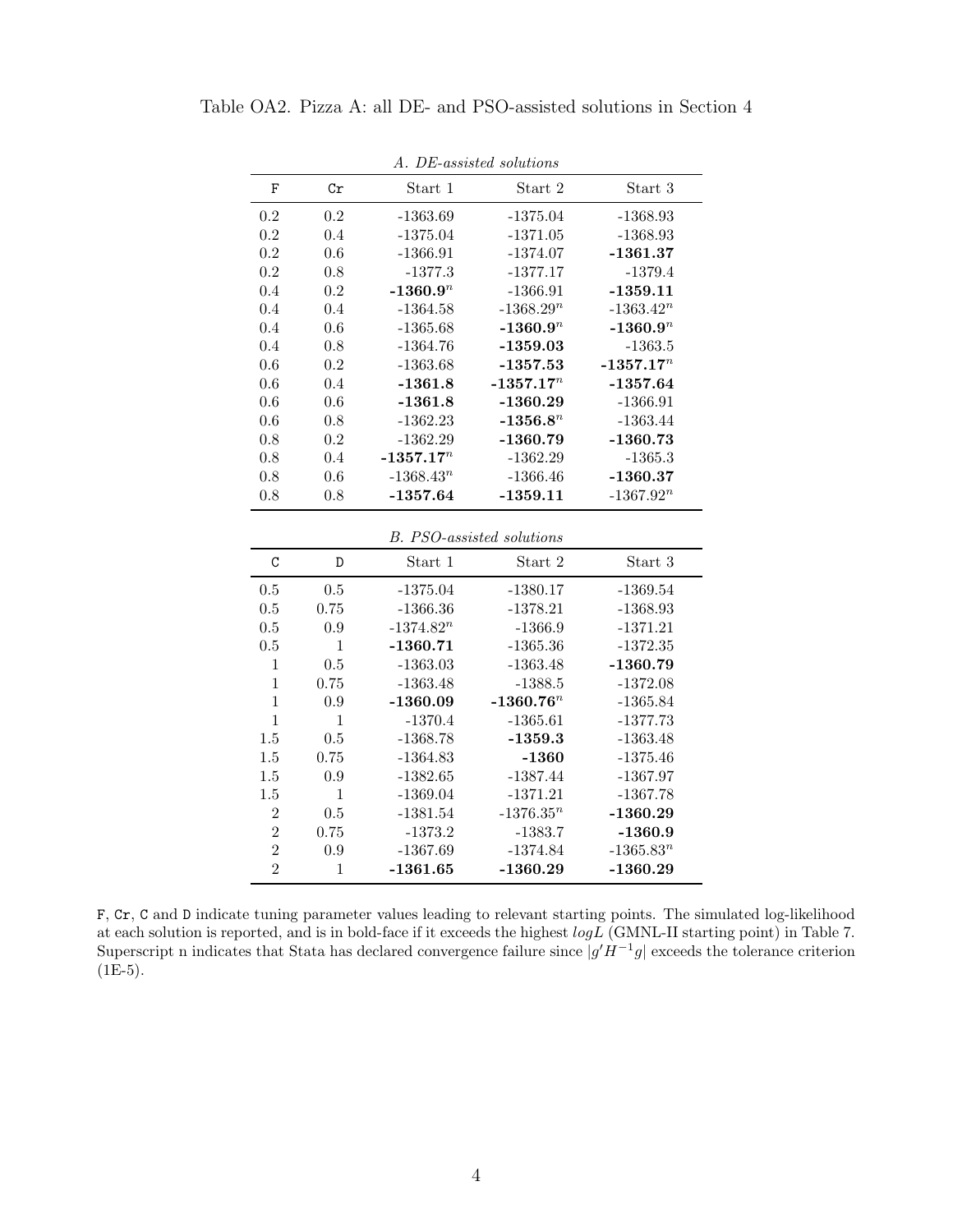## 5. Further case studies

In this section we explore the applicability of the findings in Section 4 to two larger empirical datasets (Holiday A and Mobile Phone) as well as simulated data. We also explore additional heuristic algorithms, alternative model specifications and different computational settings.

#### 5.1 Holiday A data and Mobile Phone data

This subsection compares the performance of DE- and PSO-assisted strategies using the Holiday A and Mobile Phone data sets from Fiebig et al. (2010) and Keane and Wasi (2013). These data are on individuals' choices from hypothetical holiday packages and from hypothetical mobile phones, respectively. We have used the starting points reported in Table 1 to obtain the conventional solutions. Based on the findings from Section 4 we have focused on four DE configurations in  $F = \{0.6, 0.8\} \times Cr = \{0.2, 0.4\}$  and four PSO configurations in  $C = \{1.5, 2.0\} \times D = \{0.75, 0.9\}$ . For each data set, we have obtained twelve DE-assisted (PSO-assisted) solutions from three restarts of each DE (PSO) configuration.

The Holiday A results are presented in the following tables. Table OA3 reports the conventional solutions, while Table OA4 reports all DE- and PSO-assisted solutions. Table OA5 reports parameter estimates at the best DE-assisted solution, and at the best and worst conventional solutions, and Table OA6 reports the percentiles of the willingness-to-pay (WTP) distributions, simulated from the utility parameter estimates presented in Table OA5.

The Mobile Phone results are presented in the following tables. Table OA7 reports the conventional solutions, while Table OA8 reports all DE- and PSO-assisted solutions. Table OA9 reports parameter estimates at the best DE-assisted solution, and at the best and worst conventional solutions, and Table OA10 reports the percentiles of the WTP distributions, simulated from the utility parameter estimates presented in Table OA9.

The DE-assisted strategy improves on the best conventional solution in 11 out of 12 restarts (92%) in Holiday A, and in all of 12 restarts in Mobile Phone (100%). Furthermore, it is interesting to note that in both data sets the  $(F = 0.8, Cr = 0.2)$  configuration repeatedly locates the best solution we have obtained, just like it did in the Pap Smear application. The overwhelmingly better performance of the DE-assisted strategy relative to the conventional strategy may be explained by underlying computational difficulties. The Holiday A and Mobile Phone data sets have 331 and 493 individuals, respectively, far more than the 79 and 178 individuals in the Pap Smear and Pizza A data sets. Thus, the present cases require many more person-specific likelihoods be simulated. In addition, the Mobile Phone data set requires the estimation of more than 10 extra parameters in comparison with the other data sets. With such factors adding to computational difficulties, the choice of starting values may become even more important.<sup>2</sup>

<sup>&</sup>lt;sup>2</sup>This explanation invites the question of why the DE-assisted strategy performs worse in the Pizza A appli-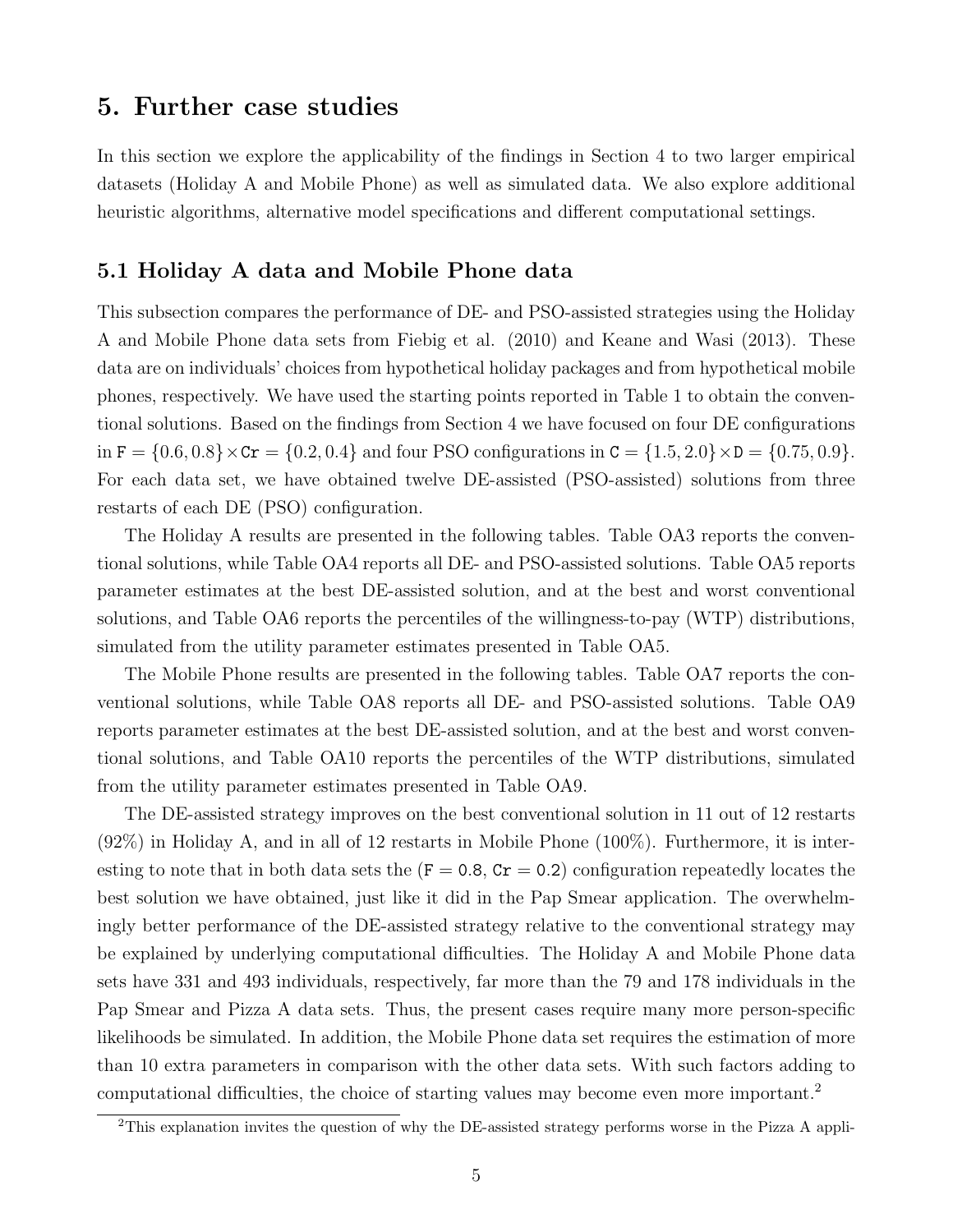Holiday A yields qualitatively similar results to Pap Smear in the previous section. The best DE-assisted solution achieves a 22.96-point higher logL than the best conventional solution (logL  $=$  -2490.92 vs -2513.88), and this difference is much larger than the 9.3 points that the latter gains over the worst conventional solution ( $log L = -2523.27$ ). Yet, in terms of the parameter estimates, the difference between the best DE-assisted and best conventional solutions is not as evident as that of the best and worst conventional solutions, apart from that the best DE-assisted solution finds much less coefficient heterogeneity for 'Airline' and more for 'Peak season'. The comparisons of simulated WTP distributions lead to the same conclusion.

In Mobile Phone, it is also the case that the best DE-assisted solution gains many more logL points over the best conventional solution than the latter gains over the worst conventional solution. The logL values of the three solutions are -3937.97, -3951.66 and -3954.89 respectively. The comparisons of the parameter estimates are less straightforward in this application as it involves many more parameters, most of which are statistically insignificant at all conventional levels. It is, nevertheless, evident that the best DE-assisted solution stands out from both the best and worst conventional solutions. Several standard deviation estimates are significant only in the best DE-assisted solution, and often larger in magnitude than the corresponding estimates in one or both of the conventional solutions. Thus, if significant standard deviations are used to gauge market segments to which particular mobile phone features may appeal, the best DE-assisted solution can lead to quite different marketing decisions than the best conventional solution.

We conclude this subsection with remarks on the PSO-assisted strategy. The findings in Section 4 suggests that the performance of various PSO configurations tends to be erratic across restarts. In the absence of clearer evidence on suitable baseline configurations, we have applied those drawn from  $C = \{1.5, 2.0\} \times D = \{0.75, 0.9\}$  to the Holiday A and Mobile Phone data sets by restarting each of the resulting four configurations three times. The results again suggest that the DE-assisted strategy outperforms the PSO-assisted strategy: the latter improves on the best conventional solution less frequently (4 out 12 restarts in Holiday A and 7 out of 12 restarts in Mobile Phone), and the best PSO-assisted solution achieves worse logL than the best DE-assisted solution (-2507.70 in Holiday A and -3949.79 in Mobile Phone).

cation that involves more individuals and parameters. One possibility is that the result is an anomaly due to empirical underidentification of the GMNL model in the Pizza A data set.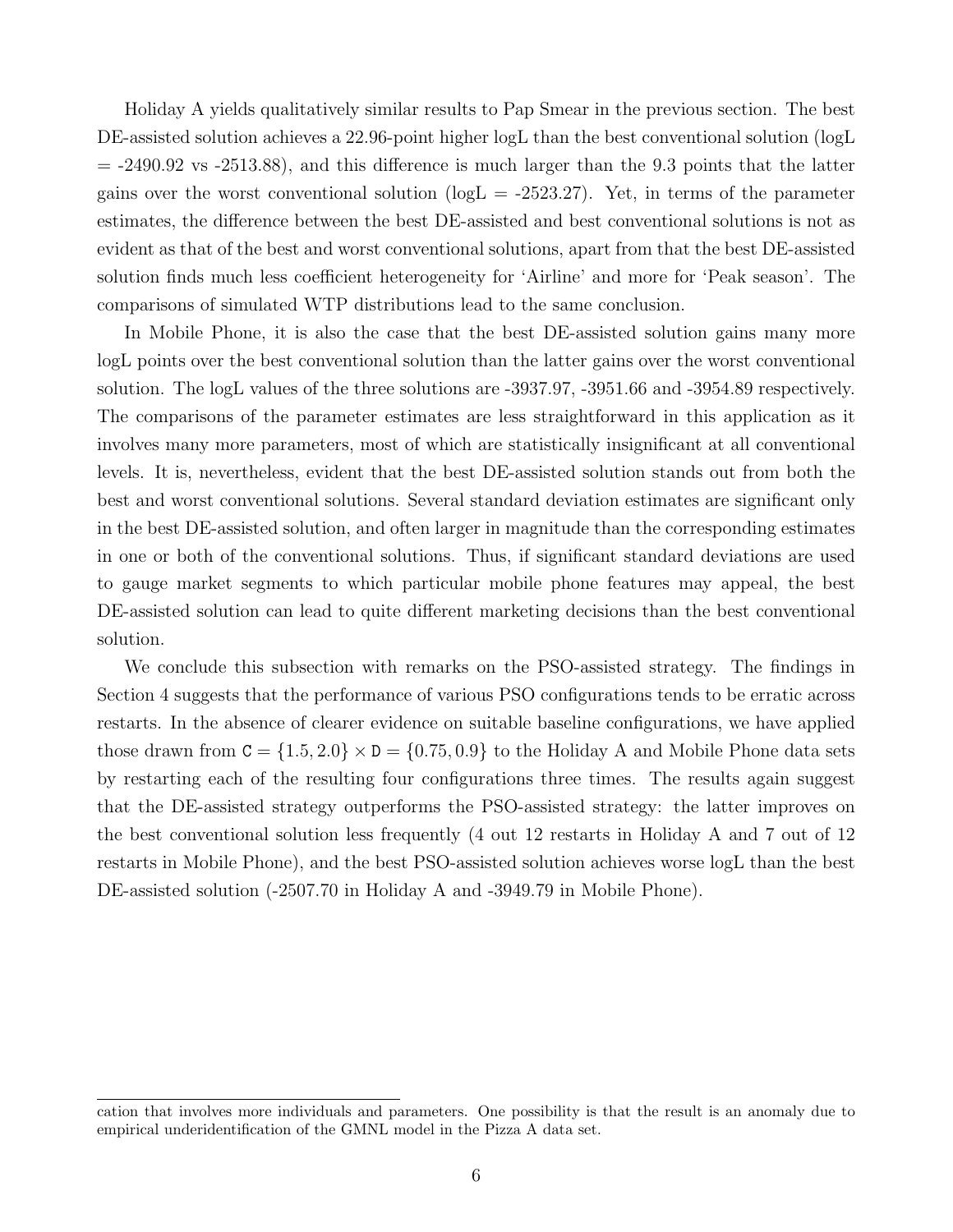| Starting point | logL       | $  g  _{\infty}$ | $g'H^{-1}g$ | $\kappa(H)$ |
|----------------|------------|------------------|-------------|-------------|
| MNL            | $-2513.88$ | 0.000046         | $-8.39E-11$ | 643.0827    |
| GMNL-II        | $-2516.03$ | 1.79E-05         | $-2.93E-11$ | 1897.599    |
| GMNL-I         | $-2516.16$ | 4.37E-05         | $-1.09E-10$ | 302.0431    |
| <b>SMNL</b>    | $-2517.05$ | 0.000523         | $-2.67E-09$ | 4138.69     |
| MIXL           | $-2523.27$ | $8.08E-06$       | $-3.17E-12$ | 9313.463    |

Table OA3. Holiday A: conventional solutions

 $logL$ , g and H refer to the simulated log-likelihood, its gradient (as a column vector) and Hessian respectively. The infinity norm of g,  $||g||_{\infty}$ , is the largest element of g in absolute value.  $\kappa(H)$  is the 2-norm condition number of H, defined as  $\lambda_{max}/\lambda_{min}$  where  $\lambda_{max}$  and  $\lambda_{min}$  are the largest and smallest eigenvalues of -H.

|  |  |  |  | Table OA4. Holiday A: all 12 DE- and PSO-assisted solutions |  |
|--|--|--|--|-------------------------------------------------------------|--|
|  |  |  |  |                                                             |  |

|     |             |             | A. DE-assisted solutions |              |             |
|-----|-------------|-------------|--------------------------|--------------|-------------|
| F   | $_{\rm Cr}$ | logL        | $  g  _{\infty}$         | $g'H^{-1}g$  | $\kappa(H)$ |
| 0.8 | 0.2         | $-2490.917$ | 0.00049                  | $-3.54E-08$  | 2362.534    |
| 0.8 | 0.2         | $-2491.486$ | 0.000646                 | $-1.49E-08$  | 604.254     |
| 0.8 | 0.4         | $-2507.704$ | 0.001517                 | $-1.58E-08$  | 758.8516    |
| 0.6 | 0.4         | $-2508.997$ | 2.24E-07                 | $-1.65E-15$  | 271.6472    |
| 0.6 | 0.4         | $-2508.997$ | 3.88E-05                 | $-4.89E-12$  | 271.6682    |
| 0.6 | 0.4         | $-2508.997$ | $4.01E - 0.5$            | $-3.50E-11$  | 271.6631    |
| 0.8 | 0.2         | $-2508.997$ | 0.000279                 | $-1.38E-0.9$ | 271.6736    |
| 0.8 | 0.4         | $-2510.231$ | $6.29E-06$               | $-1.75E-12$  | 762.5714    |
| 0.6 | 0.2         | $-2510.397$ | 2.43E-07                 | $-2.56E-15$  | 297.3875    |
| 0.6 | 0.2         | $-2510.397$ | 2.77E-06                 | $-2.72E-13$  | 297.3904    |
| 0.6 | 0.2         | $-2510.397$ | 0.000496                 | $-4.76E-09$  | 297.3281    |
| 0.8 | 0.4         | $-2513.880$ | $1.05E-05$               | $-2.15E-12$  | 642.9105    |

| $A.$ DE-assisted solutions |  |
|----------------------------|--|
|                            |  |

| B. PSO-assisted solutions |  |
|---------------------------|--|
|                           |  |

| C              | D    | logL        | $  g  _{\infty}$ | $g'H^{-1}g$  | $\kappa(H)$ |
|----------------|------|-------------|------------------|--------------|-------------|
| 1.5            | 0.75 | $-2507.704$ | $2.71E-06$       | $-5.35E-14$  | 758.9773    |
| $\overline{2}$ | 0.75 | $-2508.785$ | 0.000994         | $-1.31E-07$  | 296.8386    |
| 1.5            | 0.9  | $-2511.953$ | 0.001607         | $-7.26E-08$  | 3111.238    |
| $\overline{2}$ | 0.9  | $-2513.807$ | 4.27E-07         | $-1.19E-14$  | 1315.024    |
| 1.5            | 0.75 | $-2513.880$ | $1.06E-05$       | $-2.74E-12$  | 643.0941    |
| 2              | 0.75 | $-2513.880$ | 0.000017         | $-7.63E-12$  | 642.8463    |
| $\overline{2}$ | 0.9  | $-2513.880$ | 0.000157         | $-4.13E-10$  | 642.8153    |
| 1.5            | 0.9  | $-2513.965$ | 0.00044          | $-3.95E-0.9$ | 527.7799    |
| 1.5            | 0.9  | $-2517.047$ | 8.95E-06         | $-7.48E-13$  | 4143.885    |
| $\mathfrak{D}$ | 0.75 | $-2519.290$ | 0.000611         | $-1.58E-08$  | 1559.07     |
| $\overline{2}$ | 0.9  | $-2521.649$ | 0.000237         | $-5.47E-10$  | 200.2613    |
| 1.5            | 0.75 | $-2524.128$ | $2.56E-06$       | $-7.19E-13$  | 5860.282    |
|                |      |             |                  |              |             |

F, Cr, C and D indicate tuning parameter values leading to relevant starting points.  $logL$  is in bold if it is greater than the highest logL (MNL starting point) in Table OA3. See notes to Table OA3 for other information.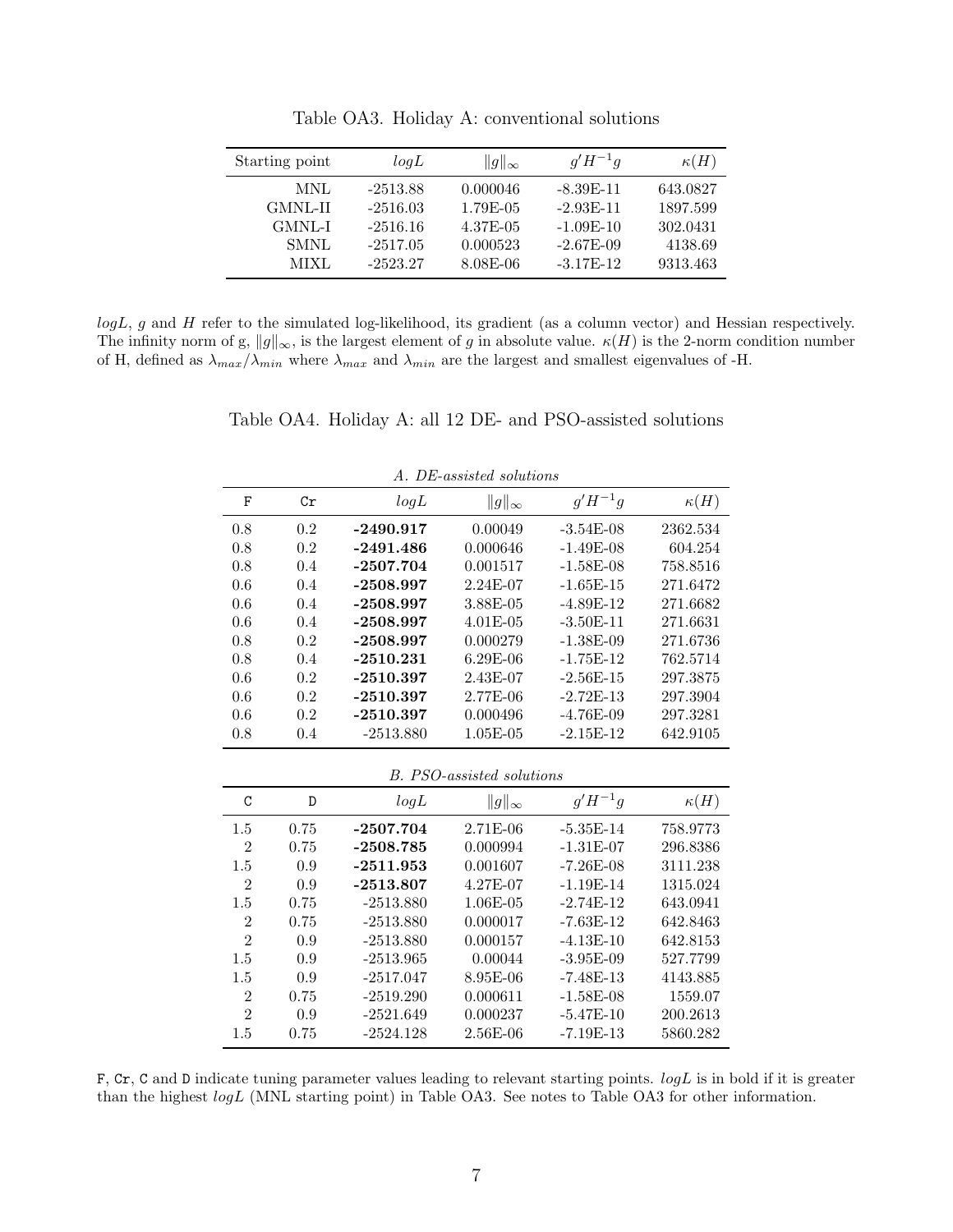|                          | A. Worst conventional |           | B. Best conventional |           |                 | C. Best DE-assisted |  |
|--------------------------|-----------------------|-----------|----------------------|-----------|-----------------|---------------------|--|
|                          | Estimate              | Std. Err. | Estimate             | Std. Err. | Estimate        | Std. Err.           |  |
| Price                    | $-1.009***$           | (0.287)   | $-0.826***$          | (0.148)   | $-0.735***$     | (0.178)             |  |
|                          | $[0.565***]$          | (0.159)   | $[0.921***]$         | (0.178)   | $[1.000***]$    | (0.295)             |  |
| Overseas destination     | $0.775***$            | (0.265)   | $0.391***$           | (0.094)   | $0.411***$      | (0.088)             |  |
|                          | $[4.007***]$          | (1.089)   | $[3.105***]$         | (0.602)   | $[2.922***]$    | (0.704)             |  |
| Airline                  | $-0.125$              | (0.082)   | $-0.083$             | (0.070)   | $-0.062$        | (0.079)             |  |
|                          | $[0.183*]$            | (0.099)   | $[0.552***]$         | (0.151)   | $[0.101**]$     | (0.047)             |  |
| Length of stay           | $1.805***$            | (0.477)   | $1.268***$           | (0.261)   | $1.354***$      | (0.320)             |  |
|                          | $[1.546***]$          | (0.424)   | $[1.197***]$         | (0.233)   | $[1.306***]$    | (0.328)             |  |
| Meal inclusion           | $1.796***$            | (0.474)   | $1.314^{***}\;$      | (0.233)   | $1.478***$      | (0.403)             |  |
|                          | $[1.617***]$          | (0.474)   | $[1.130***]$         | (0.217)   | $[1.564***]$    | (0.354)             |  |
| Local tours availability | $0.722***$            | (0.238)   | $0.552***$           | (0.128)   | $0.606***$      | (0.190)             |  |
|                          | $[0.636***]$          | (0.216)   | $[0.529***]$         | (0.130)   | $[0.658***]$    | (0.178)             |  |
| Peak season              | $0.277**$             | (0.114)   | $0.143*$             | (0.073)   | $0.146**$       | (0.065)             |  |
|                          | $[0.913***]$          | (0.298)   | [0.047]              | (0.077)   | $[0.241**]$     | (0.103)             |  |
| 4-star accommodation     | $2.817***$            | (0.763)   | $2.037***$           | (0.364)   | $2.023***$      | (0.444)             |  |
|                          | $[2.341***]$          | (0.627)   | $[2.061***]$         | (0.424)   | $[1.883***]$    | (0.444)             |  |
|                          |                       |           |                      |           |                 |                     |  |
| $\gamma$                 | $-0.056**$            | (0.025)   | $-0.142***$          | (0.045)   | $-0.144***$     | (0.049)             |  |
| $\tau$                   | $1.416***$            | (0.170)   | $1.205^{***}\,$      | (0.132)   | $1.264^{***}\,$ | (0.166)             |  |
| logL                     | $-2523.271$           |           | $-2513.880$          |           | $-2490.917$     |                     |  |

Table OA5. Holiday A: GMNL parameter estimates

The worst and best conventional solutions result from MIXL and MNL starting points respectively, and display acceptable convergence diagnostics. The best DE-assisted solution results from configuration  $F = 0.8$  and  $Cr = 0.2$ . Table OA3 and Table OA4 provide related computational results. For each named attribute, the corresponding elements of  $\beta$  and  $\sigma$  (in [.]) are reported. \*, \*\*, \*\*\* indicate statistical significance at the 10%, 5% and 1% levels, respectively.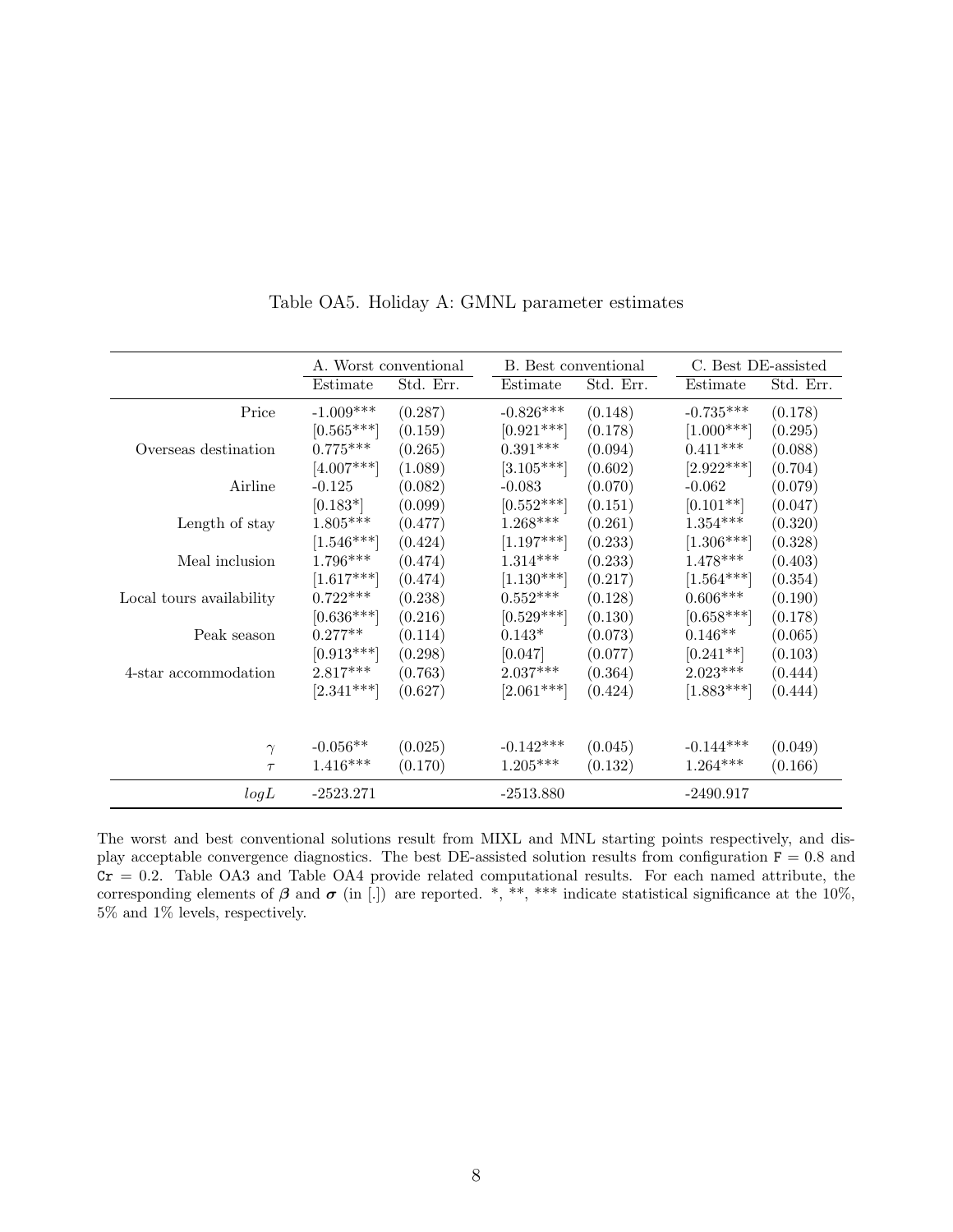| Willingness-to-pay for    | p(10)   | p(25)          | p(50) | p(75) | p(90) |
|---------------------------|---------|----------------|-------|-------|-------|
| Overseas destination:     |         |                |       |       |       |
| Worst conventional        | $-854$  | $-285$         | 151   | 598   | 1282  |
| Best conventional         | $-1015$ | $-302$         | 68    | 417   | 1128  |
| Best DE-assisted          | $-1043$ | $-291$         | 79    | 420   | 1170  |
| Airline:                  |         |                |       |       |       |
| Worst conventional        | $-87$   | $-47$          | $-24$ | $-3$  | 19    |
| Best conventional         | $-217$  | $-79$          | $-15$ | 52    | 177   |
| Best DE-assisted          | -58     | -25            | $-12$ | 4     | 36    |
| Length of stay:           |         |                |       |       |       |
| Worst conventional        | $-17$   | 168            | 350   | 573   | 984   |
| Best conventional         | $-372$  | 47             | 228   | 421   | 867   |
| Best DE-assisted          | $-556$  | 23             | 248   | 476   | 1014  |
| Meal inclusion:           |         |                |       |       |       |
| Worst conventional        | $-36$   | 156            | 346   | 579   | 1027  |
| Best conventional         | $-381$  | 65             | 242   | 424   | 872   |
| Best DE-assisted          | $-640$  | $\theta$       | 268   | 521   | 1097  |
| Local tours availability: |         |                |       |       |       |
| Worst conventional        | $-10$   | 66             | 139   | 234   | 402   |
| Best conventional         | $-156$  | 20             | 102   | 185   | 363   |
| Best DE-assisted          | $-243$  | $\overline{4}$ | 112   | 218   | 479   |
| Peak season:              |         |                |       |       |       |
| Worst conventional        | $-181$  | $-48$          | 54    | 162   | 343   |
| Best conventional         | $-43$   | 15             | 27    | 43    | 85    |
| Best DE-assisted          | $-87$   | $-9$           | 27    | 60    | 139   |
| 4-star accommodation:     |         |                |       |       |       |
| Worst conventional        | -8      | 265            | 547   | 896   | 1534  |
| Best conventional         | $-625$  | 69             | 372   | 677   | 1391  |
| Best DE-assisted          | $-828$  | 36             | 369   | 700   | 1528  |

Table OA6. Holiday A: simulated WTP distributions

Figures are in \$s. Each willingness-to-pay (WTP) distribution has been simulated by making 100,000 draws from the joint density of utility coefficients according to the solutions in Table 9 of the main text.  $p(Q)$  denotes the  $Q^{th}$  percentile of the simulated distribution.

| Starting point | logL       | $  g  _{\infty}$ | $g'H^{-1}g$ | $\kappa(H)$ |
|----------------|------------|------------------|-------------|-------------|
| GMNL-I         | $-3951.66$ | $8.61E-06$       | $-1.19E-12$ | 131.5918    |
| MNL            | $-3951.74$ | 0.005431         | $-1.10E-07$ | 1682.623    |
| MIXL           | $-3952.17$ | 0.000025         | $-2.15E-11$ | 89.09985    |
| GMNL-II        | $-3953.72$ | 0.000277         | $-3.35E-10$ | 151.0981    |
| <b>SMNL</b>    | $-3954.89$ | 0.00242          | $-2.05E-07$ | 447.8617    |

Table OA7. Mobile Phone: conventional solutions

See notes to Table OA3.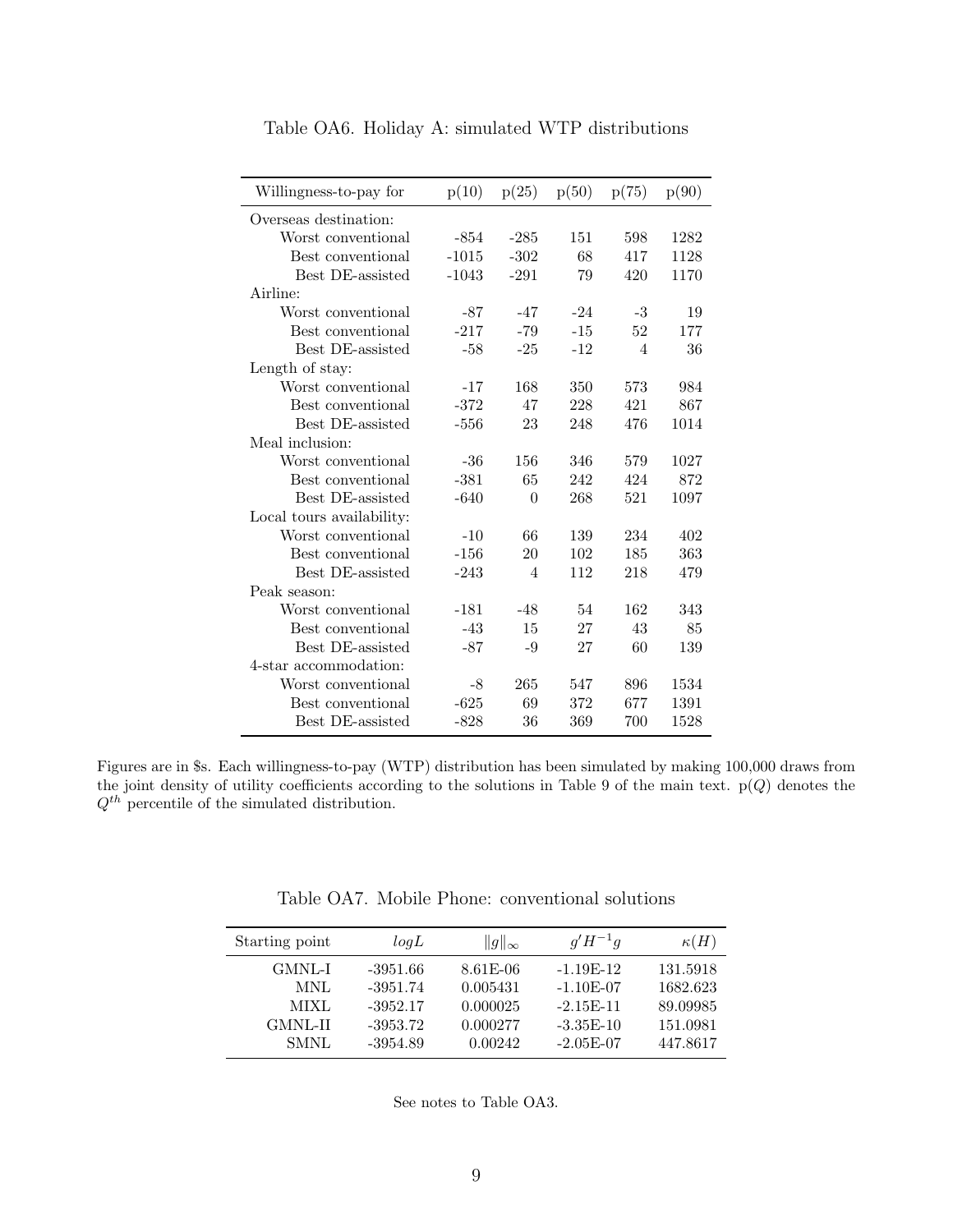| A. DE-assisted solutions |               |             |                  |              |             |  |  |  |  |
|--------------------------|---------------|-------------|------------------|--------------|-------------|--|--|--|--|
| F                        | Cr            | logL        | $  g  _{\infty}$ | $q'H^{-1}q$  | $\kappa(H)$ |  |  |  |  |
| 0.6                      | $0.4^{\circ}$ | -3937.969   | 0.001103         | $-9.24E-09$  | 3702.611    |  |  |  |  |
| 0.8                      | 0.2           | -3937.969   | 0.001453         | $-1.14E-08$  | 3698.788    |  |  |  |  |
| 0.6                      | 0.4           | -3937.969   | 0.008783         | $-6.53E-08$  | 3703.418    |  |  |  |  |
| 0.8                      | 0.2           | -3937.969   | 0.003234         | $-2.32E-07$  | 3705.606    |  |  |  |  |
| 0.6                      | 0.2           | -3937.969   | 0.021431         | -4.97E-07    | 3696.37     |  |  |  |  |
| 0.8                      | 0.4           | -3938.663   | 0.046538         | $-7.63E-07$  | 25148.27    |  |  |  |  |
| 0.6                      | 0.2           | -3939.908   | 1.81E-05         | $-3.32E-12$  | 2991.533    |  |  |  |  |
| 0.6                      | 0.2           | -3939.908   | 2.95E-05         | $-8.14E-12$  | 2994.464    |  |  |  |  |
| 0.8                      | 0.2           | $-3941.913$ | 6.17E-05         | $-3.59E-0.9$ | 2589.266    |  |  |  |  |
| 0.8                      | 0.4           | -3944.020   | 0.002464         | $-8.89E-08$  | 20553.94    |  |  |  |  |
| 0.8                      | $0.4^{\circ}$ | -3944.431   | $9.12E - 0.5$    | $-2.40E-10$  | 12952.91    |  |  |  |  |
| 0.6                      | 0.4           | -3945.929   | 3.74E-05         | $-5.52E-11$  | 1036.657    |  |  |  |  |
|                          |               |             |                  |              |             |  |  |  |  |

Table OA8. Mobile phone: all 12 DE- and PSO-assisted solutions

B. PSO-assisted solutions

| C              | D    | logL        | $  g  _{\infty}$ | $g'H^{-1}g$ | $\kappa(H)$ |
|----------------|------|-------------|------------------|-------------|-------------|
| $\overline{2}$ | 0.9  | -3949.788   | $1.29E-06$       | $-2.00E-14$ | 161.9144    |
| 1.5            | 0.9  | $-3949.788$ | 4.89E-05         | $-6.30E-11$ | 161.896     |
| 1.5            | 0.75 | -3949.788   | 0.000218         | $-5.94E-10$ | 161.9118    |
| 1.5            | 0.9  | -3949.788   | 0.000335         | $-2.06E-09$ | 161.9023    |
| $\overline{2}$ | 0.9  | $-3950.458$ | 0.000108         | $-1.28E-11$ | 862.297     |
| 1.5            | 0.9  | $-3950.458$ | 0.000164         | $-2.52E-10$ | 862.1408    |
| 1.5            | 0.75 | $-3950.752$ | 3.94E-05         | $-1.23E-10$ | 333.8932    |
| $\overline{2}$ | 0.9  | $-3951.756$ | 1.48E-06         | $-7.81E-14$ | 117.0487    |
| $\overline{2}$ | 0.75 | $-3951.756$ | 0.000133         | $-2.33E-10$ | 117.0486    |
| $\overline{2}$ | 0.75 | $-3951.756$ | 0.000569         | $-4.41E-09$ | 117.0475    |
| 1.5            | 0.75 | $-3952.300$ | 0.000548         | $-3.50E-09$ | 136.2395    |
| $\overline{2}$ | 0.75 | $-3952.829$ | $1.65E-05$       | $-3.01E-12$ | 121.7244    |
|                |      |             |                  |             |             |

 $logL$  is in bold if it is greater than the highest  $logL$  (GMNL-I starting point) in Table OA7. See notes to OA4 for other information.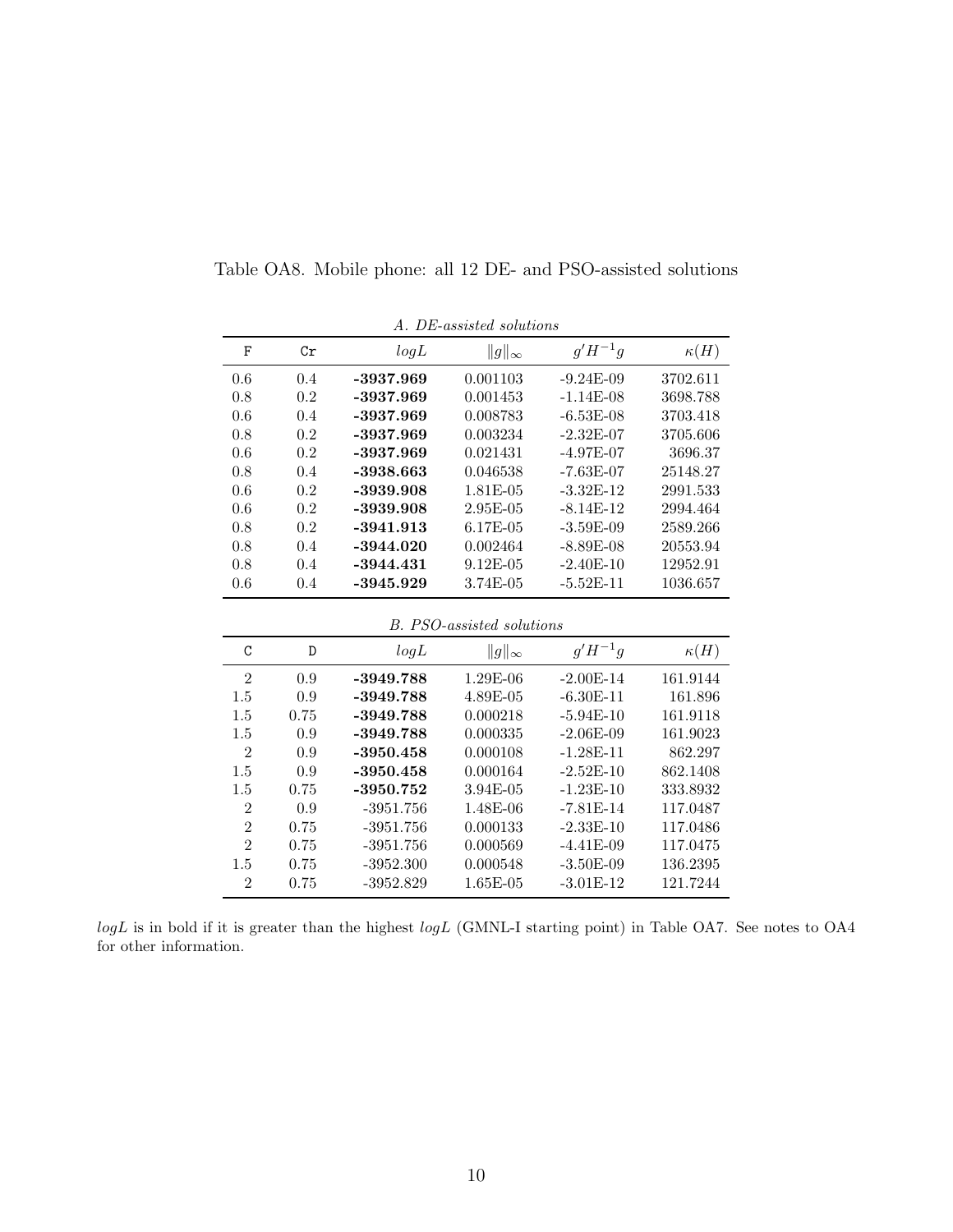|                          | A. Worst conventional |           | B. Best conventional |           | C. Best DE-assisted |           |
|--------------------------|-----------------------|-----------|----------------------|-----------|---------------------|-----------|
|                          | Estimate              | Std. Err. | Estimate             | Std. Err. | Estimate            | Std. Err. |
| No voice comm.           | 0.045                 | (0.057)   | 0.063                | (0.055)   | 0.064               | (0.087)   |
|                          | [0.134]               | (0.105)   | [0.069]              | (0.118)   | [0.037]             | (0.090)   |
| Voice dialing            | $0.100*$              | (0.054)   | $\,0.085\,$          | (0.058)   | $0.125\,$           | (0.085)   |
|                          | [0.013]               | (0.087)   | [0.131]              | (0.163)   | $[0.233***]$        | (0.067)   |
| Voice operation          | $-0.155**$            | (0.063)   | $-0.136**$           | (0.060)   | $-0.099$            | (0.087)   |
|                          | [0.167]               | (0.103)   | [0.098]              | (0.143)   | $[0.254***]$        | (0.086)   |
| No push to com.          | $0.056\,$             | (0.059)   | 0.054                | (0.058)   | 0.043               | (0.075)   |
|                          | $[0.161**]$           | (0.081)   | [0.005]              | (0.083)   | $[0.213***]$        | (0.077)   |
| Push to talk             | $\,0.059\,$           | (0.056)   | $\,0.039\,$          | (0.060)   | 0.060               | (0.075)   |
|                          | [0.069]               | (0.087)   | $[0.245***]$         | (0.080)   | $[0.206***]$        | (0.072)   |
| Push to share pics/video | $-0.025$              | (0.061)   | $-0.021$             | (0.055)   | 0.055               | (0.074)   |
|                          | [0.041]               | (0.110)   | [0.027]              | (0.127)   | $[0.096*]$          | (0.056)   |
| Personal e-mail          | $-0.035$              | (0.071)   | $-0.059$             | (0.057)   | 0.004               | (0.082)   |
|                          | [0.034]               | (0.081)   | [0.032]              | (0.089)   | [0.089]             | (0.086)   |
| Corporate e-mail         | 0.080                 | (0.057)   | $\,0.065\,$          | (0.056)   | $0.051\,$           | (0.076)   |
|                          | [0.147]               | (0.102)   | [0.106]              | (0.122)   | [0.058]             | (0.048)   |
| Both e-mails             | $-0.060$              | (0.059)   | $-0.058$             | (0.057)   | $-0.233**$          | (0.094)   |
|                          | $[0.147*]$            | (0.087)   | [0.085]              | (0.085)   | [0.085]             | (0.054)   |
| WiFi                     | $-0.016$              | (0.031)   | $-0.023$             | (0.031)   | $-0.059$            | (0.045)   |
|                          | [0.006]               | (0.051)   | [0.012]              | (0.051)   | [0.008]             | (0.044)   |
| USB calbe/cradle         | $0.095**$             | (0.043)   | $0.086**$            | (0.034)   | $0.184***$          | (0.061)   |
|                          | [0.088]               | (0.163)   | [0.047]              | (0.072)   | $[0.131***]$        | (0.048)   |
| Thermometer              | 0.049                 | (0.034)   | $0.063*$             | (0.037)   | $\,0.052\,$         | (0.047)   |
|                          | [0.134]               | (0.083)   | $[0.185***]$         | (0.066)   | $[0.151***]$        | (0.049)   |
| Flashlight               | $0.063*$              | (0.034)   | 0.045                | (0.033)   | 0.083               | (0.061)   |
|                          | [0.029]               | (0.061)   | [0.075]              | (0.069)   | [0.003]             | (0.062)   |
| Price/100                | $-1.214***$           | (0.264)   | $-1.110***$          | (0.143)   | $-1.880***$         | (0.302)   |
|                          | $[1.096***]$          | (0.176)   | $[1.066***]$         | (0.144)   | $[0.945***]$        | (0.210)   |
| ASC for purchase         | $-0.574***$           | (0.151)   | $-0.661***$          | (0.175)   | $-1.182***$         | (0.253)   |
|                          | $[2.542***]$          | (0.437)   | $[2.639***]$         | (0.281)   | $[4.122***]$        | (0.907)   |
|                          |                       |           |                      |           |                     |           |
| $\gamma$                 | $-0.108$              | (0.186)   | $-0.234**$           | (0.114)   | $-0.502***$         | (0.130)   |
| $\tau$                   | $0.852***$            | (0.263)   | $-0.804***$          | (0.115)   | $1.715***$          | (0.162)   |
| logL                     | $-3954.893$           |           | $-3951.662$          |           | -3937.969           |           |

Table OA9. Mobile Phone: GMNL parameter estimates

The worst and best conventional solutions result from SMNL and GMNL-I starting points respectively, and display acceptable convergence diagnostics. The best DE-assisted solution results from configurations ( $F, Cr$ ) = (0.6,0.2), (0.6,0.4) and (0.8,0.2). Table OA7 and Table OA8 provide related computational results. For each named attribute, the corresponding elements of  $\beta$  and  $\sigma$  (in [.]) are reported. \*, \*\*, \*\*\* indicate statistical significance at the 10%, 5% and 1% levels, respectively.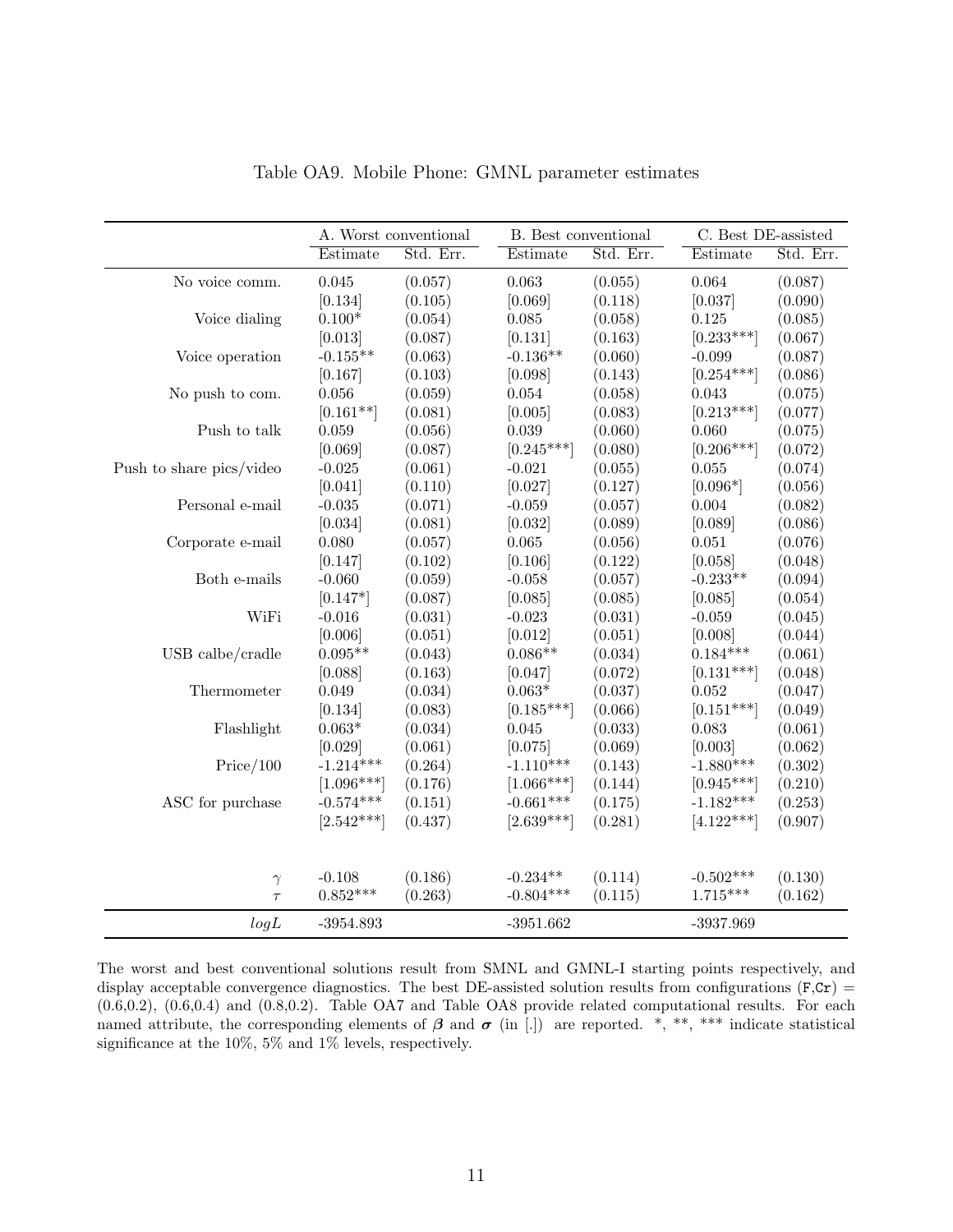| Willingness-to-pay for    | p(10) | p(25)        | p(50)          | p(75)                        | p(90)          |
|---------------------------|-------|--------------|----------------|------------------------------|----------------|
| No voice comm.:           |       |              |                |                              |                |
| Worst conventional        | $-16$ | $-4$         | 3              | 10                           | 24             |
| Best conventional         | $-6$  | $\mathbf{1}$ | 4              | 9                            | 19             |
| Best DE-assisted          | $-3$  | $\mathbf{1}$ | 3              | 5                            | 9              |
| Voice dialing:            |       |              |                |                              |                |
| Worst conventional        | $-8$  | 4            | 7              | 11                           | 24             |
| Best conventional         | $-13$ | $-1$         | 6              | 13                           | 30             |
| Best DE-assisted          | $-24$ | $-3$         | 6              | 14                           | 35             |
| Voice operation:          |       |              |                |                              |                |
| Worst conventional        | $-44$ | $-21$        | $-9$           | $-1$                         | 15             |
| Best conventional         | $-36$ | $-18$        | $-10$          | $-4$                         | 9              |
| Best DE-assisted          | $-37$ | $-14$        | $-5$           | 5                            | 26             |
| No push to com.:          |       |              |                |                              |                |
| Worst conventional        | $-18$ | -5           | 3              | 12                           | 30             |
| Best conventional         | $-5$  | 3            | $\overline{4}$ | $\overline{7}$               | 13             |
| Best DE-assisted          | $-25$ | $-6$         | $\overline{2}$ | 10                           | 27             |
| Push to talk:             |       |              |                |                              |                |
| Worst conventional        | $-7$  | $-0$         | 4              | 8                            | 18             |
| Best conventional         | $-32$ | $-9$         | 3              | 15                           | 40             |
| Best DE-assisted          | $-22$ | $-5$         | 3              | 10                           | 28             |
| Push to share pics/video: |       |              |                |                              |                |
| Worst conventional        | $-9$  | $-4$         | $-2$           | $\mathbf{1}$                 | 4              |
| Best conventional         | $-7$  | $^{\rm -3}$  | $-2$           | $-0$                         | 3              |
| Best DE-assisted          | $-10$ | $-1$         | 3              | 6                            | 14             |
| Personal e-mail:          |       |              |                |                              |                |
| Worst conventional        | $-10$ | -5           | $-2$           | $-0$                         | 3              |
| Best conventional         | $-15$ | $-7$         | $-4$           | $-2$                         | $\overline{4}$ |
| Best DE-assisted          | $-11$ | $-3$         | $\Omega$       | $\overline{4}$               | 11             |
| Corporate e-mail:         |       |              |                |                              |                |
| Worst conventional        | $-15$ | $-2$         | 5              | 14                           | 31             |
| Best conventional         | $-11$ | $-1$         | 5              | 10                           | 24             |
| Best DE-assisted          | $-5$  | $-0$         | $\overline{2}$ | 5                            | 10             |
|                           |       |              |                | (continued on the next page) |                |

Table OA10. Mobile Phone: simulated WTP distributions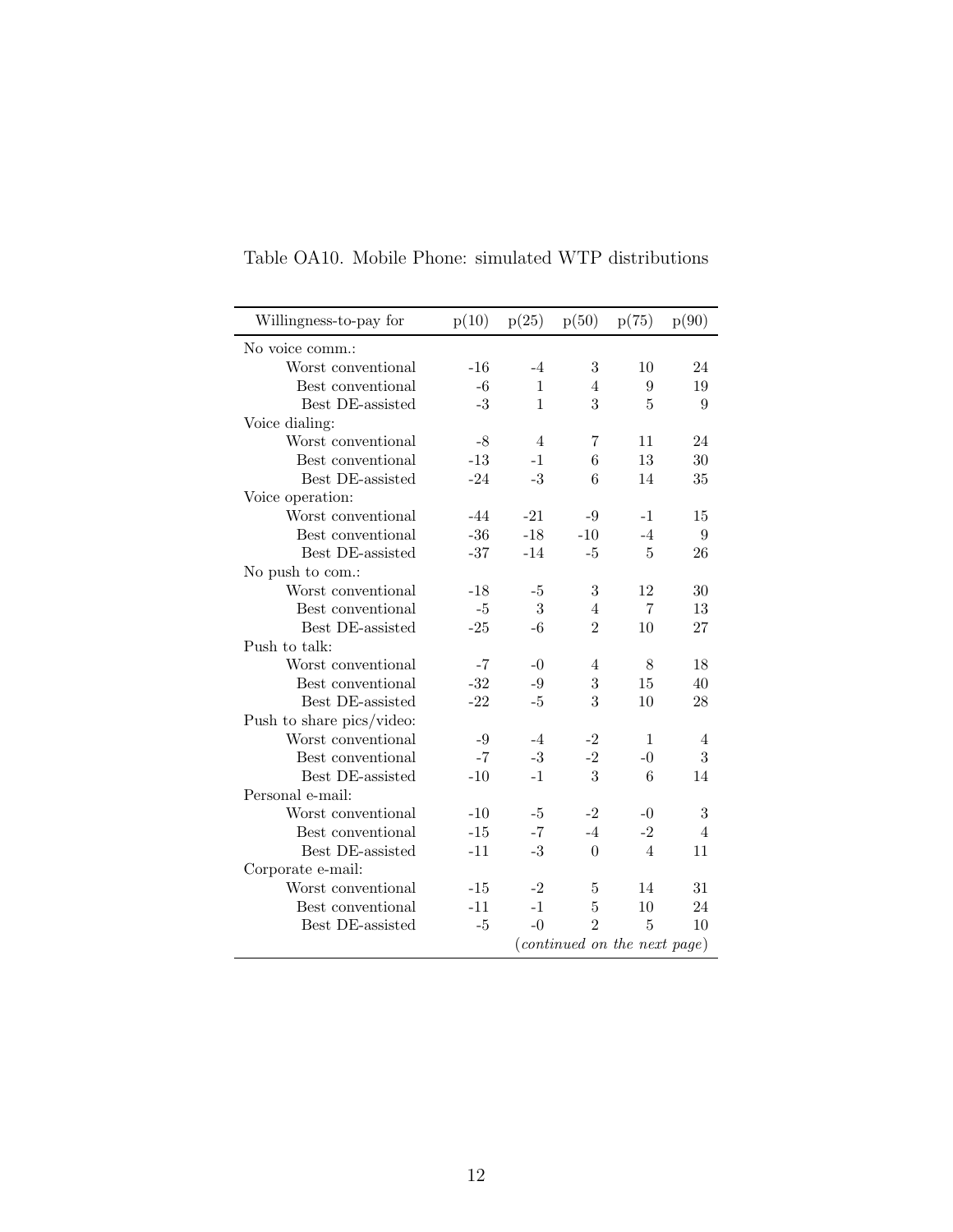| Willingness-to-pay for | p(10)  | p(25)                                       | p(50) | p(75)    | p(90) |
|------------------------|--------|---------------------------------------------|-------|----------|-------|
|                        |        | ( <i>continued from the previous page</i> ) |       |          |       |
| Both e-mails:          |        |                                             |       |          |       |
| Worst conventional     | $-29$  | $-12$                                       | $-4$  | 3        | 16    |
| Best conventional      | $-19$  | -9                                          | $-4$  | $\Omega$ | 9     |
| Best DE-assisted       | $-27$  | $-15$                                       | $-11$ | -5       | 6     |
| WiFi:                  |        |                                             |       |          |       |
| Worst conventional     | $-4$   | $-2$                                        | $-1$  | $-1$     | 1     |
| Best conventional      | -6     | $-3$                                        | $-2$  | $-1$     | 1     |
| Best DE-assisted       | -6     | $-4$                                        | $-3$  | $-2$     | 1     |
| USB calbe/cradle:      |        |                                             |       |          |       |
| Worst conventional     | -8     | 1                                           | 6     | 12       | 26    |
| Best conventional      | -5     | 3                                           | 6     | 11       | 22    |
| Best DE-assisted       | $-11$  | $\mathcal{D}$                               | 9     | 14       | 27    |
| Thermometer:           |        |                                             |       |          |       |
| Worst conventional     | $-1.5$ | $-4$                                        | 3     | 11       | 25    |
| Best conventional      | $-20$  | $-4$                                        | 5     | 15       | 34    |
| Best DE-assisted       | $-16$  | -3                                          | 3     | 8        | 20    |
| Flashlight:            |        |                                             |       |          |       |
| Worst conventional     | $-4$   | $\overline{2}$                              | 4     | 8        | 16    |
| Best conventional      | $-7$   | $-1$                                        | 3     | 7        | 17    |
| Best DE-assisted       | $-1$   | 2                                           | 4     | 5        | 8     |

Table OA10. Mobile Phone: simulated WTP distributions

Figures are in \$s. Each willingness-to-pay (WTP) distribution has been simulated by making 100,000 draws from the joint density of utility coefficients according to the solutions in Table 10 of the main text.  $p(Q)$  denotes the  $Q^{th}$  percentile of the simulated distribution.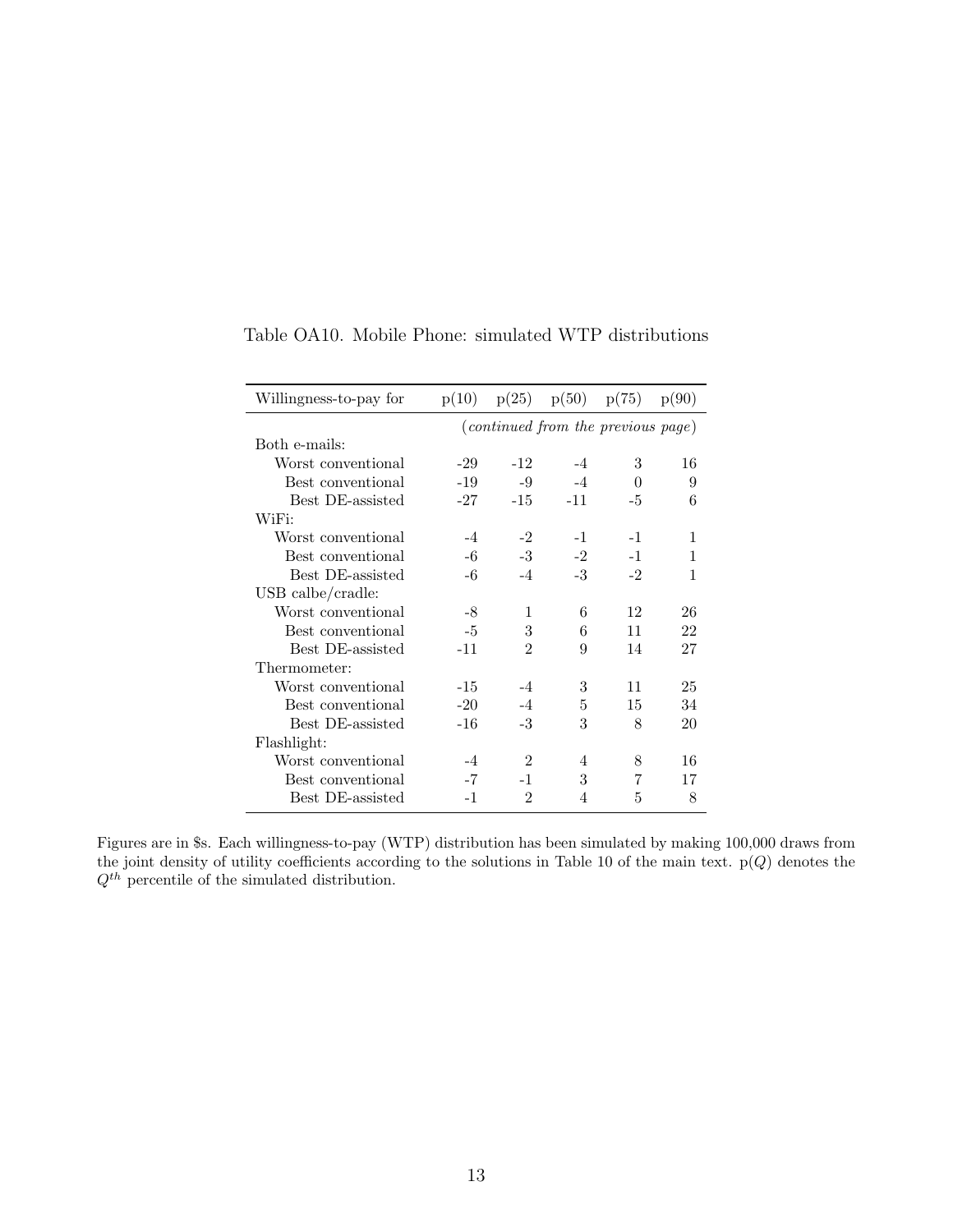#### 5.2 Pap Smear and Pizza A: 20 starts

Our findings so far have suggested that good baseline configurations of the DE algorithm can be drawn from  $F = \{0.6, 0.8\} \times Cr = \{0.2, 0.4\}$ . As explained earlier, the starting point for the algorithm is randomly determined. This sub-section explores the robustness of the configurations by restarting each of the four configurations using twenty different random number seeds, whereas the preceding analysis used three seeds. We focus on the Pap Smear and Pizza A data sets whose smaller sizes make them more amenable to a large number of estimation runs.

In each data set, the results over 80 restarts confirm that the performance of these configurations is consistently good. In the Pap Smear data, 49 out of 80 restarts (61.25%) improve on the best conventional solution. The frequency is smaller than the 75% (over 12 comparable restarts) found earlier, but still covers the majority of cases. In the Pizza A data 62 out of 80 restarts (77.5%) improve on the best conventional solution, that is with a higher frequency than the 67% found earlier.

Table OA11 reports the ten best DE-assisted solutions found from the 80 restarts in each data set. The results for the Pap Smear data suggest that (as in the case of the best conventional solution) repeatedly finding a particular maximum is not a reliable sign that it is the global maximum. Now, there are two new maxima at the logL values of -924.359 and -924.788, both of which are higher than the logL of  $-925.378$  in the best DE-assisted solution found in Section 4, which was reached four times out of the 12 restarts from the configurations under consideration. Table OA12 reports the parameter estimates at our earlier best solution and the two new best solutions. An interesting aspect of the parameter estimates at -924.359 is that like the best conventional solution, the standard deviation of the cost coefficient is small and insignificant, in contrast with the "best DE-assisted" solution of the previous section where it is significant. Given the difficulties of verifying the global maximum in empirical work, it appears prudent to report all main differences across several maxima found in estimation runs, as Knittel and Metaxoglou (2014) recommend in the context of the Berry-Levinsohn-Pakes method of demand estimation.

While some of the new DE-assisted solutions for Pizza A also improve on our earlier best, we do not report the associated parameter estimates because there is evidence that GMNL is an empirically underidentified model for this data set: see Section 4.4.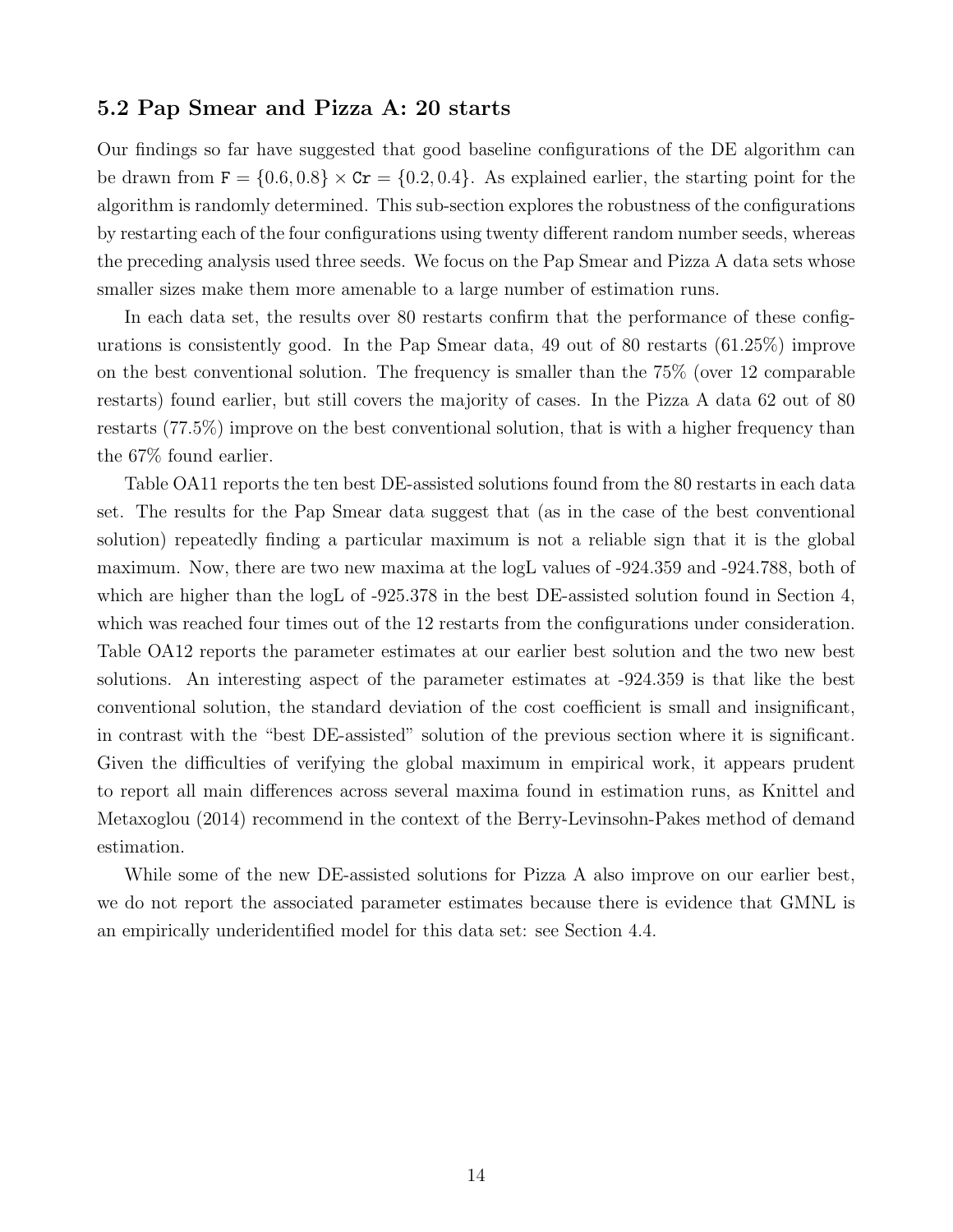|              |     |            | A. Pap Smear     |               |               |
|--------------|-----|------------|------------------|---------------|---------------|
| $\mathbf{F}$ | Cr  | logL       | $  g  _{\infty}$ | $g'H^{-1}g$   | $\kappa(H)$   |
| 0.8          | 0.2 | $-924.359$ | $1.07E-06$       | $-5.45E-15$   | 3741.156      |
| 0.8          | 0.2 | $-924.359$ | 6.55E-07         | $-9.14E-15$   | 3741.275      |
| 0.8          | 0.2 | $-924.359$ | 2.99E-06         | $-7.60E-14$   | 3741.364      |
| 0.8          | 0.4 | $-924.359$ | $6.90E-06$       | $-1.35E-13$   | 3740.987      |
| 0.8          | 0.4 | $-924.359$ | 1.27E-05         | $-3.03E-13$   | 3741.41       |
| 0.8          | 0.2 | $-924.359$ | $2.23E-05$       | $-8.58E-11$   | 3741.099      |
| 0.8          | 0.4 | $-924.359$ | 0.000052         | $-2.18E-10$   | 3740.992      |
| 0.8          | 0.4 | $-924.359$ | 0.000286         | $-6.84E-10$   | 3740.659      |
| 0.8          | 0.4 | $-924.788$ | 7.61E-07         | $-1.34E-14$   | 4324.144      |
| 0.8          | 0.2 | $-924.788$ | 0.000341         | $-3.07E-10$   | 4322.18       |
|              |     |            | B. Pizza A       |               |               |
| F            | Cr  | logL       | $  g  _{\infty}$ | $g'H^{-1}g$   | $\kappa(H)$   |
| 0.8          | 0.4 | $-1352.91$ | 2.39E-04         | $-7.91E-09$   | 283510.5      |
| 0.8          | 0.2 | -1353.91   | $4.01E + 02$     | $-1.26E-01^n$ | $1.57E + 07$  |
| 0.8          | 0.2 | $-1354.58$ | $4.06E-04$       | $-1.44E-08$   | 124508.8      |
| 0.8          | 0.2 | $-1355.67$ | 10.47107         | $-5.07E-02n$  | 433304.1      |
| 0.8          | 0.4 | $-1355.9$  | 0.001573         | $-2.21E-08$   | 601560.5      |
| 0.8          | 0.2 | $-1356.84$ | 7.441122         | $-6.84E-04^n$ | $-1.31E+19$   |
| 0.6          | 0.4 | $-1357.17$ | 12815.33         | $-4.34E-01n$  | $-1.17E+17$   |
| 0.6          | 0.4 | $-1357.17$ | $1.50E + 03$     | $-1.65E-01n$  | $-7.76E + 20$ |
| 0.6          | 0.2 | $-1357.17$ | 353.063          | $-1.65E-01^n$ | 8613358       |
| 0.6          | 0.2 | $-1357.17$ | 503.7171         | $-0.16532^n$  | $1.82E + 07$  |

Table OA11. 10-best DE-assisted solutions over 20 starts per configuration

Information for panel A is the same as in notes to Table 3 of the main manuscript. Information for panel B is the same as in notes to Table 7 of the main manuscript. The results in those tables have been obtained by restarting each configuration 3 times. The results in this table have been obtained by restarting each configuration 20 times.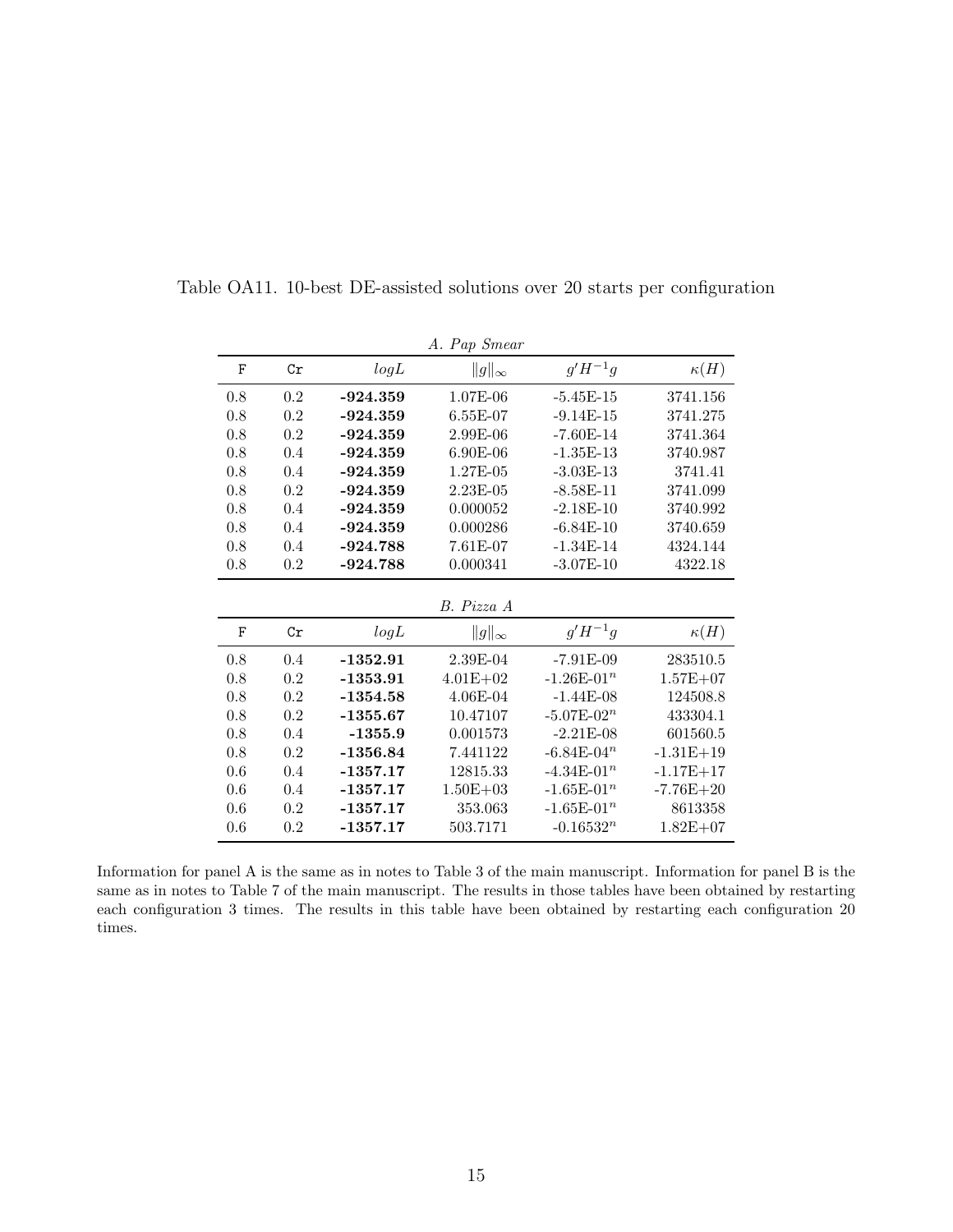|                      | A. Third     |           | B. Second    |           | C. First     |           |
|----------------------|--------------|-----------|--------------|-----------|--------------|-----------|
|                      | Estimate     | Std. Err. | Estimate     | Std. Err. | Estimate     | Std. Err. |
| If know doctor       | $1.329***$   | (0.286)   | $1.210***$   | (0.257)   | $1.179***$   | (0.290)   |
|                      | $[2.340***]$ | (0.377)   | $[1.768***]$ | (0.282)   | $[1.726***]$ | (0.258)   |
| If doctor is male    | $-2.775***$  | (0.556)   | $-2.189***$  | (0.455)   | $-1.813***$  | (0.349)   |
|                      | $[3.472***]$ | (0.479)   | $[4.293***]$ | (0.636)   | $[3.845***]$ | (0.457)   |
| If test is due       | $4.969***$   | (0.824)   | $5.884***$   | (0.939)   | $5.823***$   | (0.822)   |
|                      | $[3.478***]$ | (0.553)   | $[3.375***]$ | (0.522)   | $[4.703***]$ | (0.705)   |
| If doctor recommends | $2.226***$   | (0.422)   | $2.150***$   | (0.448)   | $2.450***$   | (0.405)   |
|                      | $[1.201***]$ | (0.238)   | $[2.022***]$ | (0.316)   | $[1.792***]$ | (0.303)   |
| Test cost            | $-0.245**$   | (0.096)   | $-0.314***$  | (0.115)   | $-0.329***$  | (0.097)   |
|                      | $[0.180**]$  | (0.076)   | $[0.262***]$ | (0.091)   | [0.047]      | (0.056)   |
| ASC for test         | $-2.281***$  | (0.512)   | $-1.687***$  | (0.486)   | $-1.104***$  | (0.412)   |
|                      | $[4.099***]$ | (0.607)   | $[4.701***]$ | (0.679)   | $[3.977***]$ | (0.494)   |
| $\gamma$             | $0.152***$   | (0.055)   | 0.096        | (0.059)   | $0.110***$   | (0.037)   |
| $\tau$               | $0.962***$   | (0.158)   | $1.076***$   | (0.169)   | $0.960***$   | (0.132)   |
| logL                 | $-925.378$   |           | $-924.788$   |           | $-924.359$   |           |

Table OA12. Pap Smear: GMNL parameter estimates (from 20 starts per configuration)

For each named attribute, the corresponding elements of  $\beta$  and  $\sigma$  (in [.]) are reported. All three solutions are DE-assisted solutions. The "Third" best solution coincides with the "Best DE-assisted" solution in Table 4 of the main text. The "Second" and "First" best solutions are from panel A in Table OA11. \*, \*\*, \*\*\* indicate statistical significance at the 10%, 5% and 1% levels, respectively.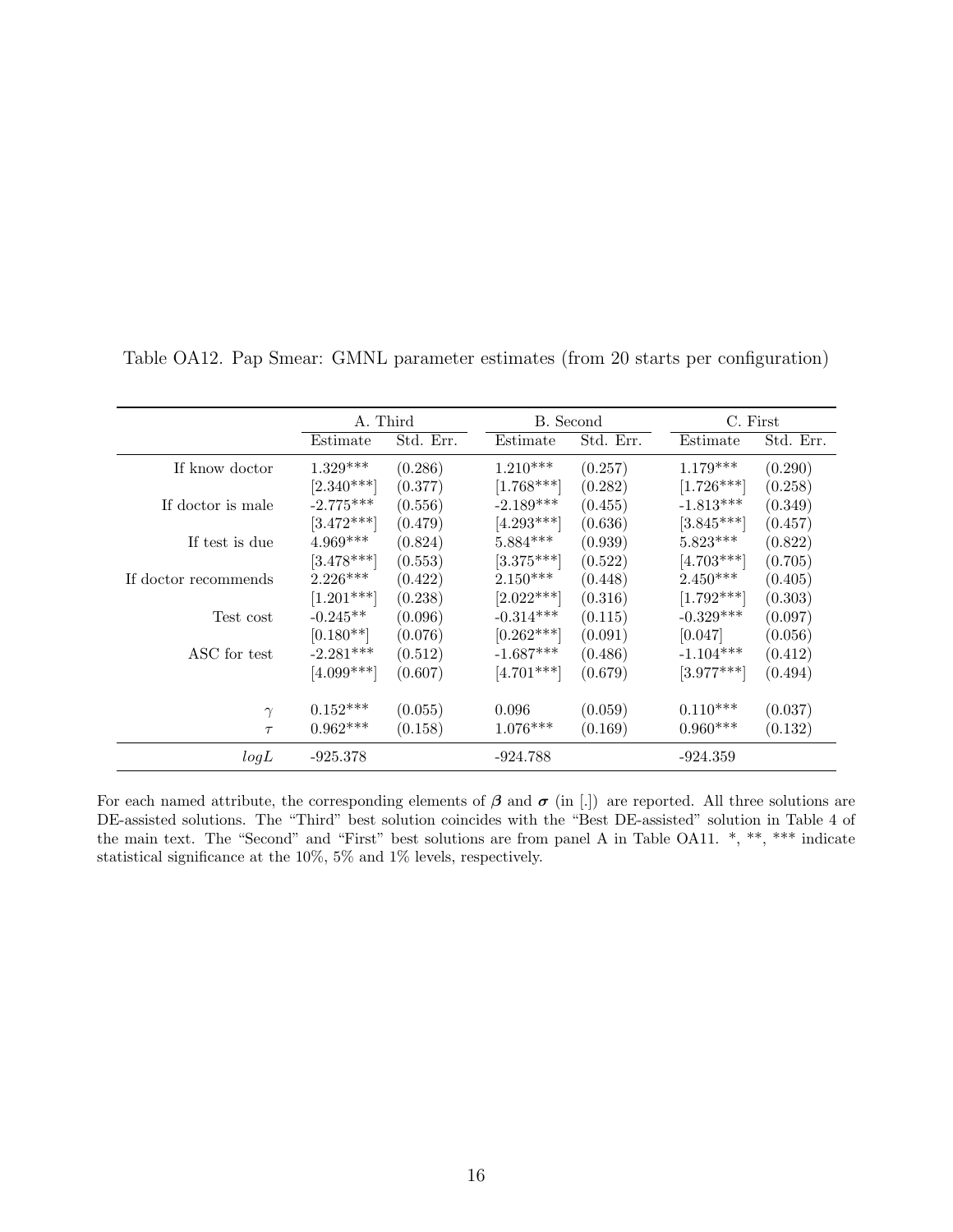#### 5.3 Simulated data sets: Monte Carlo evidence

In all four empirical data sets, the DE-assisted strategy has located higher maxima than both the conventional and PSO-assisted strategies. DE configurations in  $F = \{0.6, 0.8\} \times \text{Cr} = \{0.2, 0.4\}$ appear viable as baseline settings for the tuning parameters in empirical work. In particular, configuration ( $F= 0.8$ ,  $Cr= 0.2$ ) has located the best solution in all data sets except Pizza A, wherein the model showed symptoms of empirical underidentification.

To check the robustness of these findings, we have carried out two experiments involving simulated data sets. Each data set is identical to the Pap Smear data set, except that simulated choices have replaced actual choices. The data generating process for the simulated choices is the GMNL model of the Pap Smear case study in Section 4.3, and the true parameter values are close to the best DE-assisted solution in Table 4.<sup>3</sup> In both experiments, the model's parameters are estimated by applying different strategies to each simulated data set. The computational demands of maximum simulated likelihood estimation make it practically difficult to analyze a large number of data sets using the full range of estimation strategies that we have explored so far, and for this reason each experiment focuses on a subset of the strategies selected to revisit a specific aspect of our empirical findings.<sup>4</sup>

The first experiment examines the extent to which the better performance of the DEassisted strategy, especially in combination with the candidate baseline configurations, is repeated across 100 simulated data sets. For each data set, we obtain 3 conventional solutions using each of MNL, SMNL and MIXL starting points; 16 DE-assisted solutions by starting the DE algorithm once from each configuration in  $F = \{0.2, 0.4, 0.6, 0.8\} \times Cr = \{0.2, 0.4, 0.6, 0.8\}$ ; and 16 PSO-assisted solutions by starting the PSO algorithm once from each configuration in  $C = \{0.5, 1.0, 1.5, 2.0\} \times D = \{0.5, 0.75, 0.9, 1.0\}$ . As before, the best solution in each data set refers to one(s) that resulted in the highest of up to 35 distinct local maxima.

The results support the earlier findings on the performance of the DE-assisted strategy and the candidate baseline configurations. The DE-assisted strategy found the best solution in 87 out of 100 data sets, whereas the PSO-assisted strategy and the conventional strategy found it in 12 and 7 data sets respectively.<sup>5</sup> Even when one focuses on four DE-assisted solutions using

 $3A$  fuller summary of the data generating process is as follows. In each data set, each agent n's utilities are simulated by making new draws of random preference parameters  $\beta_n$  and type I extreme value errors, and combining them with the actual attributes according to equation 1. Then, the utility-maximizing alternative in a choice scenario becomes the simulated choice in that scenario. The population density of  $\beta_n$  is that of the GMNL specification for the Pap Smear application in Section 4.3, and the density's parameters take values close to the best DE-assisted solution in Table 4: see Table OA14 for further information on the true parameter values.

<sup>&</sup>lt;sup>4</sup>We note that the number of simulated data sets in each of our case studies (100 in one, and 1000 in the other) is relatively large for this type of estimation problem. Fiebig et al. (2010), for example, carried out a Monte Carlo study based on the Pap Smear data set using 25 data sets, and their study did not involve comparisons of solutions resulting from alternative starting points.

<sup>&</sup>lt;sup>5</sup>The numbers do not add up to 100 because in six data sets, the best solution was found by multiple estimation strategies.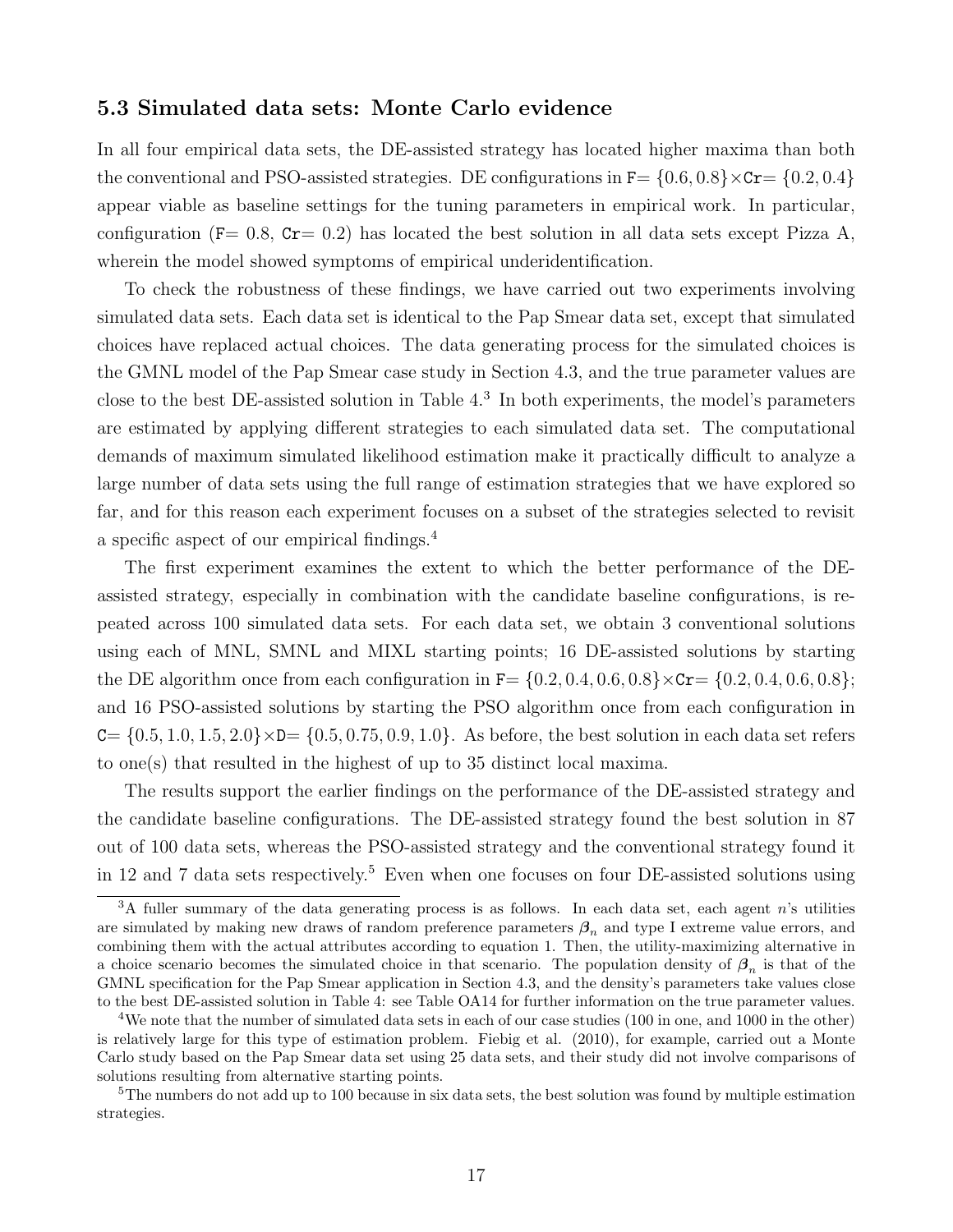configurations in  $F = \{0.6, 0.8\} \times \text{Cr} = \{0.2, 0.4\}$ , the DE-assisted strategy found the best solution in 53 data sets, and improved on the best of the three conventional solutions in 86 data sets. Table OA13 reports the number of data sets in which each of 3 conventional, 16 DE and 16 PSO starting points led to the best solution. Like our empirical findings in section 4.3, this breakdown suggests that the MIXL starting point tends to outperform the other two conventional starting points and a good baseline DE configuration would have  $F = \{0.6, 0.8\}$ , whereas no particular PSO configuration stands out from the rest. Moreover,  $(F= 0.8, Cr= 0.2)$  again appears to be a particularly good choice as the baseline DE configuration for empirical work: it led to the best solution more often (in 21 data sets) than all but one configuration.

|             |     | A. DE-assisted |            |                |              | B. PSO-assisted |            |
|-------------|-----|----------------|------------|----------------|--------------|-----------------|------------|
| $\mathbf F$ | Cr  | $Freq_{best}$  | logL       | C              | D            | $Freq_{best}$   | logL       |
| 0.2         | 0.2 | 3              | $-938.529$ | 0.5            | 0.5          | 1               | $-935.256$ |
| 0.2         | 0.4 | 1              | $-938.649$ | 0.5            | 0.75         | 1               | $-934.452$ |
| 0.2         | 0.6 | 1              | $-937.874$ | 0.5            | 0.9          | $\overline{2}$  | $-933.856$ |
| 0.2         | 0.8 | $\mathbf 1$    | $-940.049$ | 0.5            | $\mathbf{1}$ | 3               | $-935.057$ |
| 0.4         | 0.2 | 3              | $-932.390$ | 1              | 0.5          | $\overline{2}$  | $-934.341$ |
| 0.4         | 0.4 | 4              | $-932.971$ | 1              | 0.75         | 1               | $-934.124$ |
| 0.4         | 0.6 | 5              | $-932.065$ | 1              | 0.9          | 1               | $-934.970$ |
| 0.4         | 0.8 | 13             | $-929.837$ | $\mathbf{1}$   | 1            | 1               | $-935.394$ |
| 0.6         | 0.2 | 13             | $-929.048$ | 1.5            | 0.5          | $\theta$        | $-934.316$ |
| 0.6         | 0.4 | 13             | $-928.426$ | 1.5            | 0.75         | $\theta$        | $-934.715$ |
| 0.6         | 0.6 | 23             | $-927.441$ | $1.5\,$        | 0.9          | $\mathfrak{D}$  | $-935.578$ |
| 0.6         | 0.8 | 16             | $-928.131$ | $1.5\,$        | 1            | $\overline{2}$  | $-935.659$ |
| 0.8         | 0.2 | 21             | $-927.602$ | $\overline{2}$ | 0.5          | $\overline{2}$  | $-935.883$ |
| 0.8         | 0.4 | 18             | $-928.478$ | $\overline{2}$ | 0.75         | 1               | $-936.221$ |
| 0.8         | 0.6 | 13             | $-929.956$ | $\overline{2}$ | 0.9          | 3               | $-935.845$ |
| 0.8         | 0.8 | $\overline{4}$ | $-931.923$ | $\overline{2}$ | 1            | 1               | $-936.490$ |

Table OA13. A summary of results across 100 simulated data sets

Each row of panel A (panel B) summarizes the results obtained by setting the tuning parameters to the values shown in the first two columns of that panel.  $Freq_{best}$  is the number of data sets in which a particular strategy has located the best solution, and  $logL$  is the average log-likelihood of 100 solutions.  $Freq_{best}$  (logL) associated with the conventional strategy is 1 (-943.868) when using the MNL starting point; 5 (-932.712) when using the MIXL starting point; and 1 (-934.908) when using the SMNL starting point.

The second experiment examines whether a small number of restarts from  $(F= 0.8, Cr= 0.2)$ is able to help detecting the potential inadequacy of a conventional solution in 1,000 simulated data sets. For each data set, we obtain one conventional solution and one DE-assisted solution. The conventional solution uses the MIXL starting point which led to the best conventional solution in the empirical Pap Smear data set, as well as in 57 of 100 data sets in the first experiment. The DE-assisted solution uses one start from  $(F= 0.8, Cr= 0.2)$ .

In 840 out of the 1,000 data sets, the DE-assisted strategy found a higher maximum than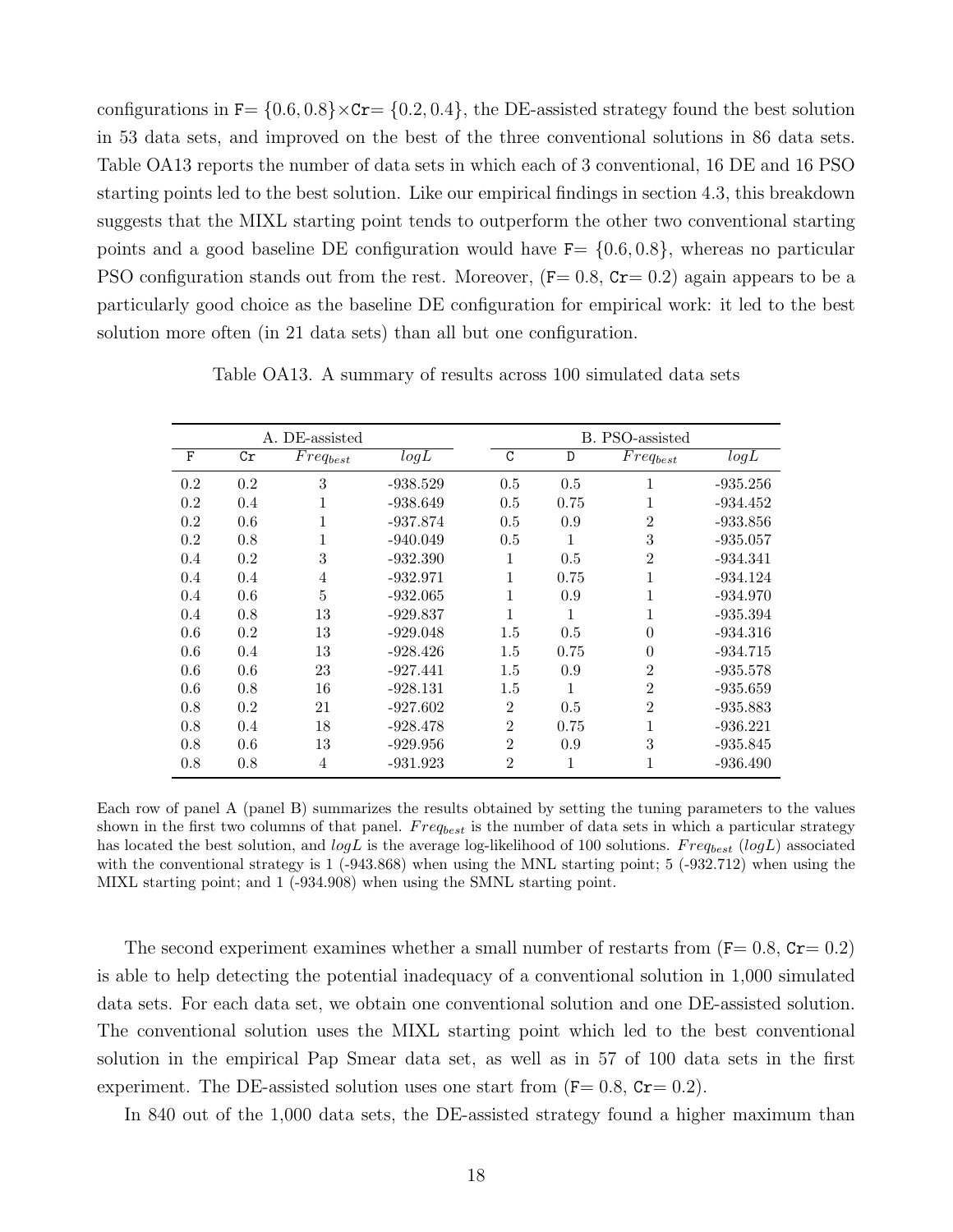the conventional strategy. On average, the DE-assisted solutions achieved a 5-point increase in log-likelihood, which is similar to the log-likelihood difference between the best DE-assisted and best conventional solutions seen earlier in Table 4. As in the empirical case study, however, this difference does not seem to translate into practically different conclusions. Table OA14 reports the bias and empirical standard deviations of GMNL parameter estimates across the 1000 simulated data sets. All parameter estimates display rather limited amounts of bias, except parameter  $\gamma$ .<sup>6</sup>

Table OA14. GMNL parameter estimates: results across 1000 simulated data sets

|                            | True    |         | <b>Bias</b> |        | Std. Dev. |
|----------------------------|---------|---------|-------------|--------|-----------|
|                            |         | Conv.   | DE-asst.    | Conv.  | DE-asst.  |
| Mean: If know doctor       | 1.50    | 0.00    | 0.01        | 0.83   | 0.81      |
| Mean: If doctor is male    | $-2.75$ | 0.02    | $-0.08$     | 1.22   | 1.17      |
| Mean: If test is due       | 5.00    | $-0.14$ | 0.10        | 1.76   | 1.91      |
| Mean: If doctor recommends | 2.25    | 0.02    | 0.07        | 0.79   | 0.82      |
| Mean: Test cost            | $-0.25$ | 0.01    | 0.00        | 0.15   | 0.15      |
| Mean: ASC for test         | $-2.25$ | $-0.16$ | $-0.07$     | 1.27   | 1.23      |
| SD: If know doctor         | 2.50    | 0.08    | 0.05        | 0.91   | 0.90      |
| SD: If doctor is male      | 3.50    | 0.27    | 0.10        | 1.41   | 1.33      |
| SD: If test is due         | 3.50    | 0.31    | $-0.02$     | 1.46   | 1.31      |
| SD: If doctor recommends   | 1.25    | $-0.04$ | $-0.15$     | 0.68   | 0.70      |
| SD: Test cost              | 0.20    | 0.07    | 0.04        | 0.20   | 0.19      |
| SD: ASC for test           | 4.00    | 0.14    | 0.11        | 1.45   | 1.39      |
| $\tau$                     | 1.00    | $-0.06$ | 0.07        | 0.34   | 0.34      |
| $\sim$                     | 0.15    | 8.79    | 7.20        | 493.81 | 323.86    |

Conv. summarizes 1000 conventional solutions (average log-likelihood  $=$  -932.301) using the MIXL starting point. DE-asst. summarizes 1000 DE-assisted solutions (average log-likelihood =  $-927.176$ ) using configuration (F = 0.8,  $C = 0.2$ ). Mean (SD) denotes the population mean (standard deviation) of a normally distributed random coefficient on a particular attribute. True reports the true parameter values used in the data generating process. Bias is the difference between the average of 1000 parameter estimates and the underlying true value. Std. Dev. is the empirical standard deviation of 1000 parameter estimates.

## 5.4 Pap Smear and Pizza A: Comparisons with other hybrid estimation strategies

Our DE- and PSO-assisted estimation strategies follow the tradition of other hybrid estimation strategies in econometrics (Bhat, 1997; Dorsey and Mayer, 1995) in that each strategy passes a gradient-free optimization algorithm's solution as starting point to a gradient-based algorithm.

<sup>6</sup>Unlike the GMNL model specification of Keane and Wasi (2013) that we have estimated, the specification of Fiebig et al. (2010) constrains  $\gamma$  to the (0,1) interval a priori. We note that the bias pertaining to  $\gamma$  remains noticeable even when the results are summarized over only those solutions (750 conventional and 841 DE-assisted) wherein the estimated  $\gamma$  lies within this interval.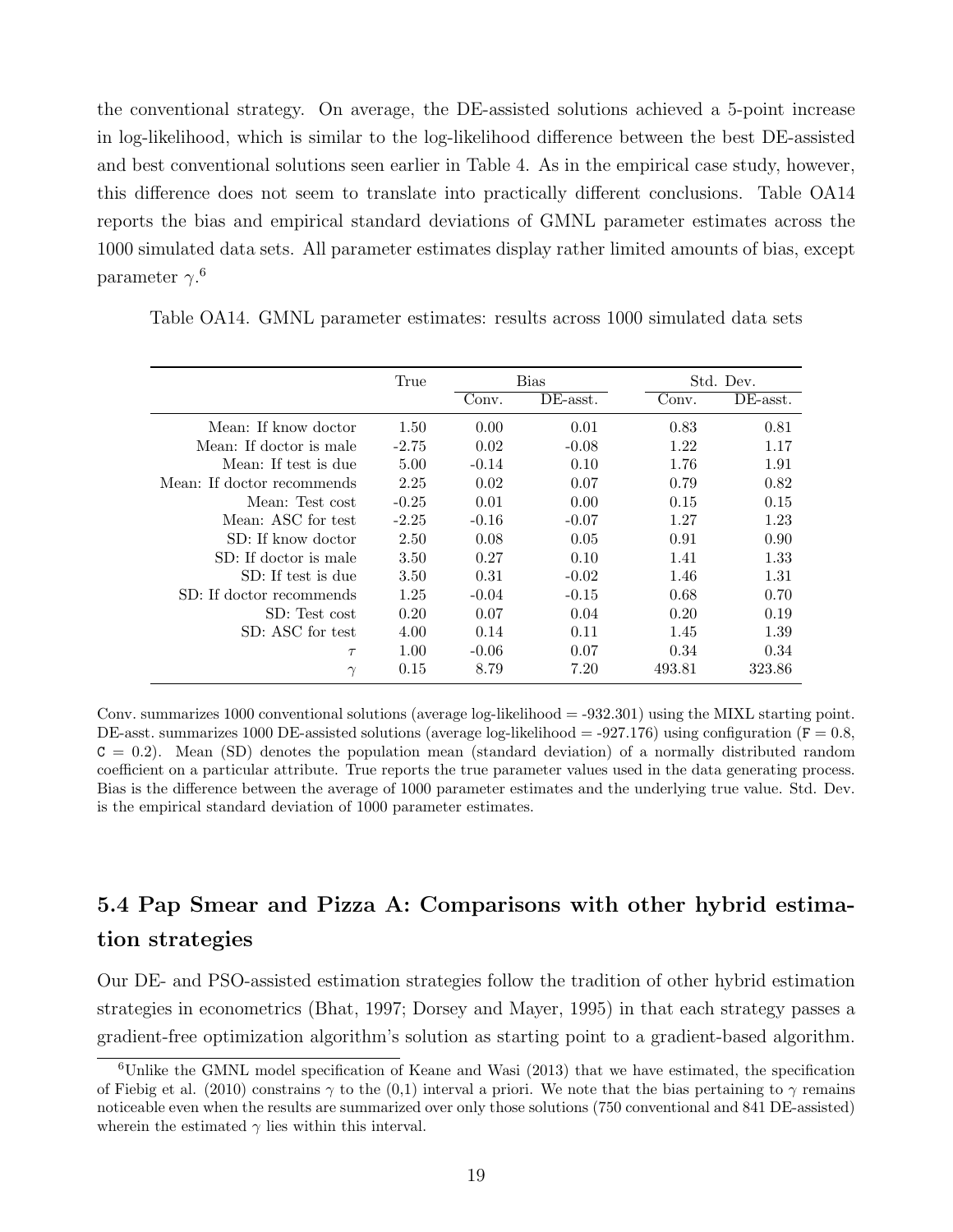In other disciplines, hybrid optimization strategies that combine gradient-free algorithms (Liu and Yang, 2012; Luchi and Krohling, 2015) have also attracted attention.<sup>7</sup> Luchi and Krohling (2015), for example, propose a hybrid strategy that involves passing a DE solution as starting point to the Nelder-Mead (NM) algorithm, and show its effectiveness in the context of non-linear integer optimization. In several econometric software packages including Stata, their "DE+NM" strategy can be readily implemented once our DE-assisted strategy has been programmed since the NM algorithm is often available as an option of a package's built-in optimizer. The DE+NM strategy may also be readily adapted as a PSO+NM strategy, by replacing a DE starting point with a PSO starting point.

This subsection reports the results from applying two alternative hybrid estimation strategies (DE+NM and PSO+NM) to each of Pap Smear and Pizza A data sets. For each data set, the DE+NM (PSO+NM) strategy used exactly the same set of 48 DE (PSO) starting points as our DE-assisted (PSO-assisted) strategy. The NM algorithm was executed under Stata's default settings by using Pfeffer's method (Baudin, 2010, pp.19-20) to construct the initial simplex. Table OA15 reports the full set of 48 DE+NM and 48 PSO+NM solutions for Pap Smear, and Table OA16 does so for Pizza A. For the corresponding DE-assisted and PSO-assisted solutions, see Table OA1 and Table OA2.

The results suggest that neither of these two alternative hybrid strategies appears wellsuited to the task of estimating a random parameter logit model. The best conventional solution achieves the simulated log-likelihood of -931.065 in Pap Smear (see Table 2) and -1361.84 in Pizza A (see Table 7). In each data set, none of 48 DE+NM solutions and 48 PSO+NM solutions improves on the best conventional solution, implying that they fail to improve on the best DEassisted solution too. Furthermore, in a pairwise comparison between a DE+NM (PSO+NM) solution and a DE-assisted (PSO-assisted) solution that share the same DE (PSO) starting point, the DE+NM (PSO+NM) solution achieves the higher simulated log-likelihood only in one out of 96 cases across the two data sets. In addition, Stata classifies none of the DE+NM and PSO+NM solutions as "converged", meaning that their Hessian  $(H)$  is not negative definite and/or their weighted gradient norm  $(g'H^{-1}g)$  exceeds -1E-5 in magnitude.

<sup>7</sup>We thank an anonymous reviewer for alerting us to the relevant literature.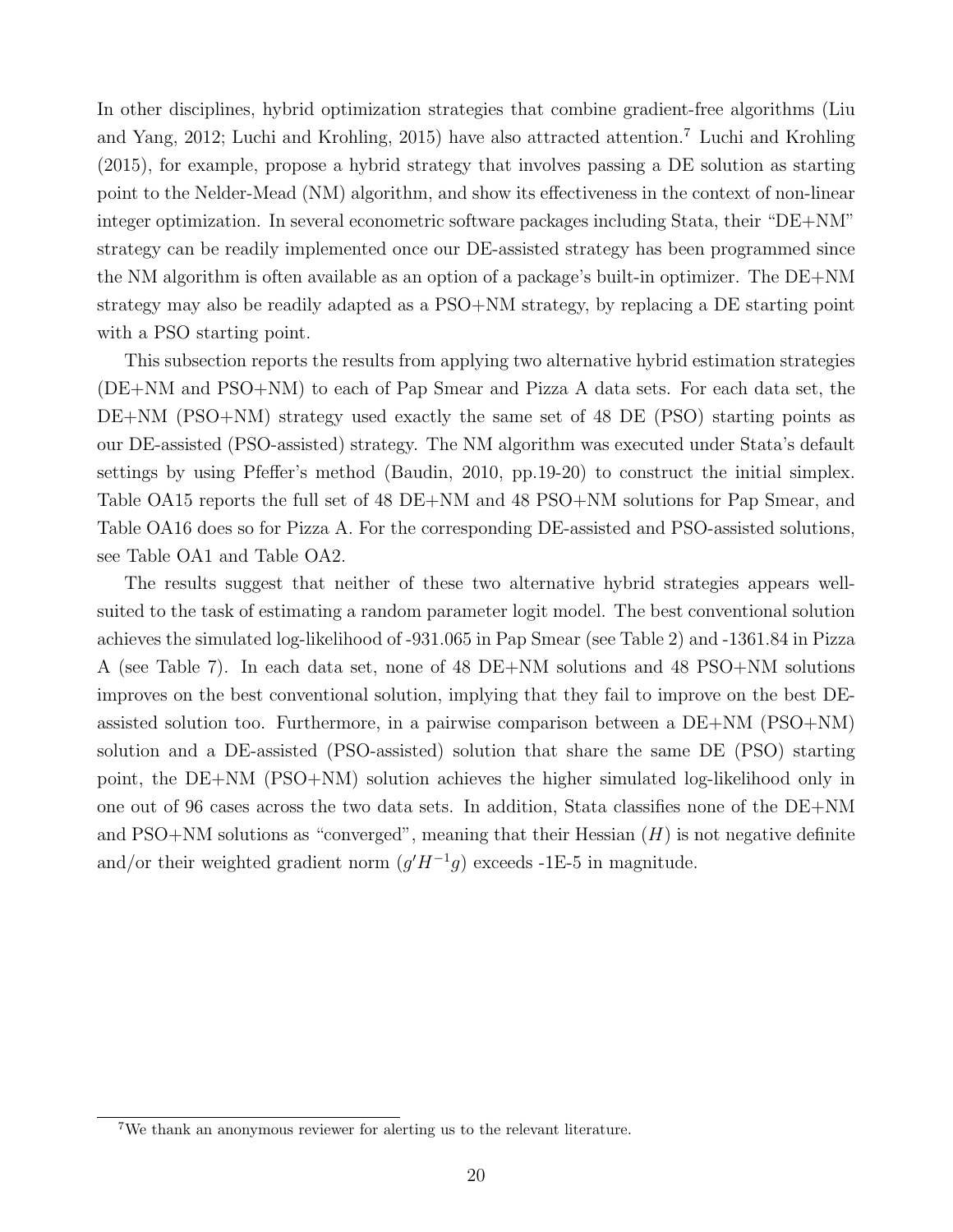| A. DE+NM solutions |     |            |            |            |  |  |  |  |  |
|--------------------|-----|------------|------------|------------|--|--|--|--|--|
| F                  | Cr  | Start 1    | Start 2    | Start 3    |  |  |  |  |  |
| 0.2                | 0.2 | $-942.714$ | $-950.870$ | -938.642   |  |  |  |  |  |
| 0.2                | 0.4 | $-938.317$ | $-938.297$ | $-949.363$ |  |  |  |  |  |
| 0.2                | 0.6 | $-939.619$ | -941.781   | $-939.020$ |  |  |  |  |  |
| 0.2                | 0.8 | $-943.397$ | -938.339   | $-942.384$ |  |  |  |  |  |
| 0.4                | 0.2 | $-935.761$ | $-935.280$ | $-935.356$ |  |  |  |  |  |
| 0.4                | 0.4 | $-934.322$ | -934.804   | $-934.842$ |  |  |  |  |  |
| 0.4                | 0.6 | $-934.403$ | -934.403   | $-934.239$ |  |  |  |  |  |
| 0.4                | 0.8 | $-926.655$ | $-934.180$ | $-933.670$ |  |  |  |  |  |
| 0.6                | 0.2 | $-926.515$ | -934.333   | $-927.309$ |  |  |  |  |  |
| 0.6                | 0.4 | $-926.874$ | -935.095   | $-927.521$ |  |  |  |  |  |
| 0.6                | 0.6 | $-928.368$ | -926.477   | -930.887   |  |  |  |  |  |
| 0.6                | 0.8 | $-927.457$ | -934.404   | -938.219   |  |  |  |  |  |
| 0.8                | 0.2 | $-929.938$ | $-927.312$ | -928.376   |  |  |  |  |  |
| 0.8                | 0.4 | -937.279   | $-928.460$ | $-927.512$ |  |  |  |  |  |
| 0.8                | 0.6 | $-935.072$ | $-932.998$ | $-942.737$ |  |  |  |  |  |
| 0.8                | 0.8 | $-949.830$ | -938.361   | -943.642   |  |  |  |  |  |

Table OA15. Pap Smear: all DE+NM and PSO+NM solutions

B. PSO+NM solutions

| C       | D    | Start 1      | Start 2    | Start 3    |
|---------|------|--------------|------------|------------|
| 0.5     | 0.5  | -958.292     | -952.565   | $-957.391$ |
| 0.5     | 0.75 | $-938.914$   | $-941.970$ | $-938.878$ |
| 0.5     | 0.9  | $-935.897$   | $-944.148$ | $-936.290$ |
| 0.5     | 1    | $-934.831$   | -938.919   | $-935.044$ |
| 1       | 0.5  | $-942.159$   | $-949.863$ | $-947.533$ |
| 1       | 0.75 | $-932.524$   | $-939.676$ | $-935.566$ |
| 1       | 0.9  | $-934.214$   | $-935.043$ | -936.026   |
| 1       | 1    | $-935.863$   | $-946.046$ | $-937.403$ |
| 1.5     | 0.5  | $-935.541^m$ | $-974.045$ | $-936.795$ |
| 1.5     | 0.75 | $-939.424$   | $-974.058$ | -943.940   |
| $1.5\,$ | 0.9  | $-938.154$   | $-936.503$ | $-927.700$ |
| 1.5     | 1    | $-939.513$   | $-949.609$ | $-926.714$ |
| 2       | 0.5  | $-935.507$   | $-965.398$ | $-938.099$ |
| 2       | 0.75 | $-937.578$   | $-972.612$ | $-961.316$ |
| 2       | 0.9  | $-937.221$   | -954.907   | $-928.153$ |
| 2       | 1    | $-941.214$   | -964.301   | $-949.004$ |

F, Cr, C and D indicate tuning parameter values leading to relevant starting points. The simulated log-likelihood at each solution is reported. Superscript m means the solution yields a higher  $logL$  than the corresponding DE-assisted or PSO-assisted solution in Table A1. Stata classifies none of the solutions "converged", meaning that their Hessian (H) is not negative definite and/or their weighted gradient norm  $(g'H^{-1}g)$  exceeds -1E-5 in magnitude.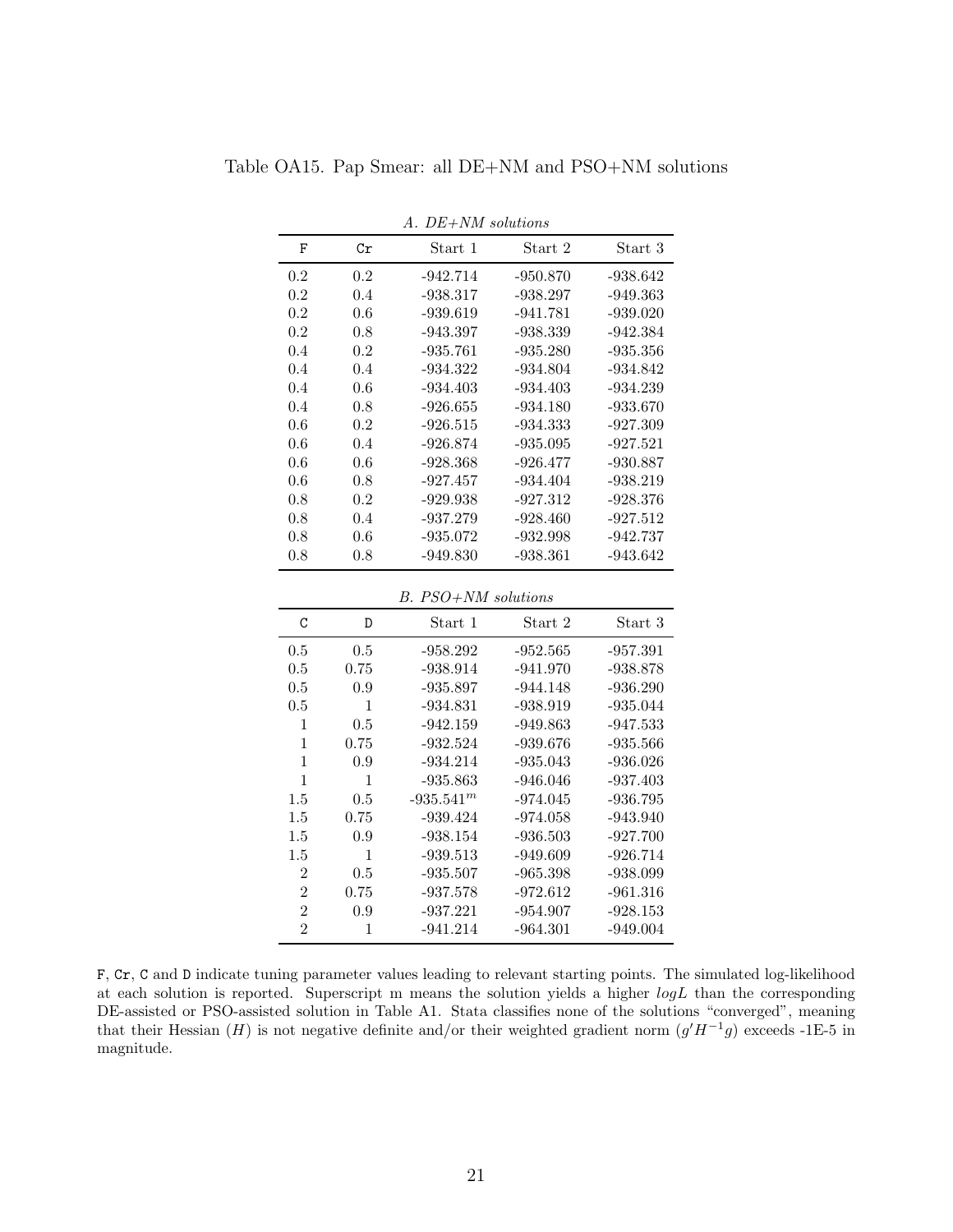| F                                | Cr           | Start 1                  | Start 2                  | Start 3                  |
|----------------------------------|--------------|--------------------------|--------------------------|--------------------------|
| 0.2                              | 0.2          | $-1436.89$               | $-1441.79$               | $-1411.76$               |
| 0.2                              | 0.4          | $-1403.72$               | $-1439.35$               | $-1398.61$               |
| 0.2                              | 0.6          | $-1428.65$               | $-1409.77$               | $-1405.73$               |
| 0.2                              | 0.8          | $-1397.52$               | $-1413.04$               | $-1404.69$               |
| 0.4                              | 0.2          | $-1370.37$               | $-1370.68$               | $-1370.54$               |
| 0.4                              | 0.4          | $-1368.72$               | $-1380.03$               | $-1373.67$               |
| 0.4                              | 0.6          | $-1367.75$               | $-1366.81$               | $-1368.16$               |
| 0.4                              | 0.8          | $-1367.22$               | $-1365.86$               | $-1366.39$               |
| 0.6                              | 0.2          | $-1370.59$               | $-1364.64$               | $-1367.64$               |
| 0.6                              | 0.4          | $-1366.74$               | $-1365.98$               | $-1369.10$               |
| 0.6                              | 0.6          | $-1366.31$               | $-1364.07$               | $-1367.71$               |
| 0.6                              | 0.8          | $-1362.46$               | $-1363.00$               | $-1369.52$               |
| 0.8                              | 0.2          | $-1370.07$               | $-1367.66$               | $-1367.96$               |
| 0.8                              | 0.4          | $-1368.77$               | $-1366.68$               | $-1372.47$               |
| 0.8                              | 0.6          | $-1375.61$               | $-1375.71$               | $-1368.60$               |
| 0.8                              | 0.8          | $-1372.64$               | $-1373.97$               | $-1367.68^m$             |
|                                  |              |                          | B. PSO+NM solutions      |                          |
|                                  |              |                          |                          |                          |
| $\mathcal{C}$                    | D            | Start 1                  | Start 2                  | Start 3                  |
| 0.5                              | 0.5          | $-1446.86$               | $-1456.58$               | $-1454.54$               |
| 0.5                              | 0.75         | $-1443.24$               | $-1417.43$               | $-1451.04$               |
| 0.5                              | 0.9          | $-1440.39$               | $-1390.16$               | $-1448.70$               |
| 0.5                              | $\mathbf{1}$ | $-1439.40$               | $-1399.50$               | $-1455.58$               |
| $\mathbf{1}$                     | 0.5          | $-1452.96$               | $-1451.25$               | $-1446.53$               |
| $\mathbf{1}$                     | 0.75         | $-1447.40$               | $-1444.45$               | $-1443.58$               |
| $\mathbf{1}$                     | 0.9          | $-1450.10$               | $-1442.67$               | $-1427.32$               |
| $\mathbf{1}$                     | $\mathbf{1}$ | $-1445.10$               | $-1447.71$               | $-1444.21$               |
| 1.5                              | 0.5          | $-1447.56$               | $-1407.91$               | $-1448.19$               |
| 1.5                              | 0.75         | $-1436.80$               | $-1438.49$               | $-1445.21$               |
| 1.5                              | 0.9          | $-1404.10$               | $-1443.87$               | $-1445.38$               |
| 1.5                              | $\,1$        | $-1445.26$               | $-1418.00$               | $-1451.48$               |
|                                  |              |                          |                          |                          |
| $\overline{2}$                   | 0.5          | $-1445.56$               | $-1446.61$               | $-1451.06$               |
| $\overline{2}$                   | 0.75         | $-1447.61$               | $-1444.24$               | $-1398.56$               |
| $\overline{2}$<br>$\overline{2}$ | 0.9          | $-1444.03$<br>$-1424.36$ | $-1422.03$<br>$-1447.70$ | $-1447.49$<br>$-1447.75$ |

A. DE+NM solutions

F, Cr, C and D indicate tuning parameter values leading to relevant starting points. The simulated log-likelihood at each solution is reported. Superscript m means the solution yields a higher  $logL$  than the corresponding DE-assisted or PSO-assisted solution in Table A2. Stata classifies none of the solutions "converged", meaning that their Hessian (H) is not negative definite and/or their weighted gradient norm  $(g'H^{-1}g)$  exceeds -1E-5 in magnitude.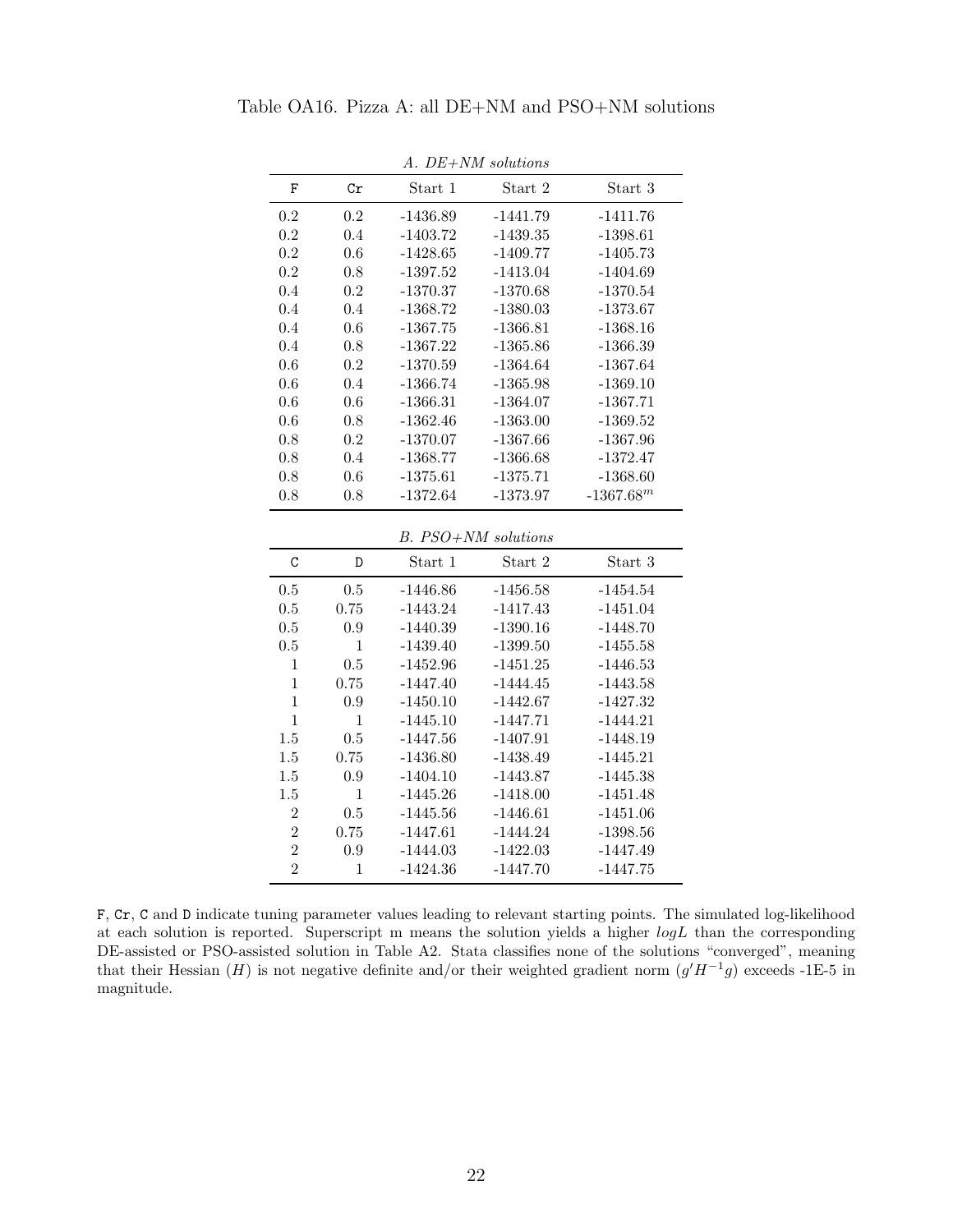#### 5.5 All data sets: mixed logit case studies

While our focus so far has been on GMNL, the presence of several local maxima is a feature of all random parameter logit (RPL) models. The DE- and PSO-assisted estimation strategies can be readily adapted to the estimation of other RPL models, and in this sub-section we explore whether our findings are generalizable to the standard mixed logit model (MIXL). For the four data sets in use, the preferred MIXL specification of Fiebig et al. (2010) constrains the offdiagonal elements of  $\Sigma$  to zero, like their preferred GMNL specification. We take their preferred MIXL specification as given and estimate the mean  $(\beta)$  and standard deviations  $(\sigma)$  of the normally distributed coefficients.

For each data set, several MIXL solutions have been obtained using the same tuning parameter values for the DE and PSO algorithms as in the previous sections. Only one conventional solution has been obtained in this case since using the MNL coefficients as starting values is likely to be the most common strategy for estimating MIXL. As far as we are aware, no previous study has made an explicit mention of starting values used in estimating the MIXL specification of interest here, presumably because the underlying optimization task may be perceived as numerically simple in that the postulated utility function is linear in parameters and convergence to local maxima can be achieved from a wide range of starting values.

Table OA17 reports the best ten (out of 48) DE-assisted solutions and best ten (out of 48) PSO-assisted solutions for Pap Smear, and Table OA18 reports the corresponding results for Pizza A. Table OA19 reports all DE- and PSO-assisted solutions for Holiday A, and Table OA20 report the corresponding results for Mobile Phone.

The results suggest that our earlier findings on the performance of the DE- and PSO-assisted strategies are not exclusively associated with GMNL. Despite the relative numerical simplicity of the MIXL optimization task, the DE- and PSO-assisted strategies perform better than the conventional strategy. The DE-assisted strategy still outperforms the PSO-assisted strategy in that the former locates solutions improving on the conventional solution with a greater frequency, and it also finds the best solution out of the ones we have obtained. Moreover, the DE-assisted results from the Pap Smear and Pizza A data sets show that configurations in  $F = \{0.6, 0.8\} \times$  $Cr = \{0.2, 0.4\}$  are well-suited to the MIXL specification too.

Tables OA21 to OA29 present the parameter estimates at the conventional and best DEassisted solutions, and the statistics derived from those estimates. Tables OA21, OA22 and OA23 report the Pap Smear results. Tables OA24 and OA25 report the Pizza A results. Tables OA26 and OA27 report the Holiday A results. Finally, Tables OA28 and OA29 report the Mobile Phone results.

One notable difference when comparing the MIXL and GMNL results is that the MIXL solutions at various local maxima show much greater agreement in terms of policy-relevant statistics than the GMNL solutions do. Presumably because the random scale factor, which can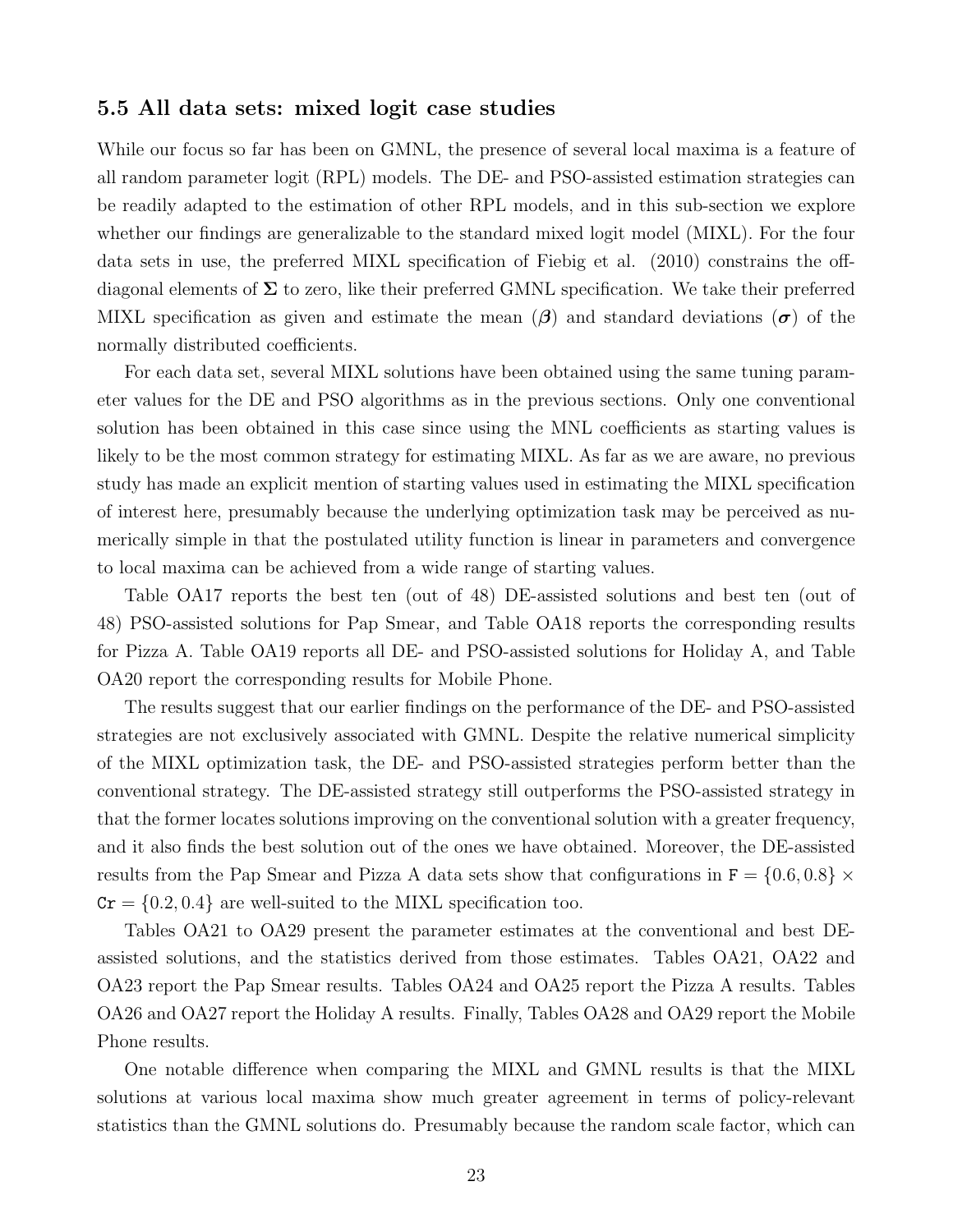influence all other parameters, is absent in MIXL, the coefficient estimates are very similar and produce almost the same percentiles of the WTP distributions.

Finally, we note that all conventional MIXL solutions display acceptable convergence diagnostics. In all data sets, including Pizza A, MIXL appears empirically identified as increasing the number of draws to 10,000 leads to similarly acceptable conventional solutions: the loglikelihood at the resulting conventional solution is -945.905 in Pap Smear, -1383.77 in Pizza A, -2545.08 in Holiday A, and -3971.01 in Mobile Phone.

Table OA17. Pap Smear: 10-best DE- and PSO-assisted mixed logit solutions

|     | A. DE-assistea solutions |            |                  |             |             |  |  |
|-----|--------------------------|------------|------------------|-------------|-------------|--|--|
| F   | $_{\rm Cr}$              | logL       | $  g  _{\infty}$ | $g'H^{-1}g$ | $\kappa(H)$ |  |  |
| 0.8 | 0.8                      | $-941.702$ | $1.02E-06$       | $-1.23E-13$ | 87.03318    |  |  |
| 0.8 | 0.6                      | $-941.702$ | 2.58E-05         | $-9.75E-12$ | 87.03349    |  |  |
| 0.8 | 0.2                      | $-941.702$ | $4.06E - 05$     | $-3.96E-11$ | 87.03226    |  |  |
| 0.8 | $0.4^{\circ}$            | $-942.609$ | 8.94E-08         | $-6.25E-16$ | 60.53516    |  |  |
| 0.8 | 0.2                      | $-942.609$ | $6.63E-06$       | $-3.07E-12$ | 60.53556    |  |  |
| 0.8 | 0.6                      | $-942.609$ | 0.000392         | $-9.62E-09$ | 60.53359    |  |  |
| 0.8 | 0.8                      | $-942.905$ | 2.97E-04         | $-8.87E-10$ | 74.89967    |  |  |
| 0.8 | 0.4                      | $-943.098$ | 9.66E-05         | $-1.15E-09$ | 88.7544     |  |  |
| 0.4 | 0.2                      | $-944.104$ | 1.10E-08         | $-6.39E-18$ | 100.5098    |  |  |
| 0.4 | 0.2                      | $-944.104$ | $2.24E-08$       | $-1.82E-17$ | 100.5102    |  |  |

 $A$ .  $DE$  assisted solutions

|  | <b>B.</b> PSO-assisted solutions |  |
|--|----------------------------------|--|
|--|----------------------------------|--|

| C   | D    | logL       | $  g  _{\infty}$ | $g'H^{-1}g$ | $\kappa(H)$ |
|-----|------|------------|------------------|-------------|-------------|
| 0.5 | 0.75 | $-944.104$ | 3.60E-09         | $-7.33E-19$ | 100.5097    |
| 1.5 | 0.75 | $-944.104$ | 1.89E-08         | $-4.25E-18$ | 100.51      |
| 1.5 | 1.00 | $-944.104$ | 5.08E-08         | $-2.51E-17$ | 100.5103    |
| 0.5 | 0.75 | $-944.104$ | 5.66E-08         | $-2.17E-16$ | 100.5106    |
| 0.5 | 1.00 | $-944.104$ | 4.41E-07         | $-1.72E-15$ | 100.5101    |
| 1.5 | 0.50 | $-944.104$ | 5.82E-07         | $-2.75E-15$ | 100.5094    |
| 1.5 | 0.75 | $-944.104$ | 5.53E-07         | $-2.92E-15$ | 100.5101    |
| 1   | 0.75 | $-944.104$ | $1.11E-06$       | $-1.04E-14$ | 100.5105    |
| 0.5 | 0.50 | $-944.104$ | $1.28E-06$       | $-1.12E-13$ | 100.5102    |
| 1   | 0.90 | $-944.104$ | $2.00E-06$       | $-1.20E-13$ | 100.5095    |

The mixed logit model is the same as what has been specified to obtain the MIXL starting point. The conventional solution using the MNL starting point gives the simulated log-likelihood of -948.446. logL is in boldface if it is greater than -948.446. The DE- and PSO-assisted strategies have been implemented with exactly the same computational settings as those used to estimate GMNL in Section 4 of the main text. See notes to Table OA4 for other information.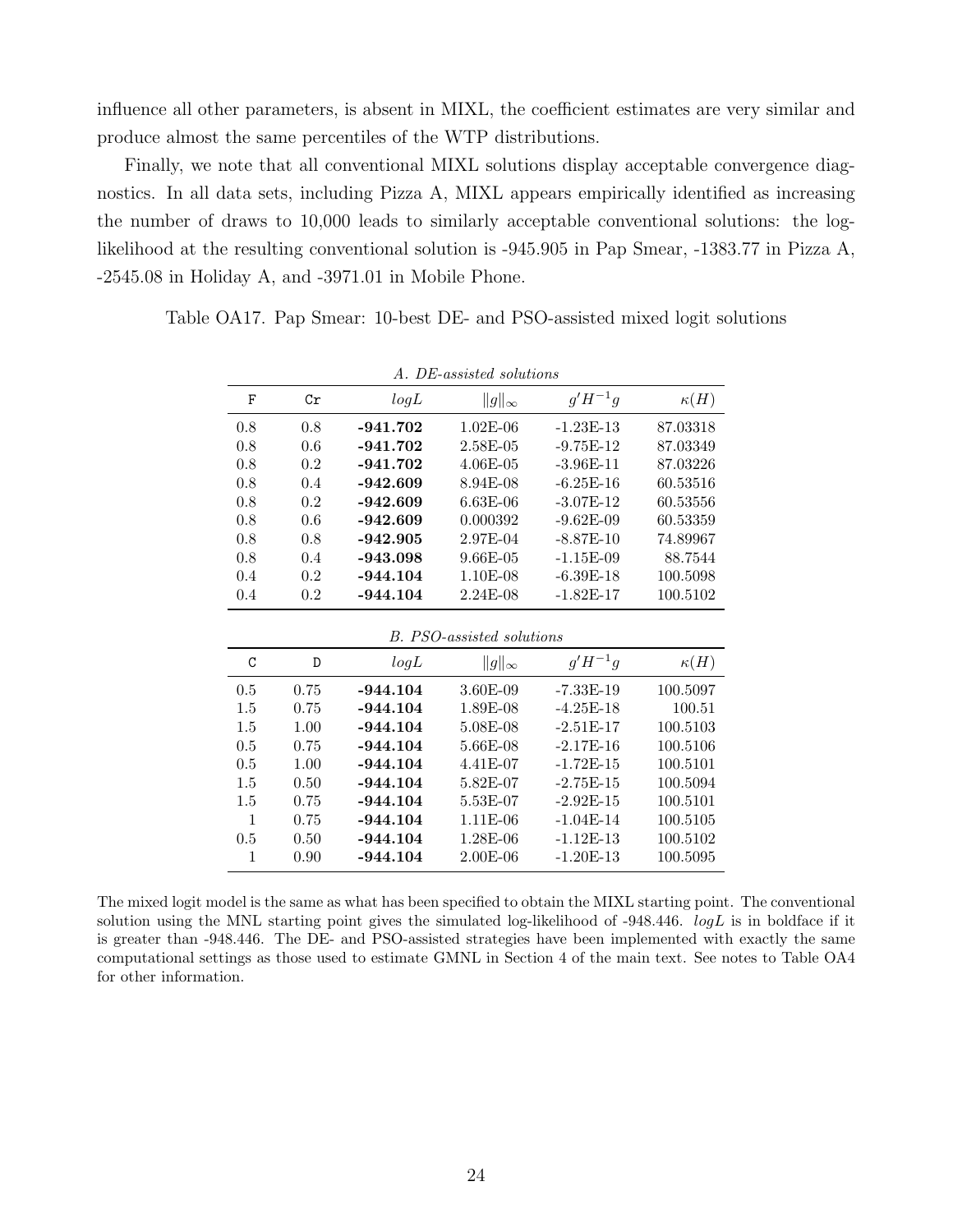|                | A. DE-assisted solutions |            |                                  |             |             |  |  |
|----------------|--------------------------|------------|----------------------------------|-------------|-------------|--|--|
| F              | Cr                       | logL       | $  g  _{\infty}$                 | $g'H^{-1}g$ | $\kappa(H)$ |  |  |
| 0.8            | 0.4                      | $-1380.49$ | 6.33E-09                         | $-9.77E-19$ | 15.06392    |  |  |
| 0.8            | 0.6                      | $-1380.49$ | 1.56E-08                         | $-5.35E-18$ | 15.06392    |  |  |
| 0.6            | 0.8                      | $-1380.49$ | 3.60E-08                         | $-9.32E-18$ | 15.06392    |  |  |
| 0.6            | 0.4                      | $-1380.49$ | $2.22E-05$                       | $-2.53E-12$ | 15.06393    |  |  |
| 0.8            | 0.2                      | $-1380.49$ | 2.32E-05                         | $-2.00E-11$ | 15.06392    |  |  |
| 0.8            | 0.4                      | $-1381.21$ | 7.36E-10                         | $-3.14E-20$ | 15.02928    |  |  |
| 0.8            | 0.4                      | $-1381.21$ | 1.16E-08                         | $-5.07E-18$ | 15.02928    |  |  |
| 0.6            | 0.4                      | $-1381.21$ | 1.91E-05                         | $-4.68E-12$ | 15.0293     |  |  |
| 0.6            | 0.6                      | $-1381.21$ | 7.49E-05                         | $-1.74E-10$ | 15.02926    |  |  |
| 0.8            | 0.6                      | $-1381.48$ | 3.58E-09                         | $-1.45E-19$ | 14.77773    |  |  |
|                |                          |            | <b>B.</b> PSO-assisted solutions |             |             |  |  |
| C              | D                        | logL       | $  g  _{\infty}$                 | $g'H^{-1}g$ | $\kappa(H)$ |  |  |
| 0.5            | 0.5                      | $-1386.53$ | $4.58E - 10$                     | $-4.31E-21$ | 11.53264    |  |  |
| $\mathbf{1}$   | 0.75                     | $-1386.53$ | $3.62E - 05$                     | $-1.69E-11$ | 11.53262    |  |  |
| 1.5            | 0.5                      | $-1388.18$ | 1.08E-07                         | $-3.01E-16$ | 13.31187    |  |  |
| 0.5            | 0.9                      | $-1388.18$ | 0.000111                         | $-1.30E-10$ | 13.31188    |  |  |
| $\overline{2}$ | 0.75                     | $-1390.91$ | $6.32E-06$                       | $-8.16E-13$ | 12.63712    |  |  |
| $\overline{2}$ | 0.5                      | $-1391.25$ | 2.27E-09                         | $-1.07E-19$ | 15.79458    |  |  |
| 0.5            | 0.5                      | $-1391.25$ | 2.38E-09                         | $-1.38E-19$ | 15.79457    |  |  |
| $0.5\,$        | 0.5                      | $-1391.25$ | 7.17E-09                         | $-1.86E-18$ | 15.79457    |  |  |
| 1.5            | 0.9                      | $-1391.25$ | $3.01E-08$                       | $-6.82E-18$ | 15.79455    |  |  |
| 1              | 1                        | $-1391.25$ | 4.89E-07                         | $-6.05E-15$ | 15.79458    |  |  |

Table OA18. Pizza A: 10-best DE- and PSO-assisted mixed logit solutions

The conventional solution using the MNL starting point gives the simulated log-likelihood of -1391.93. logL is in boldface if it is greater than -1391.93. See notes to Table OA17 for other information.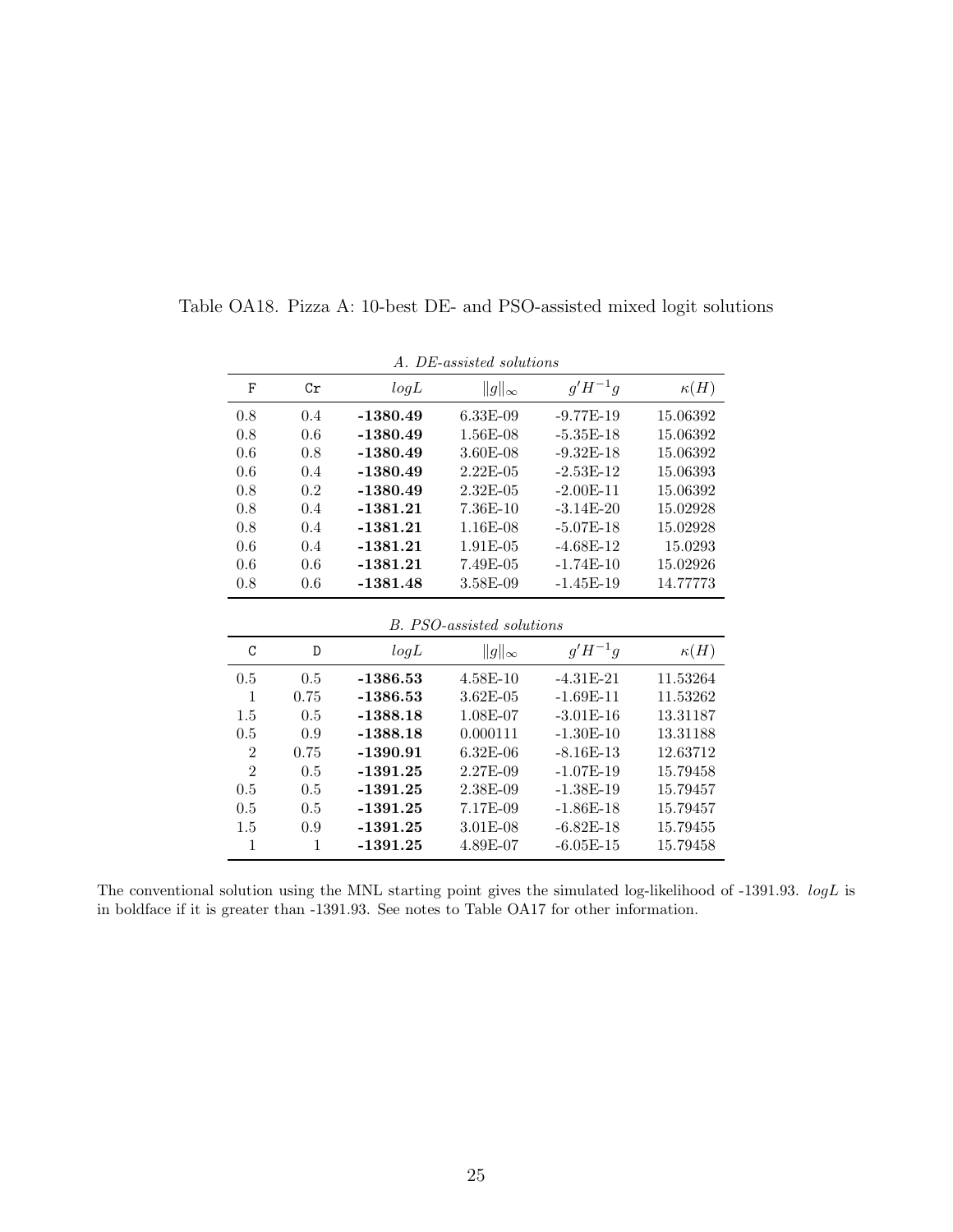| A. DE-assisted solutions |                           |            |                  |               |             |  |  |  |
|--------------------------|---------------------------|------------|------------------|---------------|-------------|--|--|--|
| F                        | $_{\rm Cr}$               | logL       | $  g  _{\infty}$ | $q'H^{-1}q$   | $\kappa(H)$ |  |  |  |
| 0.6                      | 0.2                       | $-2545.35$ | 7.97E-07         | $-2.08E - 15$ | 9.503648    |  |  |  |
| 0.6                      | 0.4                       | -2545.35   | $1.60E-06$       | $-1.04E-14$   | 9.503644    |  |  |  |
| 0.8                      | 0.2                       | $-2545.35$ | 2.38E-06         | $-1.09E-13$   | 9.503646    |  |  |  |
| 0.6                      | 0.4                       | $-2545.35$ | $9.03E-06$       | $-2.29E-13$   | 9.503646    |  |  |  |
| 0.8                      | 0.2                       | $-2545.35$ | 1.74E-05         | $-2.64E-12$   | 9.503644    |  |  |  |
| 0.8                      | 0.2                       | $-2545.35$ | 0.000106         | $-1.78E-10$   | 9.503636    |  |  |  |
| 0.8                      | 0.4                       | $-2545.35$ | 0.000374         | $-1.44E-0.9$  | 9.503623    |  |  |  |
| 0.6                      | 0.2                       | $-2551.18$ | 5.83E-08         | $-4.28E-17$   | 9.530569    |  |  |  |
| 0.6                      | 0.4                       | $-2551.18$ | 1.66E-07         | -1.88E-16     | 9.530562    |  |  |  |
| 0.8                      | 0.4                       | $-2552.16$ | 5.23E-08         | $-2.76E-17$   | 9.847261    |  |  |  |
| 0.8                      | 0.4                       | $-2553.92$ | $1.02E-0.9$      | $-8.70E-21$   | 8.942473    |  |  |  |
| 0.6                      | 0.2                       | $-2558.99$ | $6.09E-07$       | $-2.02E-15$   | 9.997762    |  |  |  |
|                          | B. PSO-assisted solutions |            |                  |               |             |  |  |  |

Table OA19. Holiday A: all 12 DE- and PSO-assisted mixed logit solutions

|                | B. PSO-assisted solutions |            |                  |             |             |  |  |
|----------------|---------------------------|------------|------------------|-------------|-------------|--|--|
| C              | D                         | logL       | $  g  _{\infty}$ | $g'H^{-1}g$ | $\kappa(H)$ |  |  |
| 1.5            | 0.75                      | $-2552.25$ | $2.00E-08$       | $-4.04E-18$ | 9.422702    |  |  |
| 1.5            | 0.75                      | $-2556.26$ | 4.87E-09         | $-1.17E-19$ | 11.20861    |  |  |
| 2              | 0.75                      | $-2557.15$ | 1.36E-09         | $-3.32E-20$ | 9.050988    |  |  |
| $\overline{2}$ | 0.9                       | $-2557.15$ | 3.34E-08         | $-3.96E-17$ | 9.050987    |  |  |
| 1.5            | 0.75                      | $-2557.15$ | $8.92E-06$       | $-3.93E-13$ | 9.050994    |  |  |
| $\overline{2}$ | 0.75                      | $-2557.48$ | 1.19E-07         | $-6.65E-17$ | 9.763996    |  |  |
| 1.5            | 0.9                       | $-2557.48$ | 1.15E-07         | $-2.29E-16$ | 9.763993    |  |  |
| $\overline{2}$ | 0.9                       | $-2557.48$ | $2.15E-07$       | $-3.98E-16$ | 9.763992    |  |  |
| $\overline{2}$ | 0.9                       | $-2559.46$ | 1.73E-09         | $-3.69E-20$ | 9.792831    |  |  |
| $\mathfrak{D}$ | 0.75                      | $-2560.24$ | 0.000201         | $-5.62E-10$ | 9.494974    |  |  |
| 1.5            | 0.9                       | $-2560.61$ | $1.06E-05$       | $-1.18E-12$ | 9.914803    |  |  |
| 1.5            | 0.9                       | $-2569.68$ | 3.76E-07         | $-5.88E-16$ | 9.154277    |  |  |

The conventional solution using the MNL starting point gives the simulated log-likelihood of -2558.99. logL is in boldface if it is greater than -2558.99. See notes to Table OA17 for other information.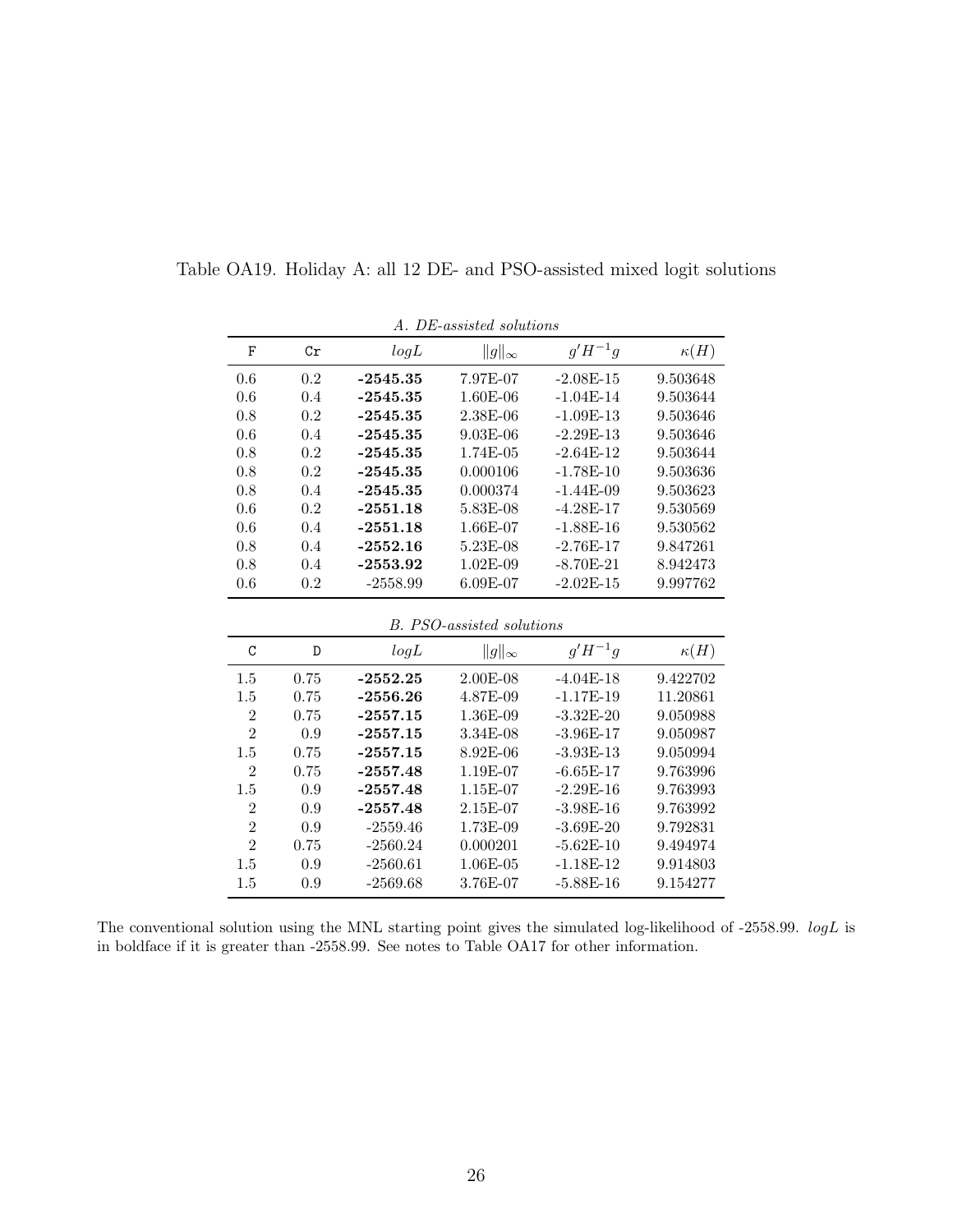| A. DE-assisted solutions  |      |            |                  |              |             |  |  |
|---------------------------|------|------------|------------------|--------------|-------------|--|--|
| F                         | Cr   | logL       | $  g  _{\infty}$ | $q'H^{-1}q$  | $\kappa(H)$ |  |  |
| 0.6                       | 0.4  | -3968.55   | 5.93E-06         | $-1.39E-12$  | 93.71636    |  |  |
| 0.6                       | 0.4  | $-3968.55$ | 6.88E-05         | $-8.32E-11$  | 93.69902    |  |  |
| 0.6                       | 0.2  | -3968.55   | $6.03E - 05$     | $-1.42E-10$  | 93.73179    |  |  |
| 0.6                       | 0.4  | -3968.55   | 0.000264         | $-2.78E-0.9$ | 93.71214    |  |  |
| 0.8                       | 0.2  | $-3968.55$ | 0.000548         | $-1.51E-08$  | 93.72461    |  |  |
| 0.8                       | 0.2  | $-3968.55$ | 0.001697         | $-2.17E-07$  | 93.62836    |  |  |
| 0.6                       | 0.2  | $-3968.55$ | 0.0028           | $-4.01E-07$  | 93.48322    |  |  |
| 0.6                       | 0.2  | $-3968.55$ | 0.003644         | $-6.99E-07$  | 93.42057    |  |  |
| 0.8                       | 0.4  | $-3968.6$  | 0.000034         | $-3.12E-10$  | 390.5829    |  |  |
| 0.8                       | 0.2  | -3968.6    | 0.001789         | $-4.97E-08$  | 389.8491    |  |  |
| 0.8                       | 0.4  | -3968.6    | 0.000674         | $-1.20E-07$  | 388.0938    |  |  |
| 0.8                       | 0.4  | $-3968.6$  | 0.001047         | $-3.19E-07$  | 387.1909    |  |  |
| B. PSO-assisted solutions |      |            |                  |              |             |  |  |
| C                         | D    | logL       | $  g  _{\infty}$ | $q'H^{-1}q$  | $\kappa(H)$ |  |  |
| $\overline{2}$            | 0.75 | $-3968.55$ | 2.10E-06         | $-5.48E-14$  | 93.73955    |  |  |

1.5 0.75 -3968.55 0.000522 -1.15E-08 93.68372  $\begin{array}{cccc} 2 \qquad & 0.9 \qquad \textbf{-3968.55} \qquad & 0.000781 \qquad & \textbf{-3.97E-08} \qquad & 93.66655 \end{array}$ 2 0.9 -3968.6 0.00117 -1.75E-08 390.1555 1.5 0.75 -3968.6 0.000603 -9.81E-08 388.6249 1.5 0.9 -3968.6 0.000627 -1.06E-07 388.5673 1.5 0.9 -3969 0.000852 -9.74E-09 83.73753 2 0.75 -3969.3 2.59E-06 -1.06E-13 70.62393 2 0.9 -3969.3 0.00014 -8.56E-10 70.62639 1.5 0.9 -3969.3 0.000596 -5.56E-09 70.62389 1.5 0.75 -3969.3 0.001086 -1.20E-08 70.62689  $\ 2 \qquad \ \ 0.75 \qquad \ \ \, \textrm{-3969.35} \qquad \ \ \, 1.32 \textrm{E-05} \qquad \ \ \, \textrm{-7.13E-12} \qquad \ \ \, 203.0936$ 

Table OA20. Mobile Phone: all 12 DE- and PSO-assisted mixed logit solutions

The conventional solution using the MNL starting point gives the simulated log-likelihood of -3973.9.  $logL$  is in boldface if it is greater than -3973.9. See notes to Table OA17 for other information.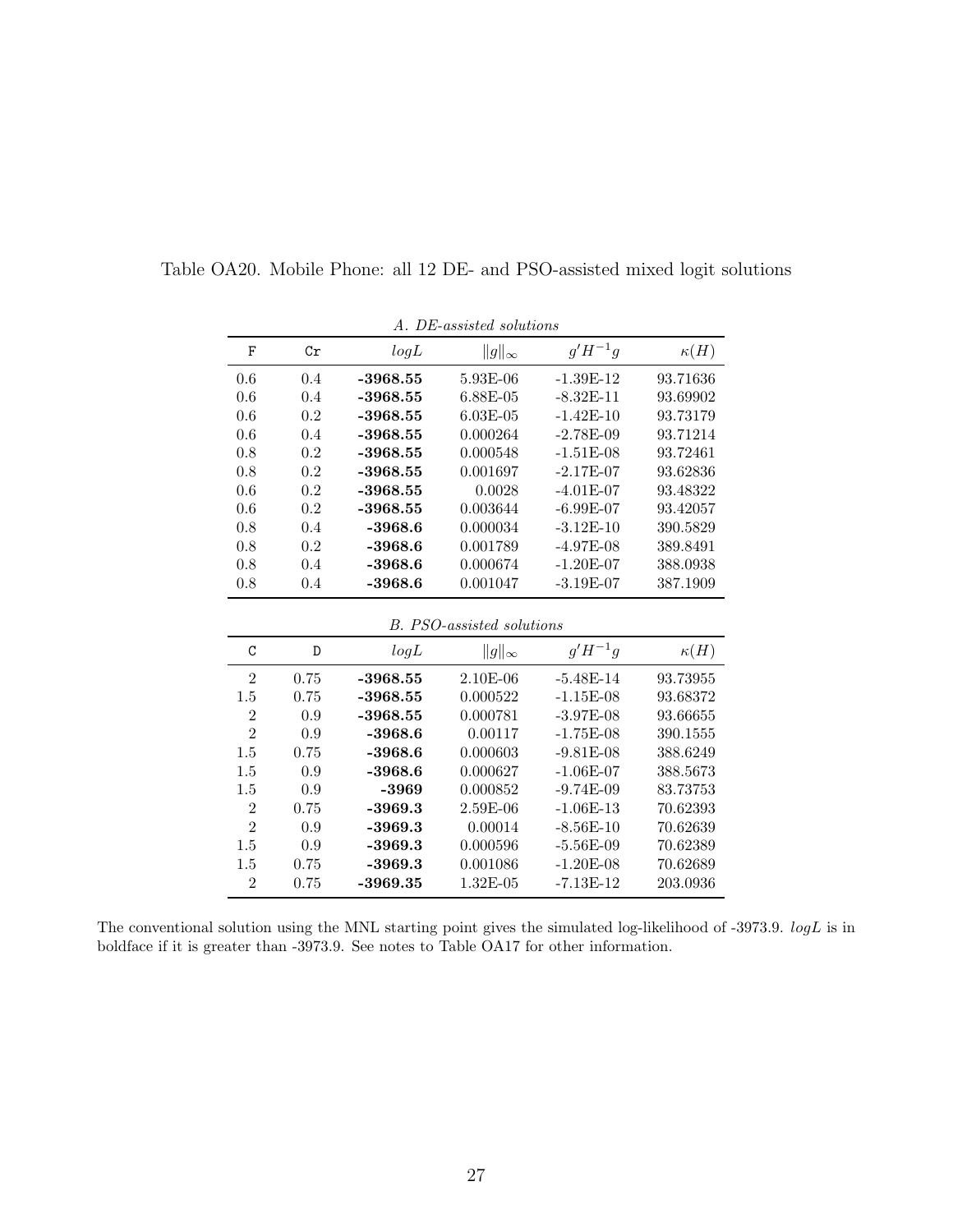|                      | A. Conventional |           | B. Best DE-assisted |           |
|----------------------|-----------------|-----------|---------------------|-----------|
|                      | Estimate        | Std. Err. | Estimate            | Std. Err. |
| If know doctor       | $0.868***$      | (0.226)   | $0.860***$          | (0.213)   |
|                      | $[1.692***]$    | (0.215)   | $[1.646***]$        | (0.207)   |
| If doctor is male    | $-1.407***$     | (0.288)   | $-1.315***$         | (0.261)   |
|                      | $[2.265***]$    | (0.271)   | $[2.553***]$        | (0.298)   |
| If test is due       | $3.126***$      | (0.312)   | $3.014***$          | (0.342)   |
|                      | $[2.351***]$    | (0.208)   | $[2.623***]$        | (0.248)   |
| If doctor recommends | $1.239***$      | (0.197)   | $1.272***$          | (0.226)   |
|                      | $[0.887***]$    | (0.182)   | $[1.078***]$        | (0.144)   |
| Test cost            | $-0.212***$     | (0.070)   | $-0.225***$         | (0.069)   |
|                      | $[0.133*]$      | (0.070)   | [0.077]             | (0.081)   |
| ASC for test         | $-0.988***$     | (0.317)   | $-1.163***$         | (0.311)   |
|                      | $[2.927***]$    | (0.316)   | $[2.665***]$        | (0.284)   |
| logL                 | -948.446        |           | -941.702            |           |

Table OA21. Pap Smear: mixed logit parameter estimates

For each named attribute, the corresponding elements of  $\beta$  and  $\sigma$  (in [.]) are reported. \*, \*\*, \*\*\* indicate statistical significance at the 10%, 5% and 1% levels, respectively.

| Willingness-to-pay for  | p(10)  | p(25)  | p(50) | p(75) | p(90) |
|-------------------------|--------|--------|-------|-------|-------|
| If know doctor:         |        |        |       |       |       |
| Conventional            | -89    | $-18$  | 35    | 101   | 206   |
| Best DE-assisted        | -60    | $-10$  | 40    | 92    | 156   |
| If doctor is male:      |        |        |       |       |       |
| Conventional            | -306   | -146   | -58   | 14    | 111   |
| <b>Best DE-assisted</b> | $-237$ | $-139$ | $-57$ | 19    | 92    |
| If test is due:         |        |        |       |       |       |
| Conventional            | -33    | 49     | 129   | 244   | 471   |
| Best DE-assisted        | $-13$  | 56     | 135   | 231   | 348   |
| If doctor recommends:   |        |        |       |       |       |
| Conventional            | $-10$  | 21     | 51    | 98    | 192   |
| Best DE-assisted        | -6     | 22     | 56    | 96    | 145   |
|                         |        |        |       |       |       |

Table OA22. Pap Smear: simulated WTP distributions (from mixed logit)

Figures are in \$s. Each willingness-to-pay (WTP) distribution has been simulated by making 100,000 draws from the joint density of utility coefficients according to the solutions in Table OA21.  $p(Q)$  denotes the  $Q^{th}$  percentile of the simulated distribution.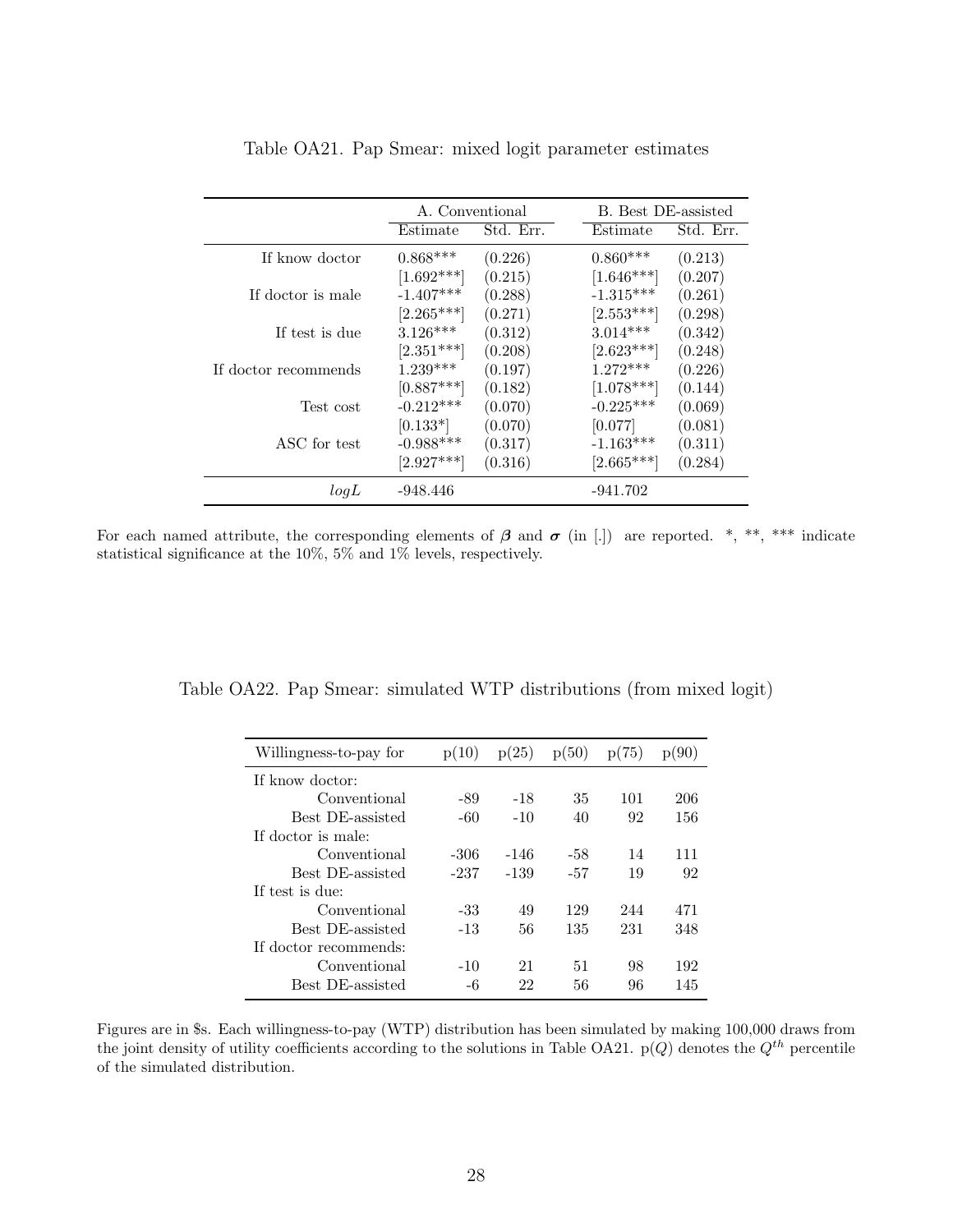|                                                                                                                                                             | A. Conventional                                     | B. Best DE-assisted                                 |
|-------------------------------------------------------------------------------------------------------------------------------------------------------------|-----------------------------------------------------|-----------------------------------------------------|
| Base choice probability                                                                                                                                     | 0.57                                                | 0.56                                                |
| Change when test is not due<br>Change when don't know doctor<br>Change when doctor is female<br>Change when doctor recommends<br>Change when test cost-free | $-0.26$<br>$-0.07$<br>$+0.13$<br>$+0.09$<br>$+0.05$ | $-0.26$<br>$-0.07$<br>$+0.12$<br>$+0.09$<br>$+0.05$ |

Table OA23. Pap Smear: predicted choice probabilities (from mixed logit)

The probabilities have been simulated by making 100,000 draws from the joint density of utility coefficients according to the solutions in Table OA21. The base choice probability is the probability of choosing a test (over no test) when the test is due, the patient knows the doctor, the doctor is male, the doctor makes no recommendation, and the cost is \$30. Each row reports how this probability changes when each attribute changes from its base level.

|                      |              | A. Conventional |              | B. Best DE-assisted |
|----------------------|--------------|-----------------|--------------|---------------------|
|                      | Estimate     | Std. Err.       | Estimate     | Std. Err.           |
| Gourmet              | 0.050        | (0.054)         | $-0.016$     | (0.057)             |
|                      | $[0.533***]$ | (0.063)         | $[0.602***]$ | (0.065)             |
| Price                | $-0.374***$  | (0.059)         | $-0.348***$  | (0.054)             |
|                      | $[0.560***]$ | (0.069)         | $[0.514***]$ | (0.057)             |
| Ingredient freshness | $1.076***$   | (0.106)         | $1.100***$   | (0.104)             |
|                      | $[1.077***]$ | (0.101)         | $[1.228***]$ | (0.115)             |
| Delivery time        | $0.212***$   | (0.050)         | $0.233***$   | (0.054)             |
|                      | $[0.380***]$ | (0.067)         | $[0.455***]$ | (0.069)             |
| Crust                | 0.111        | (0.068)         | 0.103        | (0.069)             |
|                      | $[0.812***]$ | (0.082)         | $[0.879***]$ | (0.089)             |
| Sizes                | $0.191***$   | (0.054)         | $0.169***$   | (0.053)             |
|                      | $[0.481***]$ | (0.066)         | $[0.452***]$ | (0.061)             |
| Steaming hot         | $0.772***$   | (0.084)         | $0.891***$   | (0.094)             |
|                      | $[1.036***]$ | (0.103)         | $[0.902***]$ | (0.083)             |
| Late open hours      | 0.063        | (0.042)         | $0.090**$    | (0.044)             |
|                      | $[0.295***]$ | (0.053)         | $[0.348***]$ | (0.061)             |
| logL                 | $-1391.929$  |                 | -1380.492    |                     |

| Table OA24. Pizza A: mixed logit parameter estimates |  |  |  |
|------------------------------------------------------|--|--|--|
|------------------------------------------------------|--|--|--|

See notes to Table OA21.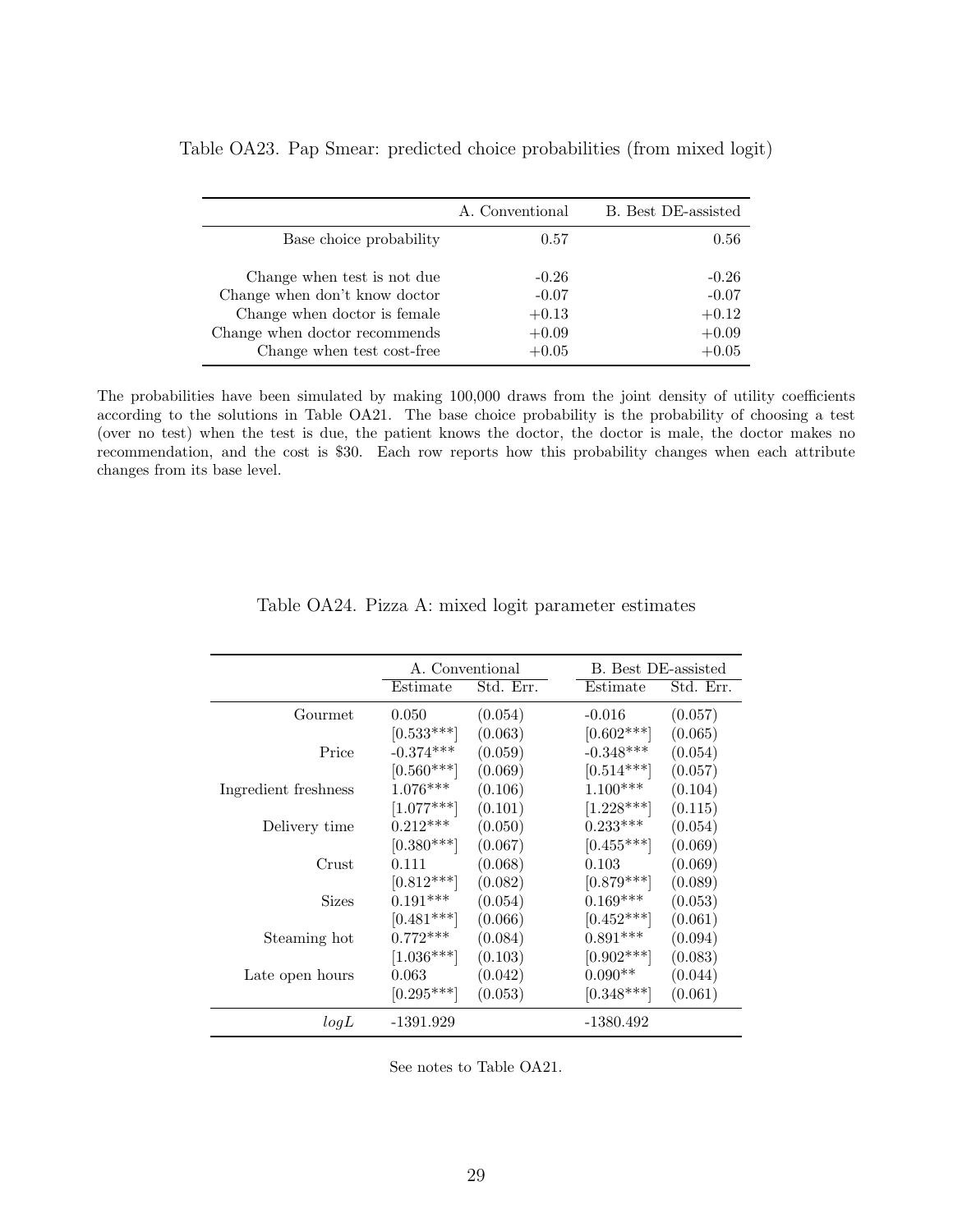| Willingness-to-pay for | p(10) | p(25) | p(50)             | p(75)          | p(90) |
|------------------------|-------|-------|-------------------|----------------|-------|
| Gourmet:               |       |       |                   |                |       |
| Conventional           | -9    | $-3$  | 0                 | 3              | 9     |
| Best DE-assisted       | $-12$ | $-4$  | $\Omega$          | 4              | 11    |
| Ingredient freshness:  |       |       |                   |                |       |
| Conventional           | -22   | $-3$  | 5                 | 12             | 30    |
| Best DE-assisted       | $-25$ | $-4$  | 5                 | 14             | 36    |
| Delivery time:         |       |       |                   |                |       |
| Conventional           | $-7$  | $-2$  | 1                 | 3              | 9     |
| Best DE-assisted       | -9    | $-2$  | $\mathbf{1}$      | $\overline{4}$ | 11    |
| Crust:                 |       |       |                   |                |       |
| Conventional           | $-14$ | $-4$  | $\Omega$          | 5              | 15    |
| Best DE-assisted       | $-16$ | $-5$  | 0                 | 6              | 18    |
| Sizes:                 |       |       |                   |                |       |
| Conventional           | $-8$  | $-2$  | 1                 | 4              | 10    |
| Best DE-assisted       | -8    | $-2$  | 1                 | 4              | 10    |
| Steaming hot:          |       |       |                   |                |       |
| Conventional           | $-20$ | $-4$  | 3                 | 11             | 27    |
| Best DE-assisted       | $-20$ | $-3$  | 4                 | 12             | 30    |
| Late open hours:       |       |       |                   |                |       |
| Conventional           | -5    | $-1$  | 0                 | $\overline{2}$ | 6     |
| Best DE-assisted       | -6    | $-2$  | $\mathbf{\Omega}$ | 3              | 8     |

Table OA25. Pizza A: simulated WTP distributions (from mixed logit)

Figures are in \$s. Each willingness-to-pay (WTP) distribution has been simulated by making 100,000 draws from the joint density of utility coefficients according to the solutions in Table OA24.  $p(Q)$  denotes the  $Q^{th}$  percentile of the simulated distribution.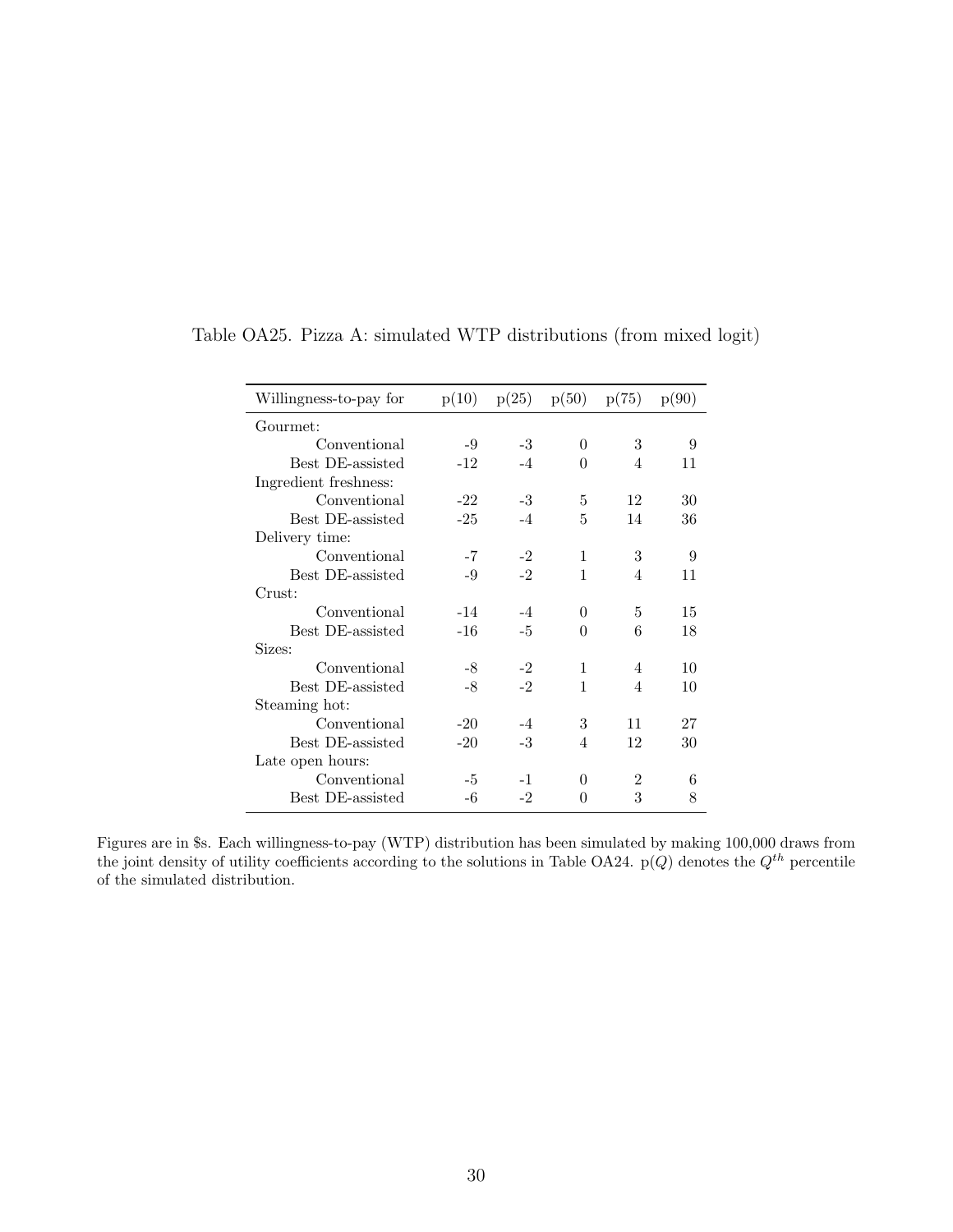|                          | A. Conventional |           | B. Best DE-assisted |           |
|--------------------------|-----------------|-----------|---------------------|-----------|
|                          | Estimate        | Std. Err. | Estimate            | Std. Err. |
| Price                    | $-0.332***$     | (0.035)   | $-0.321***$         | (0.036)   |
|                          | $[0.334***]$    | (0.043)   | $[0.373***]$        | (0.045)   |
| Overseas destination     | $0.196***$      | (0.067)   | $0.227***$          | (0.067)   |
|                          | $[1.127***]$    | (0.077)   | $[1.133***]$        | (0.073)   |
| Airline                  | $-0.029$        | (0.032)   | $-0.025$            | (0.033)   |
|                          | $[0.293***]$    | (0.045)   | $[0.306***]$        | (0.045)   |
| Length of stay           | $0.521***$      | (0.045)   | $0.538***$          | (0.045)   |
|                          | $[0.589***]$    | (0.053)   | $[0.616***]$        | (0.053)   |
| Meal inclusion           | $0.530***$      | (0.042)   | $0.555***$          | (0.044)   |
|                          | $[0.453***]$    | (0.048)   | $[0.495***]$        | (0.048)   |
| Local tours availability | $0.169***$      | (0.035)   | $0.188***$          | (0.035)   |
|                          | $[0.319***]$    | (0.051)   | $[0.308***]$        | (0.051)   |
| Peak season              | $0.061*$        | (0.033)   | $0.061*$            | (0.035)   |
|                          | $[0.275***]$    | (0.052)   | $[0.314***]$        | (0.048)   |
| 4-star accommodation     | $0.840***$      | (0.055)   | $0.859***$          | (0.055)   |
|                          | $[0.793***]$    | (0.057)   | $[0.794***]$        | (0.057)   |
| logL                     | $-2558.989$     |           | $-2545.354$         |           |

Table OA26. Holiday A: mixed logit parameter estimates

See notes to Table OA21.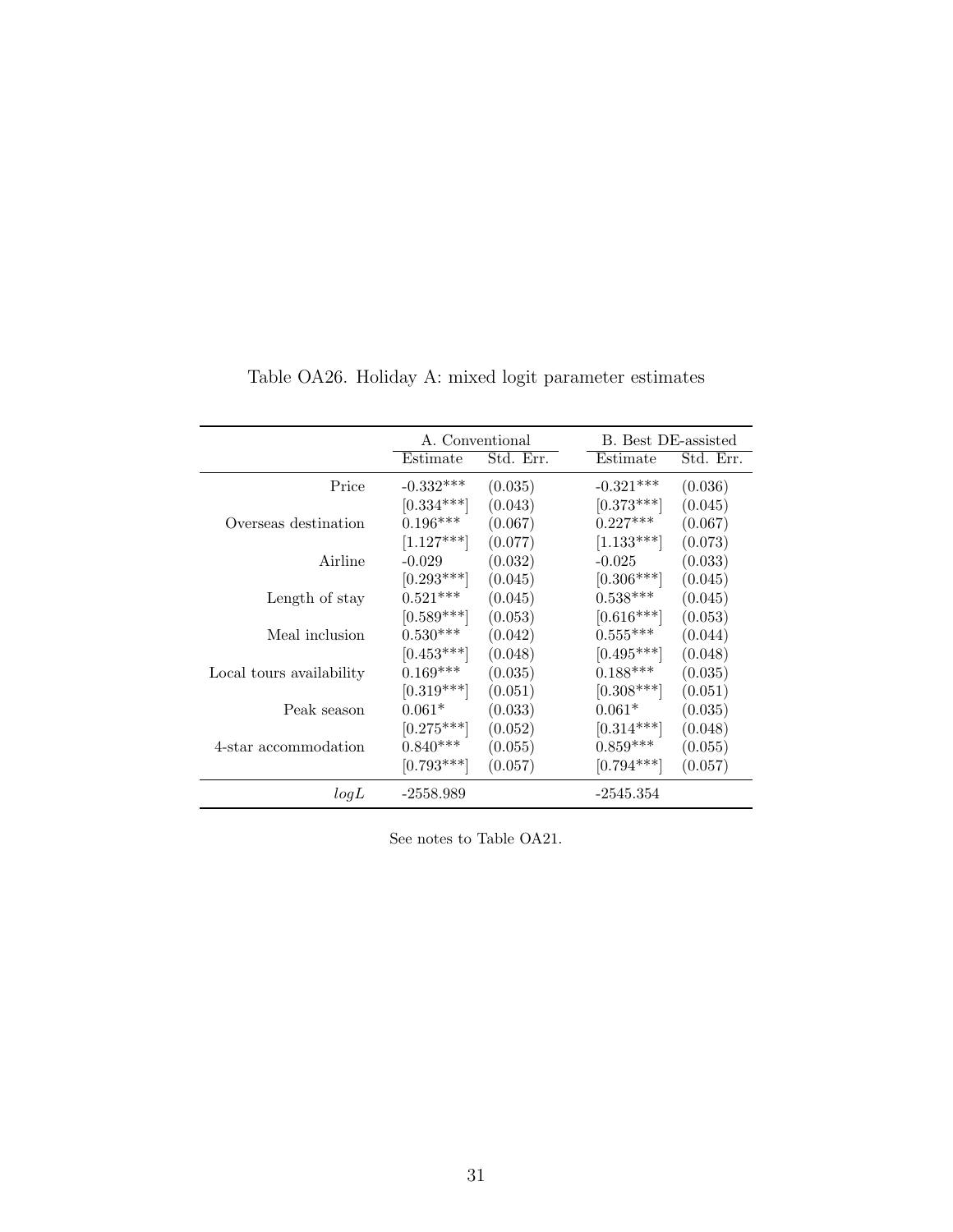| Willingness-to-pay for    | p(10)   | p(25)  | p(50) | p(75) | p(90) |
|---------------------------|---------|--------|-------|-------|-------|
| Overseas destination:     |         |        |       |       |       |
| Conventional              | $-1249$ | $-371$ | 67    | 541   | 1484  |
| Best DE-assisted          | $-1214$ | $-363$ | 57    | 512   | 1394  |
| Airline:                  |         |        |       |       |       |
| Conventional              | $-374$  | -133   | $-13$ | 103   | 320   |
| Best DE-assisted          | $-364$  | -127   | $-10$ | 105   | 339   |
| Length of stay:           |         |        |       |       |       |
| Conventional              | $-325$  | -63    | 60    | 209   | 527   |
| Best DE-assisted          | $-319$  | $-64$  | 60    | 195   | 472   |
| Meal inclusion:           |         |        |       |       |       |
| Conventional              | -575    | 9      | 204   | 480   | 1081  |
| Best DE-assisted          | -609    | -35    | 186   | 457   | 1069  |
| Local tours availability: |         |        |       |       |       |
| Conventional              | $-325$  | -63    | 60    | 209   | 527   |
| Best DE-assisted          | $-319$  | $-64$  | 60    | 195   | 472   |
| Peak season:              |         |        |       |       |       |
| Conventional              | $-312$  | $-87$  | 22    | 140   | 364   |
| Best DE-assisted          | $-333$  | $-100$ | 18    | 144   | 396   |
| 4-star accommodation:     |         |        |       |       |       |
| Conventional              | -917    | $-18$  | 319   | 763   | 1767  |
| Best DE-assisted          | $-1009$ | -61    | 286   | 696   | 1587  |

Table OA27. Holiday A: simulated WTP distributions (from mixed logit)

Figures are in \$s. Each willingness-to-pay (WTP) distribution has been simulated by making 100,000 draws from the joint density of utility coefficients according to the solutions in table OA26.  $p(Q)$  denotes the  $Q^{th}$  percentile of the simulated distribution.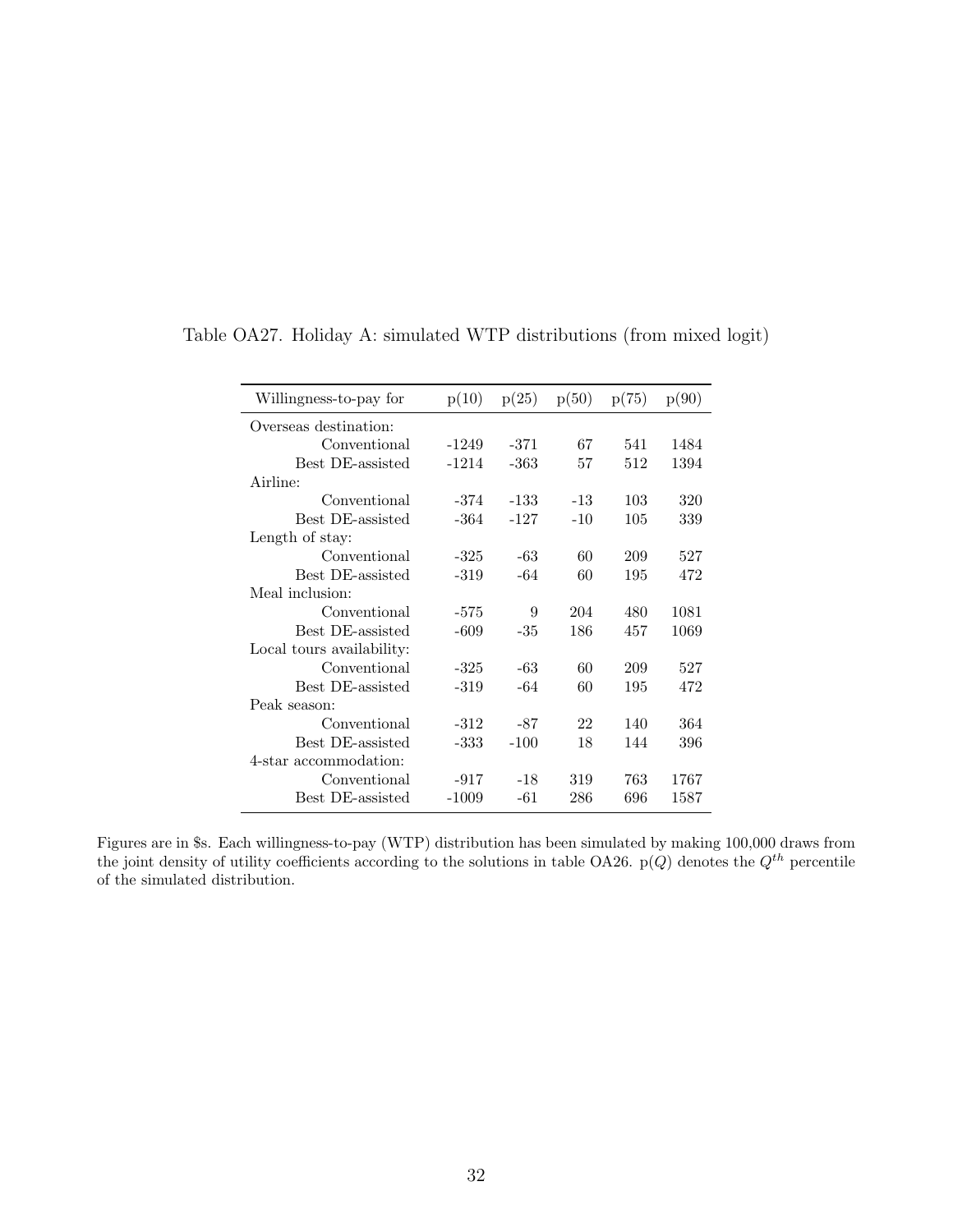|                          | A. Conventional |           |              | <b>B.</b> Best DE-assisted |  |  |
|--------------------------|-----------------|-----------|--------------|----------------------------|--|--|
|                          | Estimate        | Std. Err. | Estimate     | Std. Err.                  |  |  |
| No voice comm.           | 0.042           | (0.049)   | 0.037        | (0.049)                    |  |  |
|                          | [0.195]         | (0.126)   | $[0.219**]$  | (0.110)                    |  |  |
| Voice dialing            | $0.096**$       | (0.048)   | $0.096**$    | (0.048)                    |  |  |
|                          | [0.154]         | (0.145)   | [0.158]      | (0.144)                    |  |  |
| Voice operation          | $-0.127**$      | (0.050)   | $-0.122**$   | (0.050)                    |  |  |
|                          | [0.127]         | (0.150)   | [0.081]      | (0.211)                    |  |  |
| No push to com.          | 0.053           | (0.047)   | 0.052        | (0.047)                    |  |  |
|                          | [0.008]         | (0.135)   | [0.049]      | (0.123)                    |  |  |
| Push to talk             | 0.047           | (0.049)   | 0.054        | (0.048)                    |  |  |
|                          | $[0.231**]$     | (0.108)   | $[0.220**]$  | (0.098)                    |  |  |
| Push to share pics/video | $-0.023$        | (0.048)   | $-0.026$     | (0.048)                    |  |  |
|                          | [0.080]         | (0.157)   | [0.005]      | (0.196)                    |  |  |
| Personal e-mail          | $-0.074$        | (0.049)   | $-0.076$     | (0.049)                    |  |  |
|                          | [0.009]         | (0.088)   | [0.016]      | (0.097)                    |  |  |
| Corporate e-mail         | 0.076           | (0.047)   | $0.078*$     | (0.047)                    |  |  |
|                          | [0.110]         | (0.141)   | [0.066]      | (0.230)                    |  |  |
| Both e-mails             | $-0.029$        | (0.048)   | $-0.034$     | (0.049)                    |  |  |
|                          | [0.114]         | (0.156)   | [0.165]      | (0.104)                    |  |  |
| WiFi                     | $-0.002$        | (0.027)   | $-0.002$     | (0.027)                    |  |  |
|                          | [0.018]         | (0.062)   | [0.024]      | (0.068)                    |  |  |
| USB calbe/cradle         | $0.071**$       | (0.027)   | $0.070**$    | (0.028)                    |  |  |
|                          | [0.009]         | (0.093)   | [0.050]      | (0.083)                    |  |  |
| Thermometer              | $0.069**$       | (0.028)   | $0.067**$    | (0.029)                    |  |  |
|                          | $[0.164**]$     | (0.070)   | $[0.180***]$ | (0.068)                    |  |  |
| Flashlight               | $0.052*$        | (0.027)   | $0.049*$     | (0.028)                    |  |  |
|                          | [0.033]         | (0.076)   | [0.058]      | (0.081)                    |  |  |
| Price/100                | $-0.760***$     | (0.062)   | $-0.778***$  | (0.062)                    |  |  |
|                          | $[0.771***]$    | (0.066)   | $[0.764***]$ | (0.060)                    |  |  |
| ASC for purchase         | $-0.470***$     | (0.118)   | $-0.472***$  | (0.116)                    |  |  |
|                          | $[1.932***]$    | (0.121)   | $[1.945***]$ | (0.119)                    |  |  |
| logL                     | $-3973.897$     |           | $-3968.545$  |                            |  |  |

## Table OA28. Mobile Phone: mixed logit parameter estimates

See notes to Table OA21.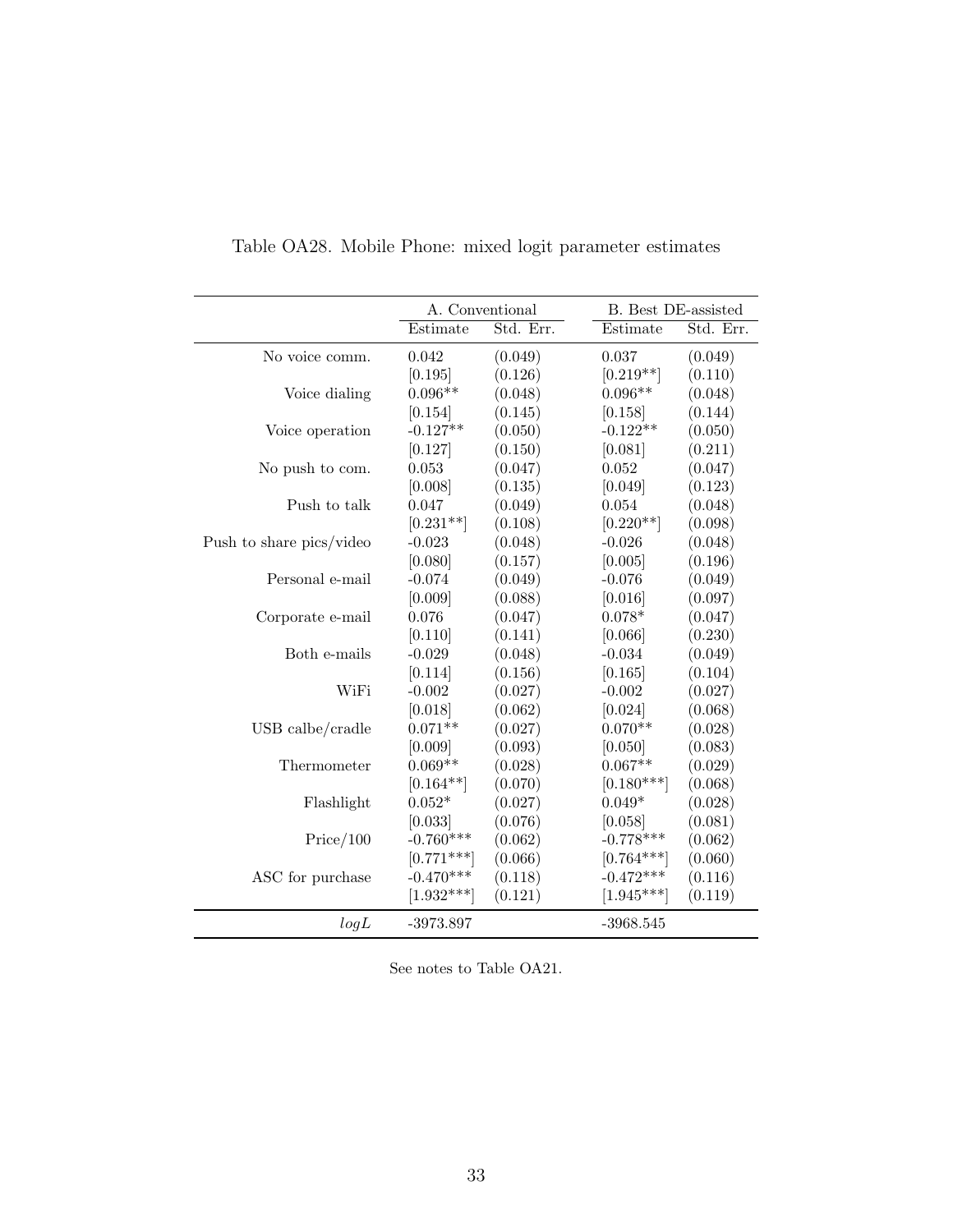| Willingness-to-pay for    | p(10)        | p(25)        | p(50)          | p(75)          | p(90) |
|---------------------------|--------------|--------------|----------------|----------------|-------|
| No voice comm.:           |              |              |                |                |       |
| Conventional              | $-45$        | $-14$        | 4              | 21             | 56    |
| Best DE-assisted          | $-47$        | $-15$        | 3              | 22             | 58    |
| Voice dialing:            |              |              |                |                |       |
| Conventional              | $-33$        | -6           | 7              | 23             | 55    |
| Best DE-assisted          | $-31$        | -6           | $\overline{7}$ | 23             | 54    |
| Voice operation:          |              |              |                |                |       |
| Conventional              | $\mbox{-}59$ | $-26$        | -11            | $\theta$       | 29    |
| Best DE-assisted          | $-46$        | $-21$        | $-10$          | $-3$           | 22    |
| No push to com.:          |              |              |                |                |       |
| Conventional              | $-12$        | $\sqrt{3}$   | 5              | 9              | 21    |
| Best DE-assisted          | $-10$        | $\Omega$     | $\overline{4}$ | 10             | 22    |
| Push to talk:             |              |              |                |                |       |
| Conventional              | -54          | $-17$        | 4              | 26             | 66    |
| Best DE-assisted          | $-48$        | $-14$        | 4              | 24             | 61    |
| Push to share pics/video: |              |              |                |                |       |
| Conventional              | -25          | -9           | -2             | $\overline{5}$ | 18    |
| Best DE-assisted          | $-9$         | $-4$         | $-2$           | $-1$           | 5     |
| Personal e-mail:          |              |              |                |                |       |
| Conventional              | $-29$        | $-13$        | -7             | $-4$           | 16    |
| Best DE-assisted          | $-27$        | $-13$        | $-7$           | $-4$           | 15    |
| Corporate e-mail:         |              |              |                |                |       |
| Conventional              | $-23$        | $-4$         | 6              | 18             | 42    |
| Best DE-assisted          | $-15$        | $\mathbf{1}$ | 6              | 14             | 33    |
| Both e-mails:             |              |              |                |                |       |
| Conventional              | $-34$        | $-13$        | -2             | 7              | 27    |
| Best DE-assisted          | $-43$        | $-17$        | $-3$           | 11             | 37    |
| WiFi:                     |              |              |                |                |       |
| Conventional              | $-5$         | $-2$         | -0             | 1              | 4     |
| Best DE-assisted          | $-6$         | $-2$         | $-0$           | $\overline{2}$ | 6     |
| USB cable/cradle:         |              |              |                |                |       |
| Conventional              | -15          | 4            | 7              | 12             | 28    |
| Best DE-assisted          | $-13$        | 1            | 6              | 13             | 28    |
| Thermometer:              |              |              |                |                |       |
| Conventional              | $-35$        | -8           | 6              | 22             | 52    |
| Best DE-assisted          | $-36$        | $-9$         | 5              | 22             | 53    |
| Flashlight:               |              |              |                |                |       |
| Conventional              | $-10$        | 1            | 4              | 9              | 21    |
| Best DE-assisted          | $-11$        | $-1$         | 4              | 10             | 23    |

Table OA29. Mobile Phone: simulated WTP distributions (from mixed logit)

Figures are in \$s. Each willingness-to-pay (WTP) distribution has been simulated by making 100,000 draws from the joint density of utility coefficients according to the solutions in OA28.  $p(Q)$  denotes the  $Q^{th}$  percentile of the simulated distribution.